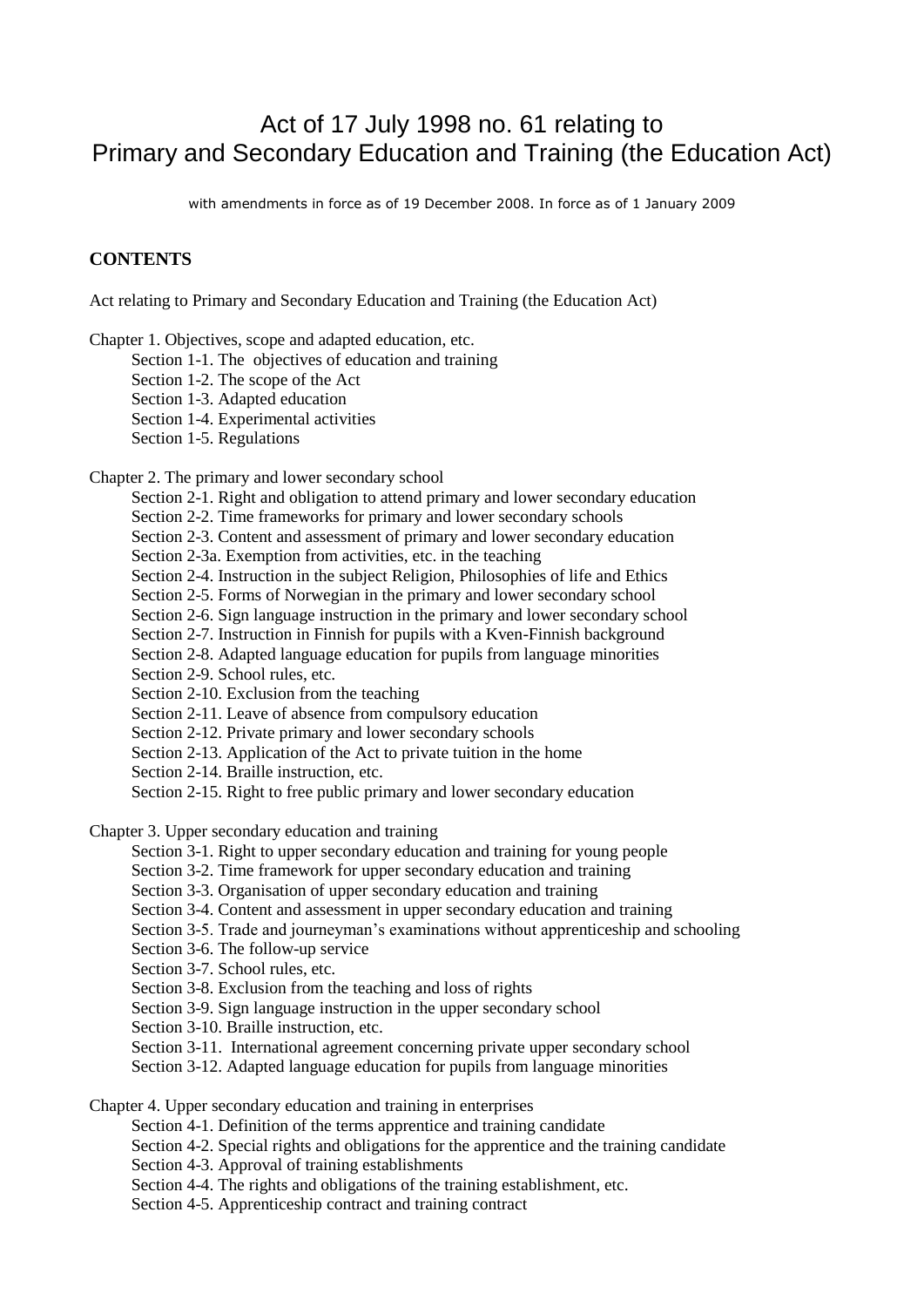Section 4-6. Amendment and rescission of the apprenticeship contract and training contract Section 4-7.Internal control in the individual training establishments Section 4-8. The county authority's duties concerning vocational education and training

Chapter 4A. Education and training organised especially for adults

- Section 4A-1. The right to primary and lower secondary education for adults
- Section 4A-2. The right to special education at primary and lower secondary level
- Section 4A-3. The right to upper secondary education and training for adults
- Section 4A-4. The duty of municipalities and county authorities to provide primary and secondary education and training for adults
- Section 4A-5 Qualification requirements for teachers
- Section 4A-6. Content of the education and training
- Section 4A-7. School transport, etc.
- Section 4A-8. Counselling
- Section 4A-9. Exclusion from the teaching
- Section 4A-10. Supervision, control and appeals
- Section 4A-11. Experimental activities
- Section 4A-12 Adapted education

#### Chapter 5. Special education

- Section 5-1. Right to special education
- Section 5-2. (Repealed by Act of 30 June 2000 no. 63 (in force 1 Aug 2002, pursuant to the Decree of 26 April 2002 no. 414).)
- Section 5-3. Expert assessment
- Section 5-4. More details about administrative procedures in connection with decisions concerning special education
- Section 5-5. Exceptions from the provisions concerning the content of education
- Section 5-6. Educational and psychological counselling service
- Section 5-7. Special educational assistance for children under compulsory school age
- Section 5-8. Health services
- Section 5-9. The duty of the State to ensure the availability of teaching aids

#### Chapter 6. Sami education

- Section 6-1. Definitions
- Section 6-2. Sami instruction in the primary and lower secondary school
- Section 6-3. Sami upper secondary education and training
- Section 6-4. The content of the education and training

Chapter 7. Transport and accommodation

- Section 7-1. Transport and accommodation in the primary and lower secondary school
- Section 7-2. Transport and accommodation in the upper secondary school
- Section 7-3. Transport for disabled and temporarily ill or injured pupils
- Section 7-4. Escort and supervision
- Section 7-5. (Repealed by Act of 30 June 2000 no. 63 (in force 1 Aug 2002, pursuant to the Decree of 26 April 2002 no. 414).)
- Section 7-6. Transport for children under compulsory school age
- Chapter 8. Organisation of the teaching
	- Section 8-1. The school
	- Section 8-2. Organisation of pupils in groups
	- Section 8-3. (Repealed by Act of 27 June 2003 no. 69 (in force 1 Aug 2003, pursuant to the Decree of 27 June 2003 no. 774).)
	- Section 8-4. (Repealed by Act of 27 June 2003 no. 69 (in force 1 Aug 2003, pursuant to the Decree of 27 June 2003 no. 774).)

Chapter 9. School management, functions, equipment and educational resources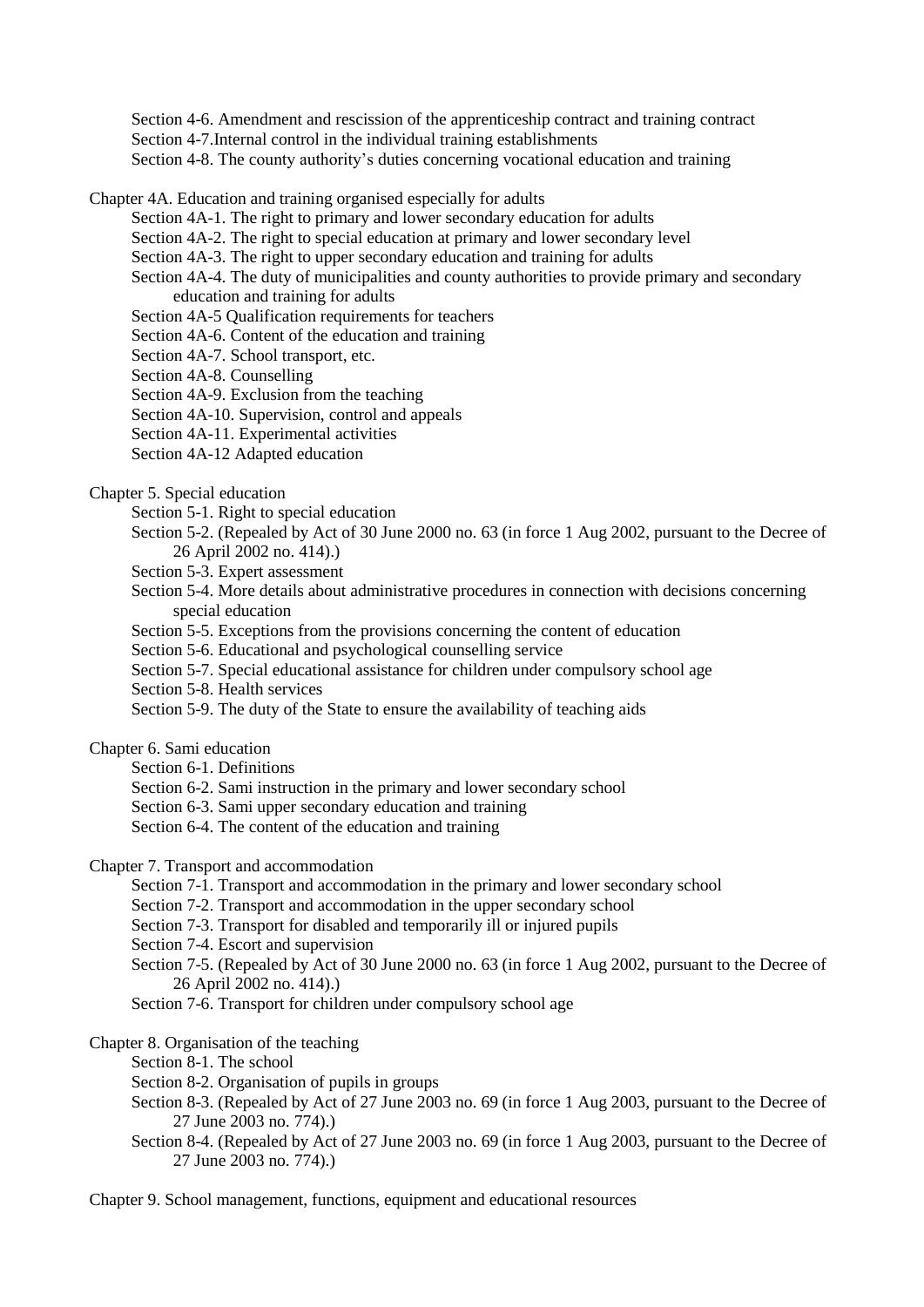- Section 9-1. Management
- Section 9-2. Counselling and school library facilities
- Section 9-3. Equipment
- Section 9-4. Textbooks and other teaching aids
- Section 9-5. School premises
- Section 9-6. Concerning advertising in schools
- Chapter 9a. The pupils' school environment
	- Section 9a-1. General requirements
	- Section 9a-2. The physical environment
	- Section 9a-3. The psychosocial environment
	- Section 9a-4. Systematic efforts to promote the health, environment and safety of the pupils (internal control)
	- Section 9a-5. Pupil participation in school environment work
	- Section 9a-6. Duty to disclose information and right to state views
	- Section 9a-7. Penalties
	- Section 9a-8. Day-care facilities for school children
	- Section 9a-9. Regulations
- Chapter 10. The school staff
	- Section 10-1. Qualification requirements for teaching staff
	- Section 10-2. (Repealed by Act of 27 June 2003 no. 69 (in force 1 Jan 2004, pursuant to the Decree of 27 June 2003 no. 774).)
	- Section 10-3. Staff at permanent school camps
	- Section 10-4. Advertising of posts
	- Section 10-5. Selection between two or more applicants
	- Section 10-6. Temporary appointments
	- Section 10-7. Teaching practice positions in schools
	- Section 10-8. Competence enhancement
	- Section 10-9. Police certificate

Section 10-10. Collective agreements concerning pay and working conditions

Chapter 11. School bodies for user participation

- Section 11-1. Coordinating committees at primary and lower secondary schools
- Section 11-1a. School environment committees at primary and lower secondary schools
- Section 11-2. Pupils' councils at primary and lower secondary schools
- Section 11-3. (Repealed by Act of 27 June 2003 no. 69 (in force 1 Aug 2003, pursuant to the Decree of 27 June 2003 no. 774).)
- Section 11-4. Parents' councils at primary and lower secondary schools
- Section 11-5. School committees at upper secondary schools
- Section 11-5a. School environment committees at upper secondary schools
- Section 11-6. Pupils' councils and general meetings at upper secondary schools
- Section 11-7. Joint provisions
- Section 11-8. Pupils' representatives in county boards
- Section 11-9. The National Parents' Committee for Primary and Lower Secondary Education
- Section 11-10. Exemptions
- Chapter 12. Bodies associated with vocational training in training establishments
	- Section 12-1. Body for collaboration on vocational training
	- Section 12-2. Advisory councils
	- Section 12-3. County vocational training boards and vocational training committees
	- Section 12-4. The duties of the county vocational training board
	- Section 12-5. Curriculum groups
	- Section 12-6. Appeals board for craft and journeyman's examinations
	- Section 12-7. Members of bodies, councils and boards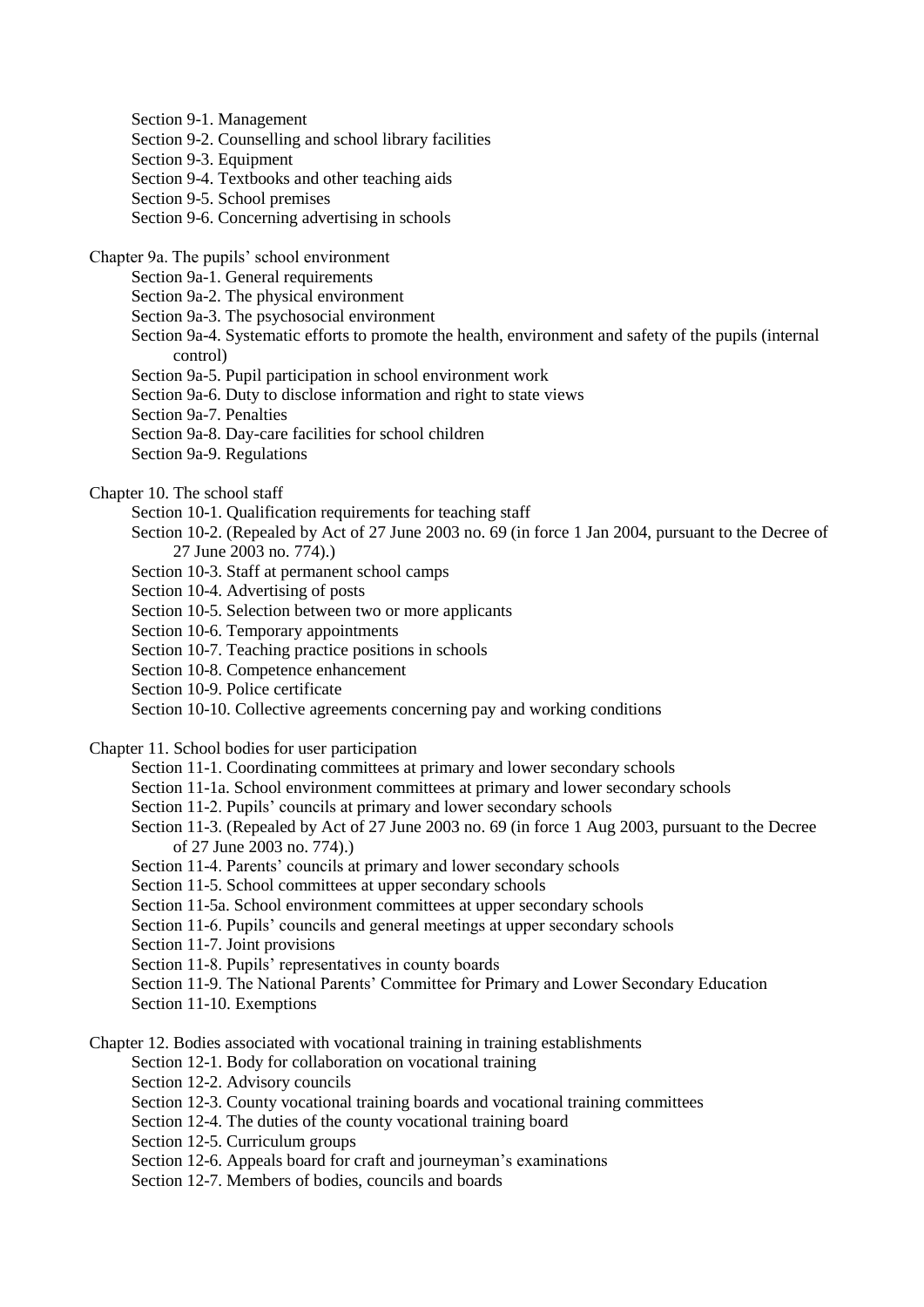Chapter 13. The responsibility of the municipality, the county authority and the State

Section 13-1. The duty of the municipality to provide primary and lower secondary education and special educational assistance

Section 13-2. Duty of the county authority to provide primary and lower secondary education, special educational assistance and upper secondary education in institutions pursuant to the Child Welfare Act

Section 13-3. Duty of the county authority to provide upper secondary education and training

Section 13-3a. The county authority's obligation to provide primary and lower secondary education, special educational assistance and upper secondary education and training in health institutions

Section 13-3b. The municipality's and the county authority's obligation to provide accident insurance Section 13-4. Responsibility for providing school transport, etc.

Section 13-5. Obligation of school owners to provide free fruit and vegetables

Section 13-6. Provision of courses in music and other cultural activities

Section 13-7. Day-care facilities for school children

Section 13-8. Oslo municipality

Section 13-9. State support

Section 13-10. Scope of responsibility

Chapter 14. Supervision and control

Section 14-1. State supervision and control Section 14-2. Municipal supervision of home tuition

Chapter 15. Application of the Public Administration Act. Duty to provide information

Section 15-1. Application of the Public Administration Act

Section 15-2. Special provisions concerning appeal bodies

Section 15-3. Duty to provide information to the Child Welfare Service

Section 15-4. Duty to provide information to the social services

Chapter 16. Entry into force and transitional provisions. Amendments to other Acts

Section 16-1. Entry into force

Section 16-2. Transitional provisions

Section 16-3. Repeal of other Acts

Section 16-4. (Repealed by Act of 17 Dec 1999 no. 97 (in force 1 Jan 2000).)

# **Act relating to Primary and Secondary Education and Training (the Education Act)**

Cf. Act of 4 July 2003 no. 84. Cf. *previous* Regulation of 23 Jan 1739, Proclamation of 5 May 1741, Acts 1 1816 sections 1 and 2, 14 July 1827, 26 Aug 1854, 16 May 1860, 22 May 1869, 22 May 1869, 31 May 1873, 19 June 1878 no. 2, 8 June 1881 no. 2 and 26 June 1889 no. 1 with supplementary Acts 21 March 1891, 6 July 1892 no. 1, 21 July 1894 no. 3, 9 May 1896 no. 1, 11 June 1898 no. 2, 31 May 1900 no. 1, 27 March 1905, 15 Aug 1908 no. 3, 18 Sep 1909 no. 1, 2 July 1910 no. 2, 13 Aug 1915 no. 1, 19 May 1917 no. 1, 5 Dec 1917 no. 2, 5 July 1918 no. 1, 25 Feb 1921 no. 1, 21 July 1922 no. 1, 1 Aug 1924 no. 1, 13 May 1927 no. 1, 1 July 1927 no. 5, 13 April 1928 no. 1, 29 April 1932 no. 1 and 21 June 1935 no. 5, 16 July 1936 no. 8 and 16 July 1936 no. 9 1 with supplementary Acts 17 June 1937 no. 5, 8 Nov 1946 no. 1 section 25, 23 May 1947 no. 1, 4 July 1947 no. 1, 13 Des 1948 no. 2, 15 Des 1950 no. 8 section 14, 23 Nov 1951 no. 2 section 24, 17 July 1953 no. 14, 30 June 1955 no. 3, 14 Des 1956 no. 1, 28 June 1957 no. 6, Acts 10 April 1959 no. 1, 13 June 1969 no. 24, 21 June 1974 no. 55.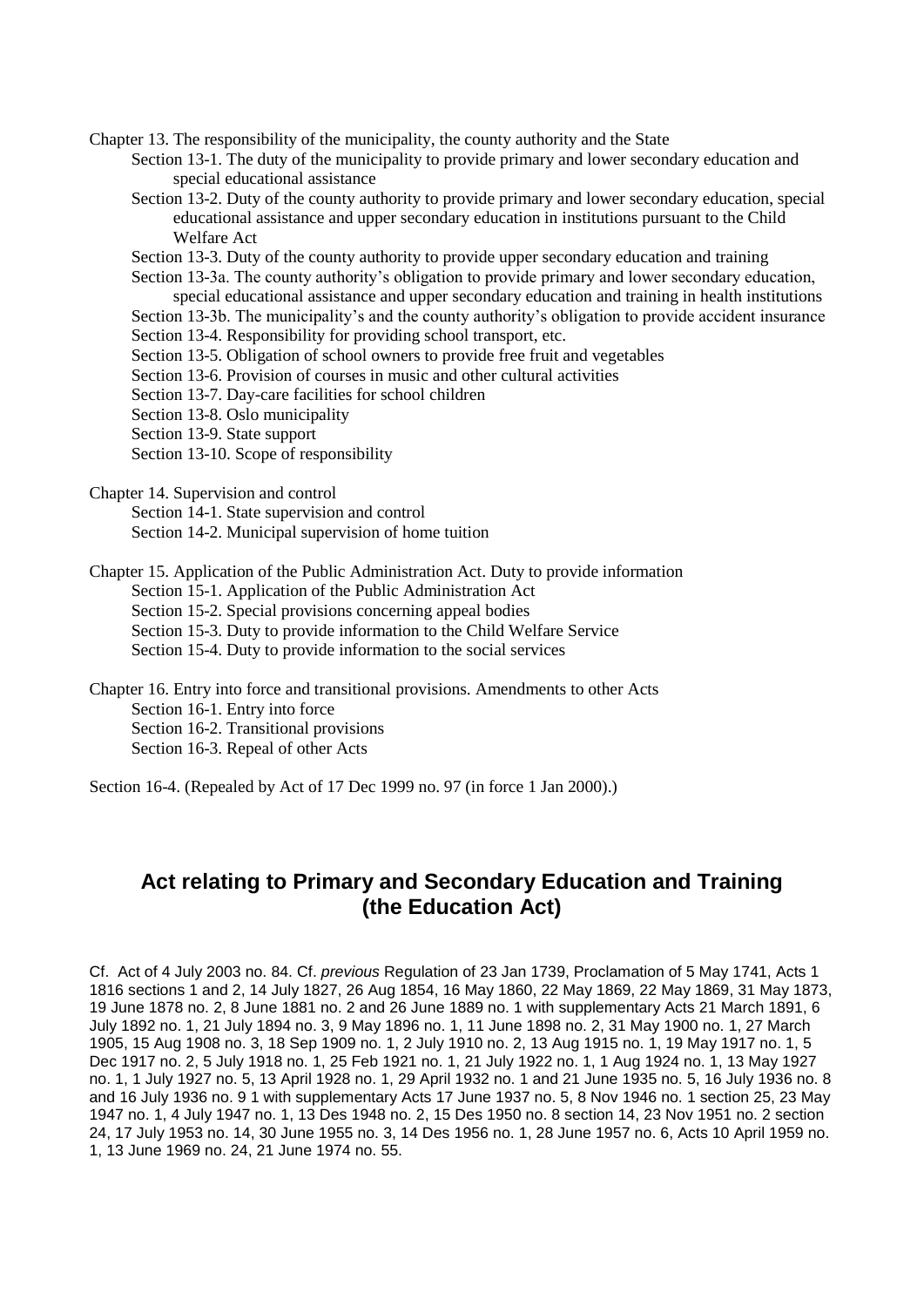# **Chapter 1. Objectives, scope and adapted education, etc.**

Heading amended by Act of 20 June 2008 no. 48 (in force 1 Aug 2008, pursuant to the Decree of 20 June 2008 no. 621).

## Section 1-1. *The objectives of education and training*

Education and training in schools and training establishments shall, in collaboration and agreement with the home, open doors to the world and give the pupils and apprentices historical and cultural insight and anchorage.

Education and training shall be based on fundamental values in Christian and humanist heritage and traditions, such as respect for human dignity and nature, on intellectual freedom, charity, forgiveness, equality and solidarity, values that also appear in different religions and beliefs and are rooted in human rights.

Education and training shall help increase the knowledge and understanding of the national cultural heritage and our common international cultural traditions.

Education and training shall provide insight into cultural diversity and show respect for the individual's convictions. They are to promote democracy, equality and scientific thinking.

The pupils and apprentices shall develop knowledge, skills and attitudes so that they can master their lives and can take part in working life and society. They shall have the opportunity to be creative, committed and inquisitive.

The pupils and apprentices shall learn to think critically and act ethically and with environmental awareness. They shall have joint responsibility and the right to participate.

Schools and training establishments shall meet the pupils and apprentices with trust, respect and demands, and give them challenges that promote formation and the desire to learn. All forms of discrimination shall be combated.

Amended by Acts of 17 Sep 1999 no. 74 (in force 17 Sep 1999, pursuant to the Decree of 17 Sep 1999 no. 1011), 30 June 2000 no. 63 (in force 1 Aug 2000, pursuant to the Decree of 30 June 2000 no. 645), 4 July 2003 no. 84 (in force 1 Oct 2003), 19 Dec 2008 no. 118 (in force 1 Jan 2009, of 19 des 2008 no. 1424).

### **Section 1-2.** *The scope of the Act*

The Act applies to primary, lower secondary and upper secondary education and training in publicly maintained schools and training establishments unless otherwise decided.

The Act also applies to primary, lower secondary and upper secondary education and training in private primary and lower secondary schools that do not receive state support pursuant to the Independent Schools Act, and private tuition at home at the primary and lower secondary levels.

Chapter 4A applies to education designed specifically for adults, for which the municipality or county authority is responsible.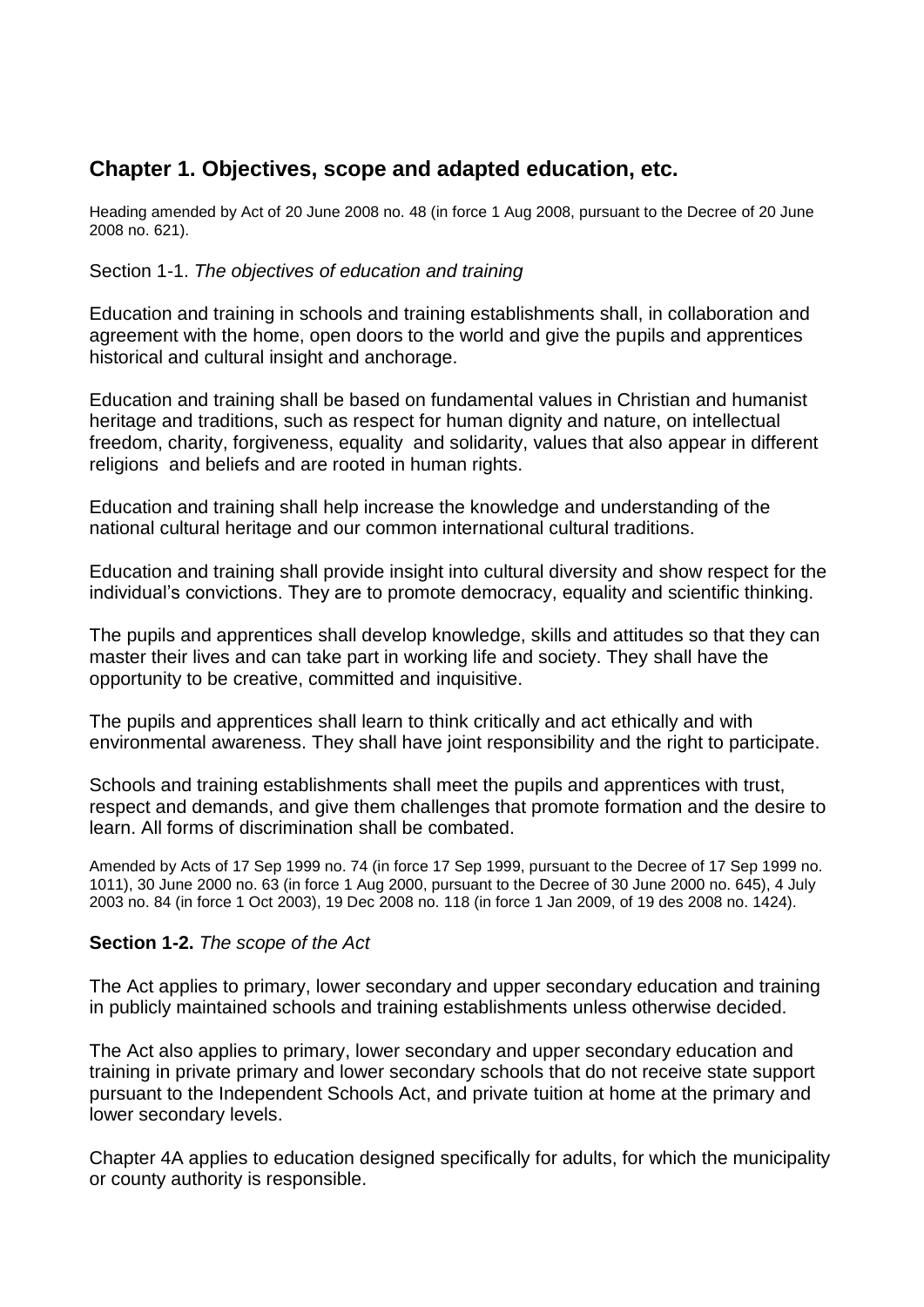Amended by Acts of 30 June 2000 no. 63 (in force 1 Aug 2000, pursuant to the Decree of 30 June 2000 no. 645), 20 June 2008 no. 48 (in force 1 Aug 2008, pursuant to the Decree of 20 June 2008 no. 621), 19 Dec 2008 no. 118 (in force 1 Jan 2009, pursuant to the Decree of 19 des 2008 no. 1424).

## **Section 1-3**. *Adapted education*

Education shall be adapted to the abilities and aptitudes of the individual pupil, apprentice and training candidate.

Added by Act of 20 June 2008 no. 48 (in force 1 Aug 2008, pursuant to the Decree of 20 June 2008 no. 621), previous section 1-3 becoming new section 1-5.

### **Section 1-4**. *Experimental activities*

The Ministry may, in response to an application from the municipality or county authority, permit departures from the Act and the regulations pursuant to the Act in connection with time-limited educational or organisational experiments.

# **Section 1-5**. *Regulations*

The King in Council may issue regulations supplementing the overall aims and principles for the education and training.

Amended by Act of 20 June 2008 no. 48 (in force 1 Aug 2008, pursuant to the Decree of 20 June 2008 no. 621), section number changed from section 1-3.

# **Chapter 2. The primary and lower secondary school**

### **Section 2-1**. *Right and obligation to attend primary and lower secondary education*

Children and young people are obliged to attend primary and lower secondary education, and have the right to a public primary and lower secondary education in accordance with this Act and regulations pursuant to the Act. The obligation may be met by means of publicly maintained primary and lower secondary schools or by means of other equivalent education.

The right to primary and lower secondary education applies when it is probable that the child will reside in Norway for a period of more than three months. The obligation to attend primary and lower secondary education commences as soon as residence has lasted for three months. The Ministry may in special cases exempt pupils from this obligation.

Children shall normally start to attend school in the calendar year in which they attain the age of 6 years. If after an expert assessment there is any doubt that a child is sufficiently mature to begin to attend school, the child has the right to postpone starting school by one year if its parents so demand. On the basis of an expert assessment and with the written consent of the parents, the municipality may in special cases decide to postpone commencement of school attendance by one year. If the parents so request or consent thereto, the municipality may, on the basis of an expert assessment, allow a child to start school one year earlier when he or she has reached the age of 5 years by 1 April.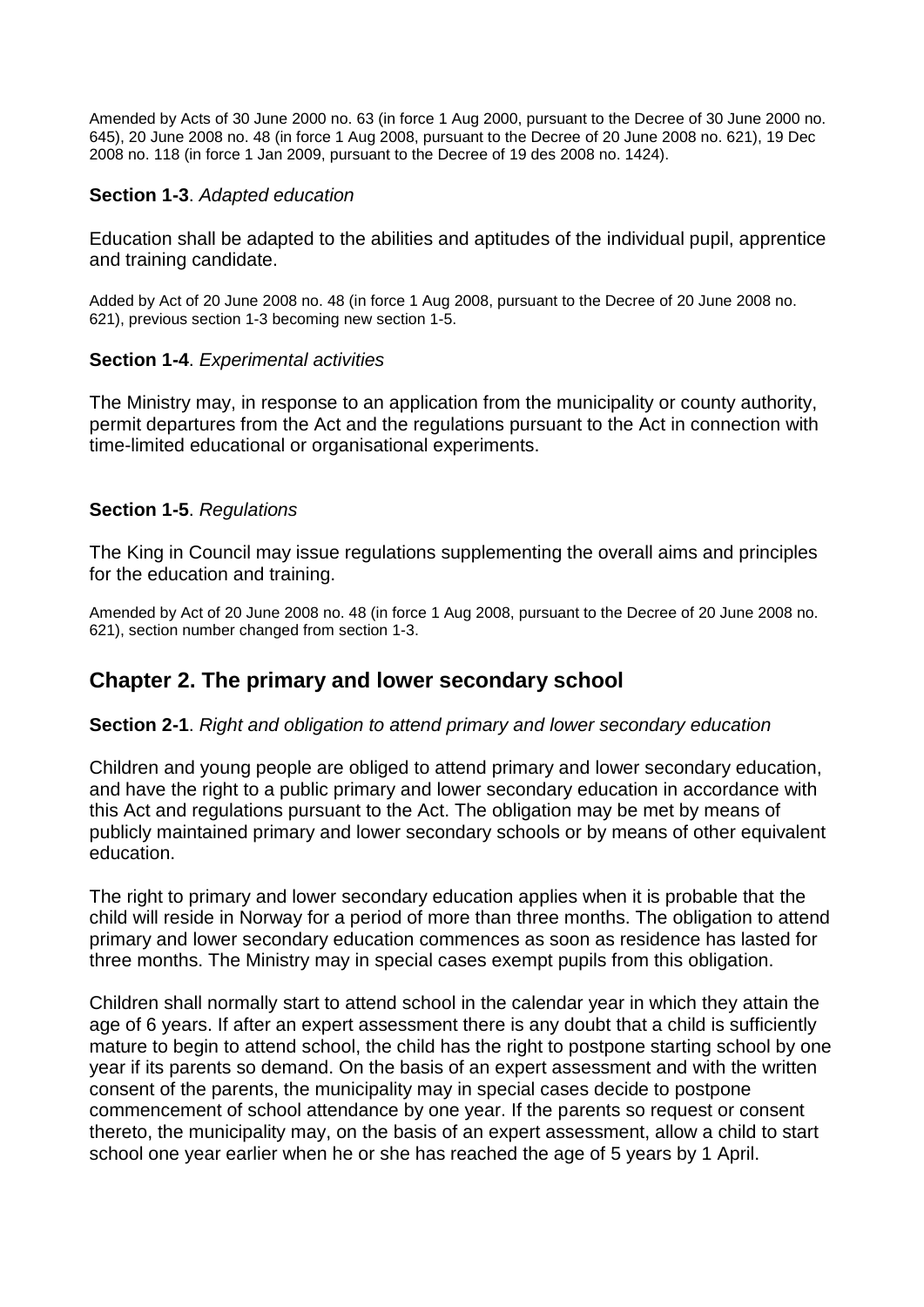The right and obligation to attend school last until the pupil has completed the tenth year of schooling. On the basis of an expert assessment and with the written consent of the parents, the municipality may decide wholly or partly to exempt a pupil from the obligation to receive education if this is found to be in the interests of the pupil.

If a pupil is absent from compulsory teaching without having the right to do so, his or her parents or those who are in loco parentis may be liable to fines if the absence is a result of deliberate or negligent actions on their part. Public prosecution is not instituted unless so decided by the municipality.

Amended by Act of 31Jan 2003 no.10.

### **Section 2-2**. *Time frameworks for primary and lower secondary schools*

The Ministry issues regulations concerning the total number of teaching hours in the primary and lower secondary school.

The municipality may issue regulations concerning teaching hours in excess of the allocation of hours stipulated in the regulations pursuant to the first paragraph. The requirement stated in section 38, first paragraph (c) of the Public Administration Act concerning publication in the Norwegian Legal Gazette do not apply.

The time allocated to teaching shall not be less than 38 weeks within a framework of 45 consecutive weeks during the school year.

The municipality issues regulations concerning school days and holidays for the pupils during the school year. These regulations shall be adapted to national tests and examinations. The requirement stated in section 38, first paragraph (c) of the Public Administration Act concerning publication in the Norwegian Legal Gazette shall not apply.

The Ministry may issue regulations concerning the daily number of teaching hours and breaks for the pupils.

### **Section 2-3.** *Content and assessment of primary and lower secondary education*

Primary and lower secondary education shall include Religion, Philosophies of life and Ethics, Norwegian, mathematics, foreign languages, physical education, home economics, social and natural sciences, and aesthetic, practical and social training. Some of the teaching time referred to in section 2-2 may be allocated to subjects and activities chosen by the school and the pupils, to school camp activities and to instruction at other schools or at a workplace outside the school. The municipalities are responsible for deciding the use of teaching hours in excess of the minimum number laid down in the regulations pursuant to section 2-2.

The primary and lower secondary school is divided into a primary level and a lower secondary level. The primary level consists of grades 1–7 while the lower secondary level consists of grades 8–10.

The Ministry issues regulations concerning school subjects, educational objectives, the duration and content of the instruction in the subjects and the conduct of the instruction. The Ministry issues regulations concerning assessment of pupils and external candidates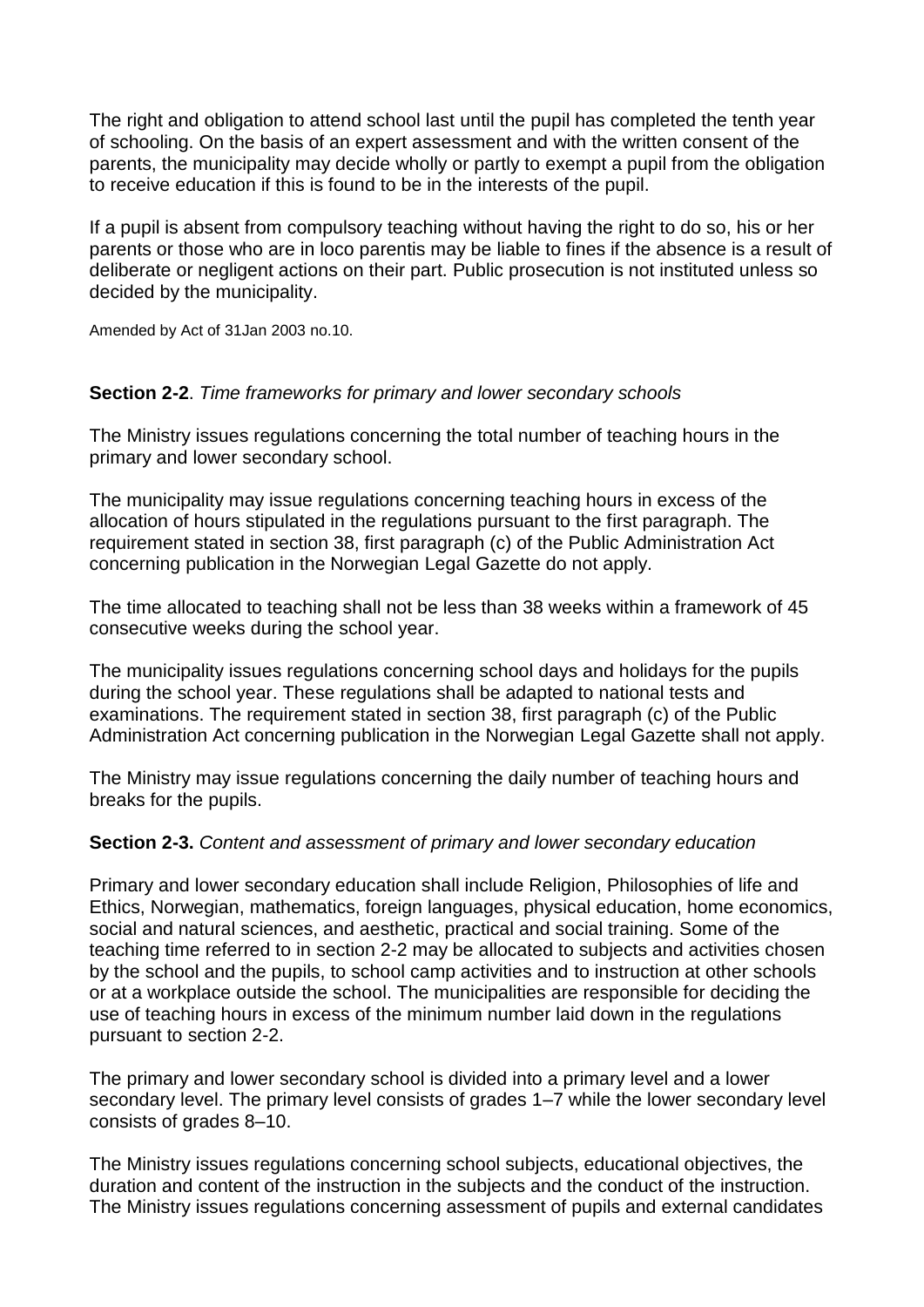and concerning appeals against assessments, concerning examinations and concerning certificates.

The pupils shall be actively involved in the learning situation. The teaching staff shall organise and carry out teaching in accordance with subject curricula issued pursuant to the present Act. The head teacher shall organise the school in accordance with the first paragraph and regulations pursuant to the third paragraph and in accordance with section 1-1 and regulations laid down pursuant to section 1-3.

In response to an application from the municipality, the Ministry may permit a school to deviate from the first paragraph and from regulations concerning subject curricula provided that this involves no reduction in the total teaching requirements. Before such permission can be granted, the school's coordinating committee must have submitted a consultation statement.

Amended by Acts of 17 Sep 1999 no. 74 (in force 17 Sep 1999, pursuant to the Decree of 17 Sep 1999 no. 1011), 12 april 2002 no. 10 (in force 1 Aug 2002, pursuant to the Decree of 12 april 2002 no. 349), 17 June 2005 no. 105 (in force 17 June 2005, pursuant to the Decree of 17 June 2005 no. 660), 27 June 2008 no. 70 (in force 1 Aug 2008, pursuant to the Decree of 27 June 2008 no. 724), 19 Dec 2008 no. 118 (in force 1 Jjan 2009, pursuant to the Decree of 19 Dec 2008 no. 1424).

### **Section 2-3a.** *Exemption from activities, etc. in the teaching*

The school shall respect the religious and philosophical beliefs of pupils and parents and ensure their right to an equal education.

Following written notification by parents, pupils shall be exempted from attending those parts of the teaching at the individual school that they, on the basis of their own religion or own philosophy of life, perceive as being the practice of another religion or adherence to another philosophy of life, or that they on the same basis find objectionable or offensive. It is not necessary to give grounds for notification of exemption pursuant to the first sentence.

Exemption cannot be demanded from instruction in the academic content of the various topics of the curriculum. If the school does not accept a notification of exemption on such a basis, the school must deal with the matter in accordance with the provisions concerning individual decisions laid down in the Public Administration Act.

On notification of exemption, the school shall ensure that the exemption is implemented and make provisions for adapted teaching within the scope of the curriculum.

The school owner shall annually inform the pupils and the parents of pupils below the age of 15 of the rules for exemption.

Pupils who have reached 15 years of age shall themselves provide written notification as referred to in the first paragraph.  $1$ 

Added by Act of 17 June 2005 no. 106 (in force 17 June 2005, pursuant to the Decree of 17 June 2005 no. 661), amended by Act of 27 June 2008 no. 70 (in force 1 Aug 2008, pursuant to the Decree of 27 June 2008 no. 724).

1 Now see second paragraph.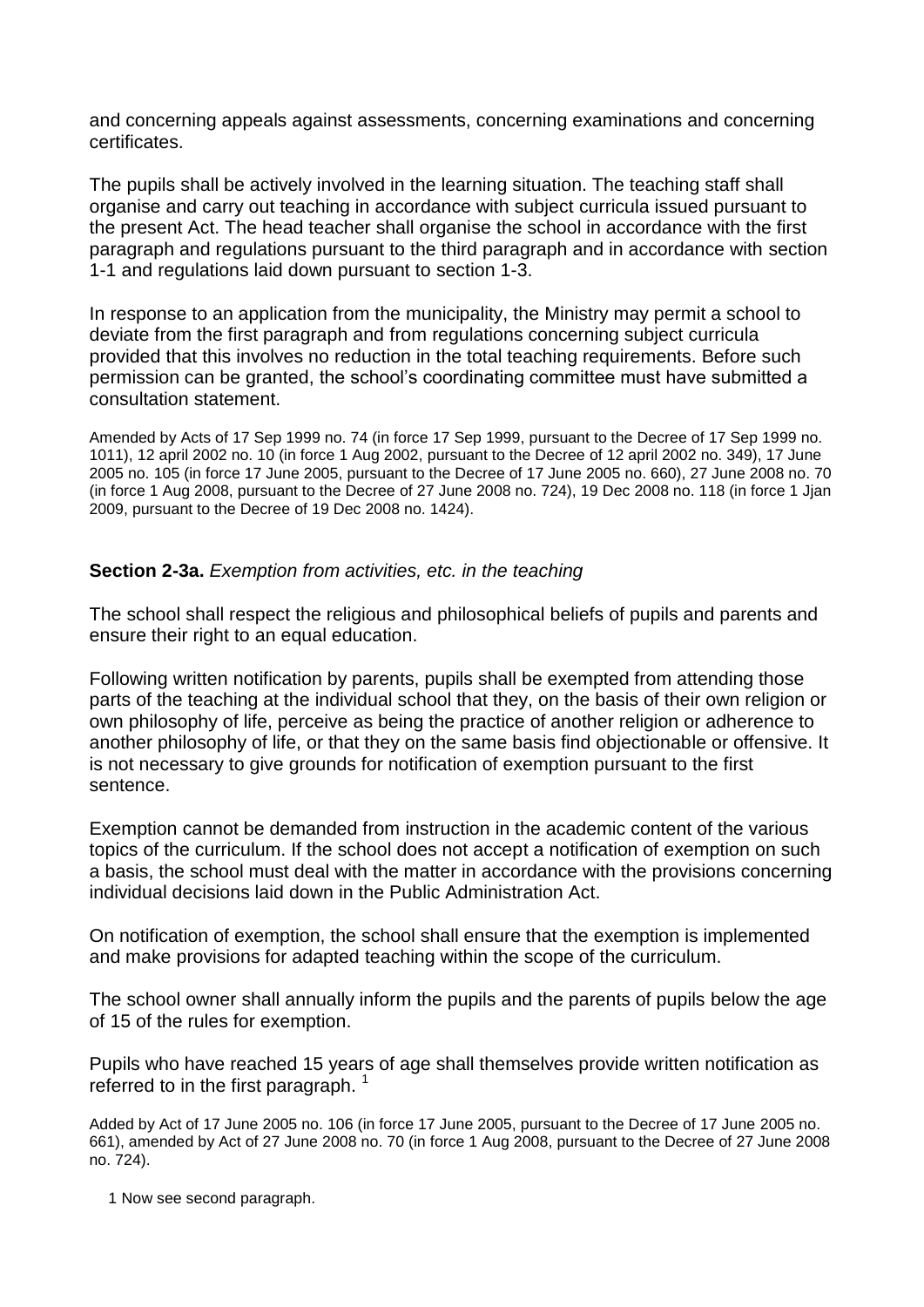## **Section 2-4**. *Teaching in the subject Religion, Philosophies of life and Ethics*

Religion, Philosophies of life and Ethics is an ordinary school subject that shall normally be attended by all pupils. Teaching in the subject shall not involve preaching.

The teaching in Religion, Philosophies of life and Ethics shall provide knowledge of Christianity, other world religions and philosophies of life, knowledge of the significance of Christianity as a cultural heritage and of ethical and philosophical topics.

The teaching in Religion, Philosophies of life and Ethics shall promote understanding, respect and the ability to carry out a dialogue between people with differing views concerning beliefs and philosophies of life.

The teaching in Religion, Philosophies of life and Ethics shall present different world religions and philosophies of life in an objective, critical and pluralistic manner. The teaching of in the different topics shall be founded on the same educational principles.

Amended by Acts of 12 April 2002 no. 10 (in force 1 Aug 2002, pursuant to the Decree of 12 April 2002 no. 349), 17 June 2005 no. 106 (in force 17 June 2005, pursuant to the Decree of 17 June 2005 no. 661), 27 June 2008 no. 70 (in force 1 Aug 2008, pursuant to the Decree of 27 June 2008 no. 724).

### **Section 2-5.** *Forms of Norwegian in the primary and lower secondary school*

The municipality issues regulations concerning which form of the Norwegian language (Bokmål or Nynorsk) shall be the primary form in any given school. The primary form of Norwegian shall be used for written teaching and for written work. From grade 8 onwards, pupils themselves choose which primary written form of Norwegian they wish to use.

In the oral instruction, pupils and teaching staff decide themselves which form of the language they will use. However, in their choice of words and mode of expression, the teaching staff and the school leaders shall as far as possible take the spoken form used by the pupils into account.

The parents decide the form of Norwegian in the textbooks used by the pupils up to and including grade 7. From grade 8 onwards, pupils themselves choose which form of the language to use. Textbooks used for teaching Norwegian shall be in the primary form of Norwegian.

In cases where at least ten pupils attending one of grades 1–7 in a municipality wish to receive written instruction in a primary form of the language other than that decided by the municipality, they have the right to belong to a separate pupil group. This right shall continue to apply as long as at least six pupils remain in this group. In cases where the pupils attend several different schools in the municipality, the parents shall decide by simple majority which school shall offer teaching in the primary language form concerned.

Pupils who are transferred to a new school with a different primary form of Norwegian than they have used in grades 1–4 continue to have the right to receive written instruction in the original primary form of Norwegian. They have the right to receive Norwegian lessons in a separate group, regardless of how many they are.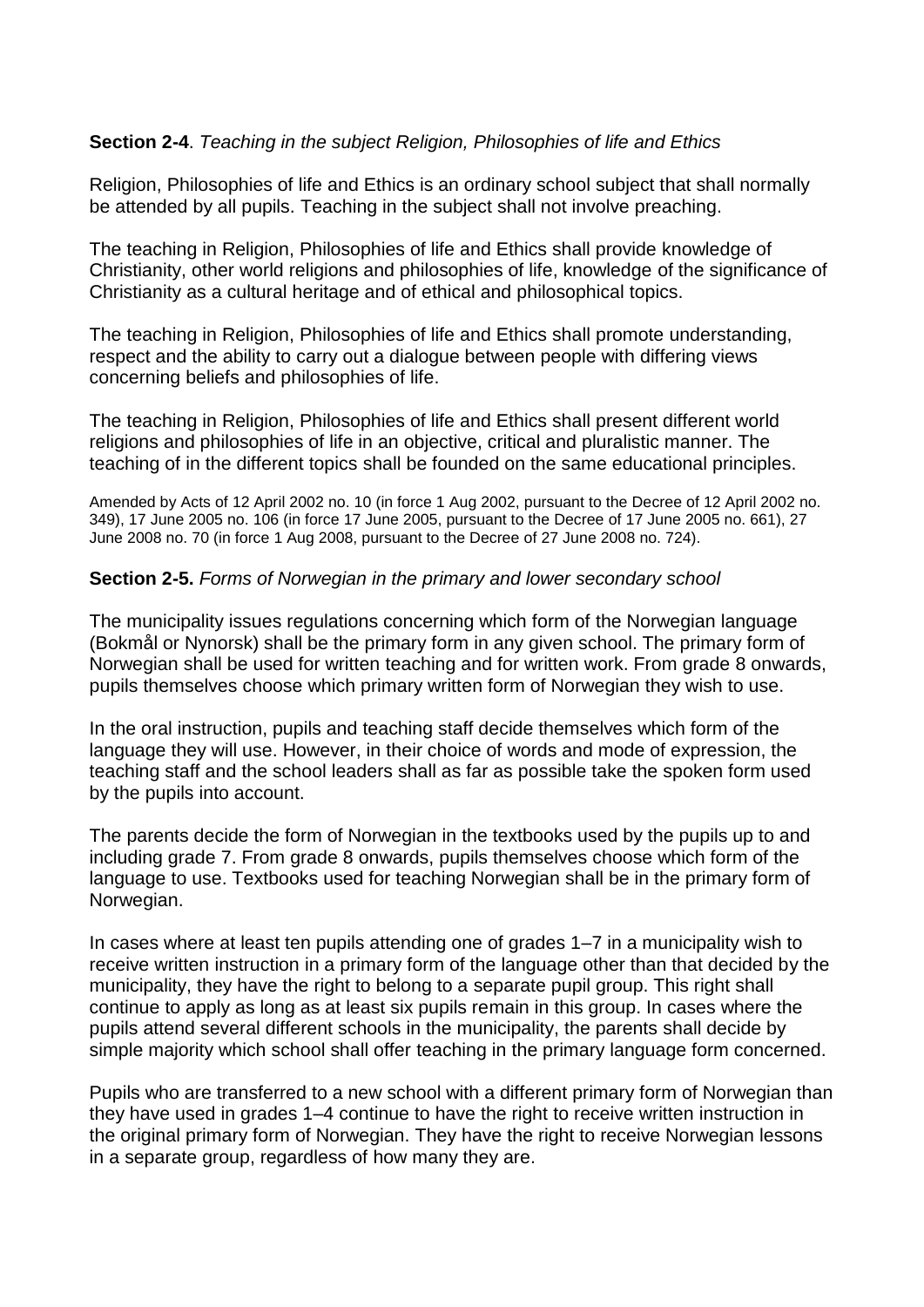During the final two years of the primary and lower secondary school, pupils shall receive instruction in both forms of Norwegian. The Ministry may issue regulations concerning the granting of exemption from instruction in the secondary form of Norwegian for pupils who receive special language instruction.

In connection with a change of primary form of Norwegian or when so required by a majority of the municipal council or at least ¼ of those eligible to vote, a consultative referendum shall be held. Anyone who lives in a school's catchment area, cf. section 8-1, and who has the right to vote pursuant to section 2-2 of the Election Act have the right to vote in such a referendum. Parents and guardians of children attending the school's primary stage have the right to vote on matters concerning the written language of instruction, regardless of place of residence or nationality. The Ministry may issue further regulations.

Amended by Acts of 30 June 2000 no. 63 (in force 1 Aug 2000, pursuant to the Decree of 30 June 2000 no. 645), 27 June 2003 no. 69 (in force 1 Aug 2003, pursuant to the Decree of 27 June 2003 no. 774), 17 June 2005 no. 105 (in force 17 June 2005, pursuant to the Decree of 17 June 2005 no. 660), 20 June 2008 no. 48 (in force 1 Aug 2008, pursuant to the Decree of 20 June 2008 no. 621).

### **Section 2-6**. *Sign language instruction in the primary and lower secondary school*

Pupils who have sign language as their first language or who on the basis of an expert assessment need such instruction, have the right to primary and lower secondary instruction both in the use of sign language and through the medium of sign language. The content of the education and the amount of time allocated to it are decided in regulations pursuant to sections 2-2 and 2-3 of this Act.

The municipality may decide that instruction through the medium of sign language and in the use of sign language shall be provided at a different location than the pupil's local school.

Children under compulsory school age with a special need for sign language instruction, have the right to such instruction. The Ministry issues further regulations.

Before a municipality makes any decision pursuant to the first and third paragraph, an expert assessment shall be made.

Amended by Acts of 17 Sep 1999 no. 74 (in force 17 Sep 1999, pursuant to the Decree of 17 Sep 1999 no. 1011), 20 June 2008 no. 48 (in force 1 Aug 2008, pursuant to the Decree of 20 June 2008 no. 621).

### **Section 2-7**. *Instruction in Finnish for pupils with a Kven-Finnish background*

When so required by at least three pupils of Kven-Finnish stock (Kvens) attending primary and lower secondary schools in Troms and Finnmark, the pupils have the right to receive instruction in Finnish. The content of the education and the amount of time allocated to it are laid down in regulations pursuant to sections 2-2 and 2-3 of this Act. From grade 8 onwards, pupils decide themselves whether they wish to receive instruction in Finnish.

The Ministry may issue regulations concerning alternative forms of instruction pursuant to the first paragraph when such instruction cannot be provided by suitable teachers at the school.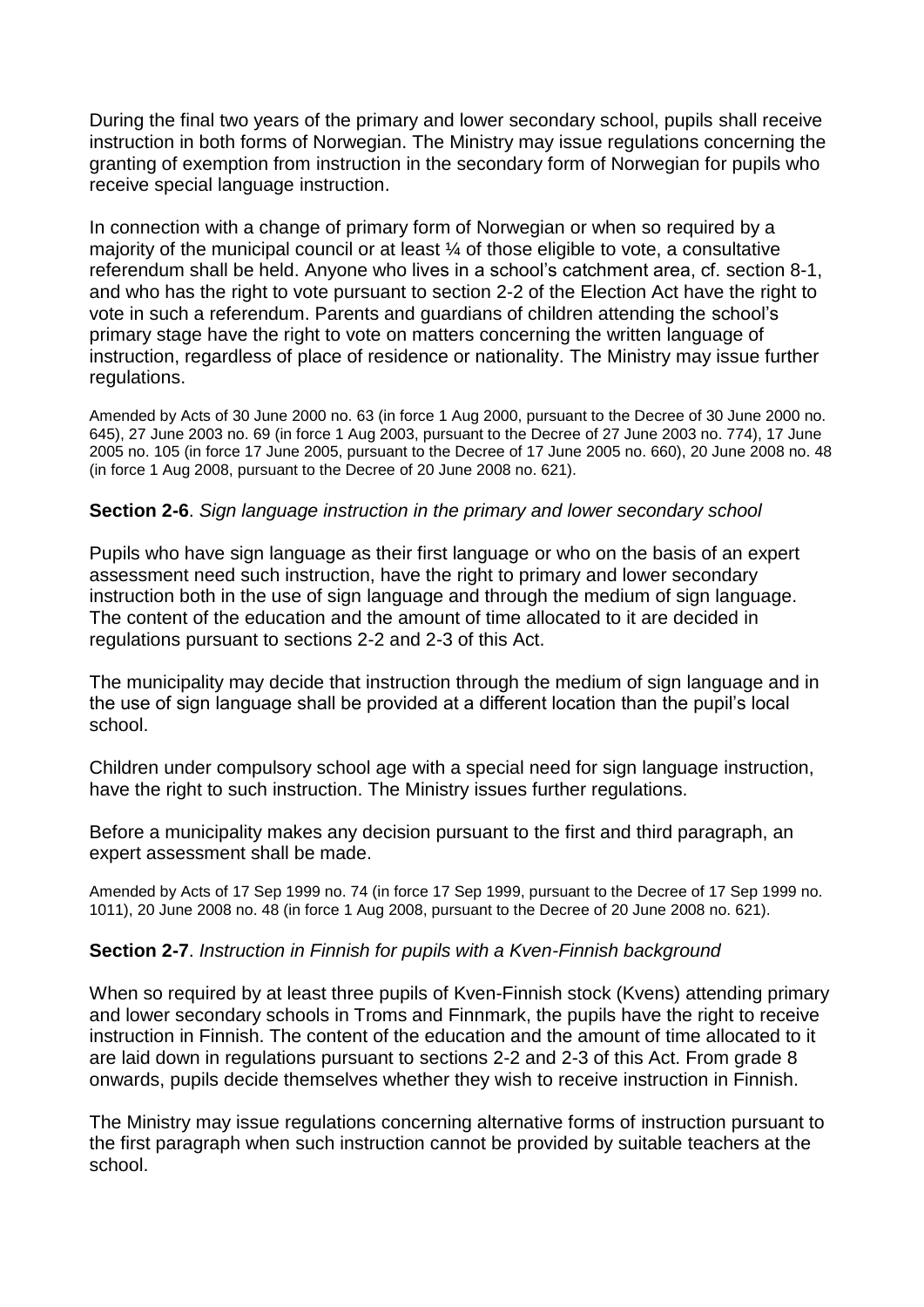Amended by Act of 17 June 2005 no. 105 (in force 17 June 2005, pursuant to the Decree of 17 June 2005 no. 660).

### **Section 2-8.** *Adapted language education for pupils from language minorities*

Pupils attending the primary and lower secondary school who have a mother tongue other than Norwegian or Sami have the right to adapted education in Norwegian until they are sufficiently proficient in Norwegian to follow the normal instruction of the school. If necessary, such pupils are also entitled to mother tongue instruction, bilingual subject teaching, or both.

The mother tongue instruction may be provided at a school other than that normally attended by the pupil.

When mother tongue instruction and bilingual subject teaching cannot be provided by suitable teaching staff, the municipality shall as far as possible provide for other instruction adapted to the pupils' abilities.

Amended by Acts of 4 July 2003 no. 84 (in force 1 Oct 2003), 2 July 2004 no. 69 (in force 1 Sep 2004, pursuant to the Decree of 2 July 2004 no. 1064).

### **Section 2-9**. *School rules, etc*.

The municipality shall issue regulations concerning school rules for individual primary and lower secondary schools. The rules shall set out the rights and obligations of the pupils insofar as these are not laid down by law or in other ways. The rules shall include rules for conduct, the measures that may be used against pupils who break the rules and the procedure for dealing with such matters.

The school rules shall be made known to the pupils and the parents. The requirements stated in section 38, first paragraph (c) of the Public Administration Act concerning publication in the Norwegian Legal Gazette do not apply.

Corporal punishment or other humiliating forms of treatment must not be used.

Before taking any decision concerning disciplinary action, including exclusion from instruction, the pupil shall be given an opportunity to present his or her case orally to the person responsible for taking a decision.

#### **Section 2-10**. *Exclusion from the teaching*

The municipality may lay down in the school rules that pupils attending grades 8–10 who are guilty of serious or repeated violation of the rules may be excluded from teaching for up to three days, and that pupils attending grades 1–7 may be excluded from the teaching for individual periods or for the rest of the day.

The decision on exclusion from the teaching is made by the head teacher him/herself after consulting the pupil's teachers. Before such a decision is made, other remedial or disciplinary measures shall have been considered. The parents of pupils attending grades 1–7 shall be notified before such pupils are excluded from the teaching for the rest of the day.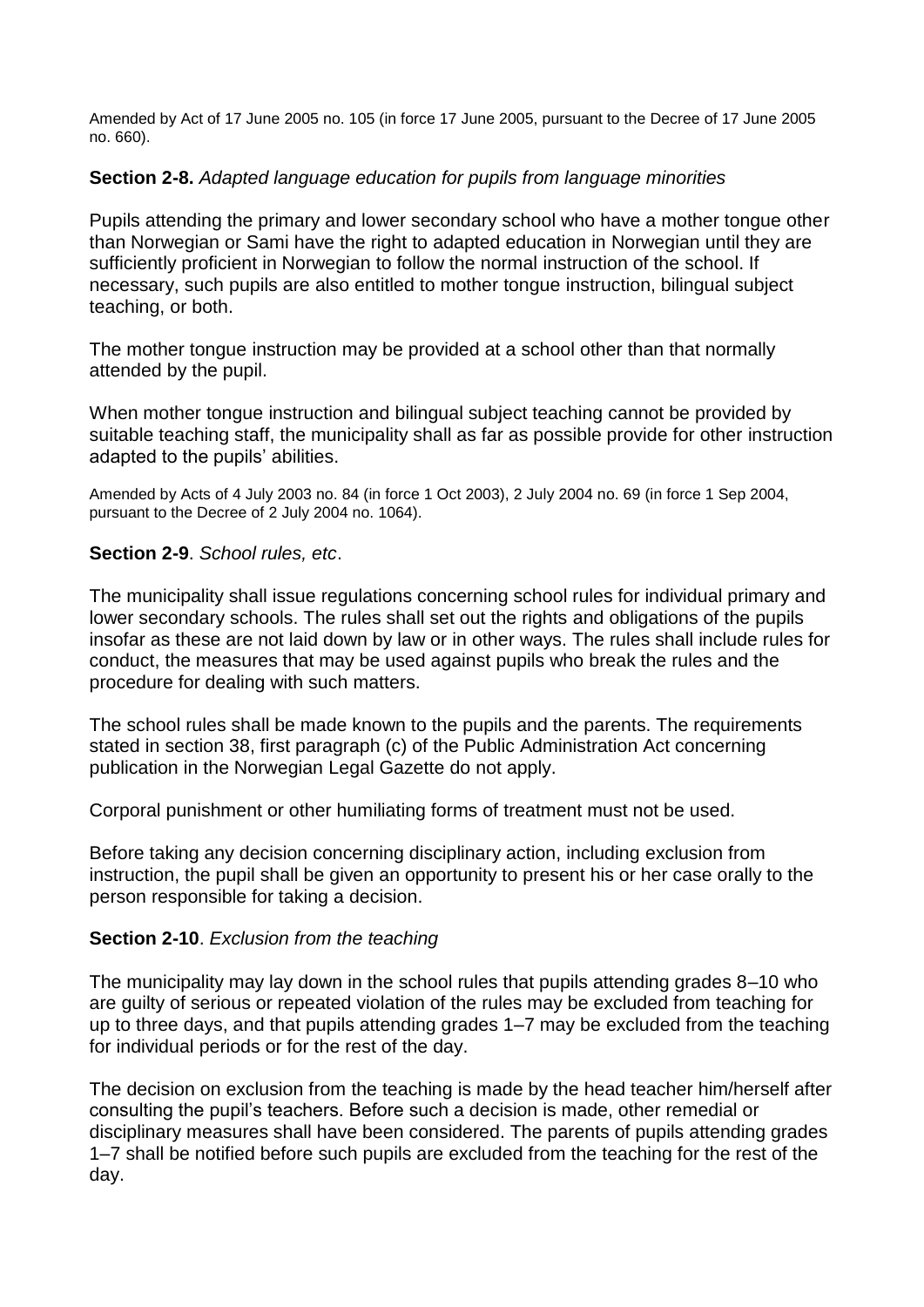Amended by Act of 17 June 2005 no. 105 (in force 17 June 2005, pursuant to the Decree of 17 June 2005 no. 660).

## **Section 2-11**. *Leave of absence from compulsory education*

When defensible, the municipality may upon receipt of an application grant individual pupils leave of absence for up to two weeks.

Pupils who belong to a religious community outside the Church of Norway have, upon application, the right to be absent from school on those days their religious community celebrates as holy. This right is conditional upon the parents ensuring necessary tuition during the period of leave, so that the pupil is able to keep pace with the ordinary teaching when the period of leave is at an end.

## **Section 2-12.** *Private primary and lower secondary schools*

Private primary and lower secondary schools must be approved by the Ministry. Approval shall be granted when a school fulfils the requirements laid down in the second and third paragraph. Persons who run private primary and lower secondary schools without such approval are liable to fines.

Sections 1-1, 1-3, 2-3, 2-3a and 2-4 of the Act and regulations issued pursuant thereto apply for the content of and assessment in private primary and lower secondary schools insofar as such regulations do not violate Norway's obligations under international law.

For private primary and lower secondary schools sections 2-2, 2-5 first, second, third and sixth paragraph, 2-9, 2-10, 2-11, 8-2, 9-1, 9-2, 9-3, 9-4, 9-5, 9-6, Chapter 9a, sections 10- 1, 10-6, 10-9, 11-1, 11-2, 11-3<sup>-1</sup>, 11-4, 11-7, 11-10, 13-3b, 13-10, 14-1, 15-3 and 15-4 also apply.

With regard to foreign and international primary and lower secondary schools in Norway, the Ministry may grant exemptions from the requirements laid down in the second and third paragraphs.

Amended by Acts of 20 Dec 2002 no. 112 (in force 1 April 2003, pursuant to the Decree of 20 Dec 2002 no. 1735), 27 June 2003 no. 69 (in force 1 Aug 2003, pursuant to the Decree of 27 June 2003 no. 774), 17 June 2005 no. 106 (in force 17 June 2005, pursuant to the Decree of 17 June 2005 no. 661), 29 June 2007 no. 91 (in force 1 Aug 2007, pursuant to the Decree of 29 June 2007 no. 758), 19 Dec 2008 no. 118 (in force 1 Jan 2009, pursuant to the Decree of 19 des 2008 no. 1424).

1 § 11-3 has been repealed by Act of 27 June 2003 no. 69.

### **Section 2-13**. *Application of the Act to private tuition in the home*

Sections 1-1, 1-3, 2-3 and 2-4 of the Act and regulations issued pursuant thereto apply for the content of private primary and lower secondary education in the home insofar as the regulations do not violate Norway's obligations under international law.

Amended by Act of 19 Dec 2008 no. 118 (in force 1 Jan 2009, pursuant to the Decree of 19 des 2008 no. 1424).

**Section 2-14**. *Braille instruction, etc*.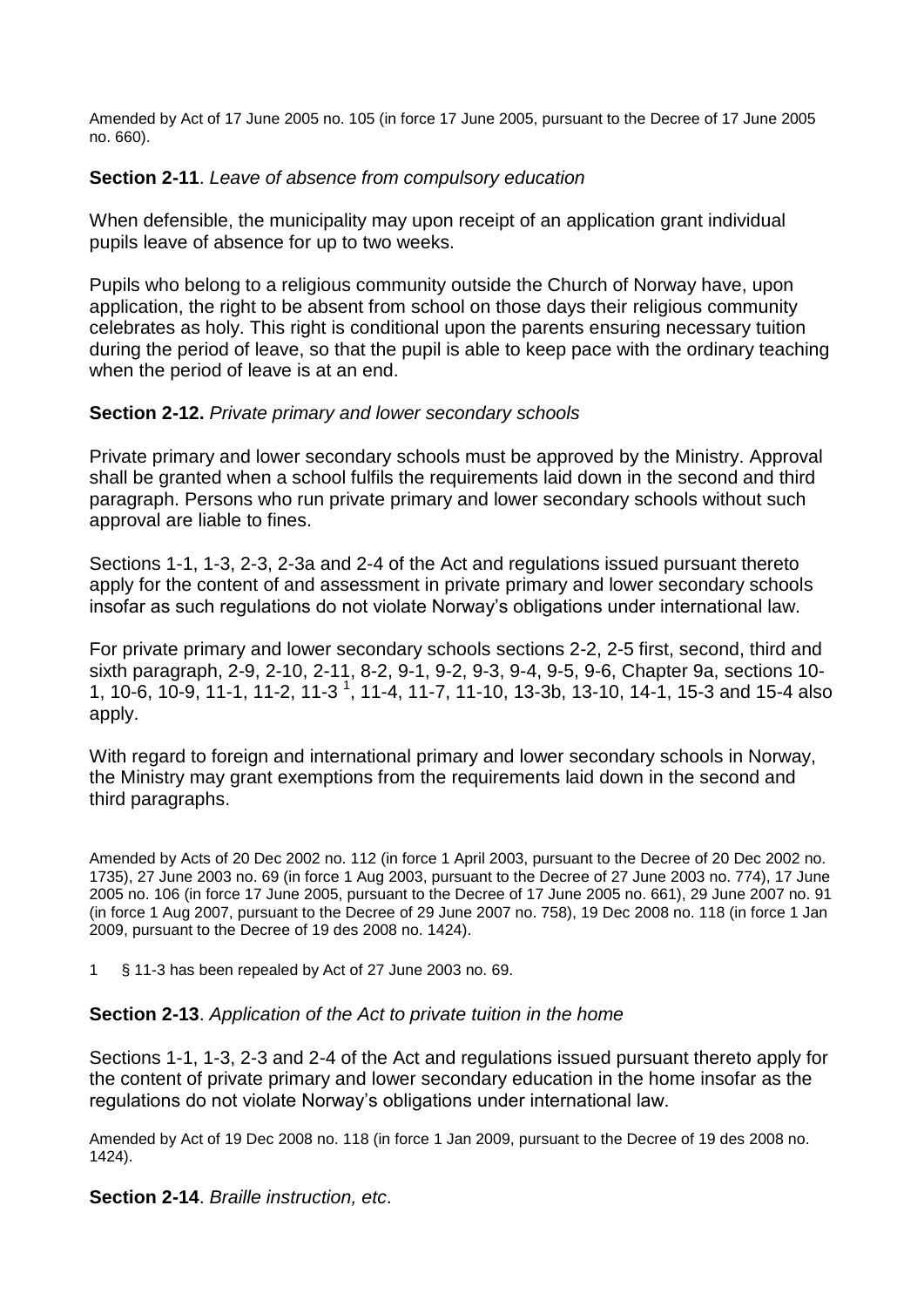Visually impaired and blind pupils have the right to necessary instruction in the use of Braille and necessary technical aids. Such pupils have also the right to necessary orientation and mobility tuition in connection with movement at school, to and from school and at home. The duration and content of the education are decided in regulations pursuant to sections 2-2 and 2-3 of this Act. Before decisions are made concerning such tuition, expert assessments shall be made.

Added by Act of 30 June 2000 no. 63 (in force 1 Aug 2000, pursuant to the Decree of 30 June 2000 no. 645).

# **Section 2-15**. *Right to free public primary and lower secondary education*

Pupils have the right to free public primary and lower secondary education. The municipality may not require pupils or their parents to cover the costs in connection with primary and lower secondary education, for example costs associated with teaching materials, transport during school hours, stays at school camps, excursions or other outings that are part of primary and lower secondary education.

Added by Act of 31 Jan 2003 no. 10.

# **Chapter 3. Upper secondary education and training**

## **Section 3-1**. *Right to upper secondary education and training for young people*

Young people who have completed primary and lower secondary education or the equivalent have, on application, the right to three years' full-time upper secondary education and training. In subjects where the curriculum requires a period of instruction that is longer than three years, such young people have the right to education in accordance with the period of instruction determined in the subject curriculum. Young people who have reached the age of 15 years submit their own applications for entrance to upper secondary education and training.

Pupils, apprentices and training candidates have the right to education and training in accordance with this Act and regulations issued pursuant to the Act.

This right must normally be fully claimed during a continuous period of five years, or six years when the training is wholly or partly provided at a training establishment, and before the end of the year in which the person concerned reaches the age of 24. The county authority may on application permit the pupil, apprentice or training candidate to postpone or interrupt his or her education or training without this resulting in the loss of the right. The Ministry issues regulations concerning conditions that shall give the right to postponement or interruption of education and/or training.

Following an application for a change of course, the right to upper secondary education and training will be extended by a maximum of one school year.

A pupil, who, in accordance with the provisions given in Chapter 5, has the right to special education, has the right to a maximum of two years' additional upper secondary education and training if this is necessary with regard to the pupil's individual educational objectives. Before a decision is made by the county authority, an expert assessment shall be made of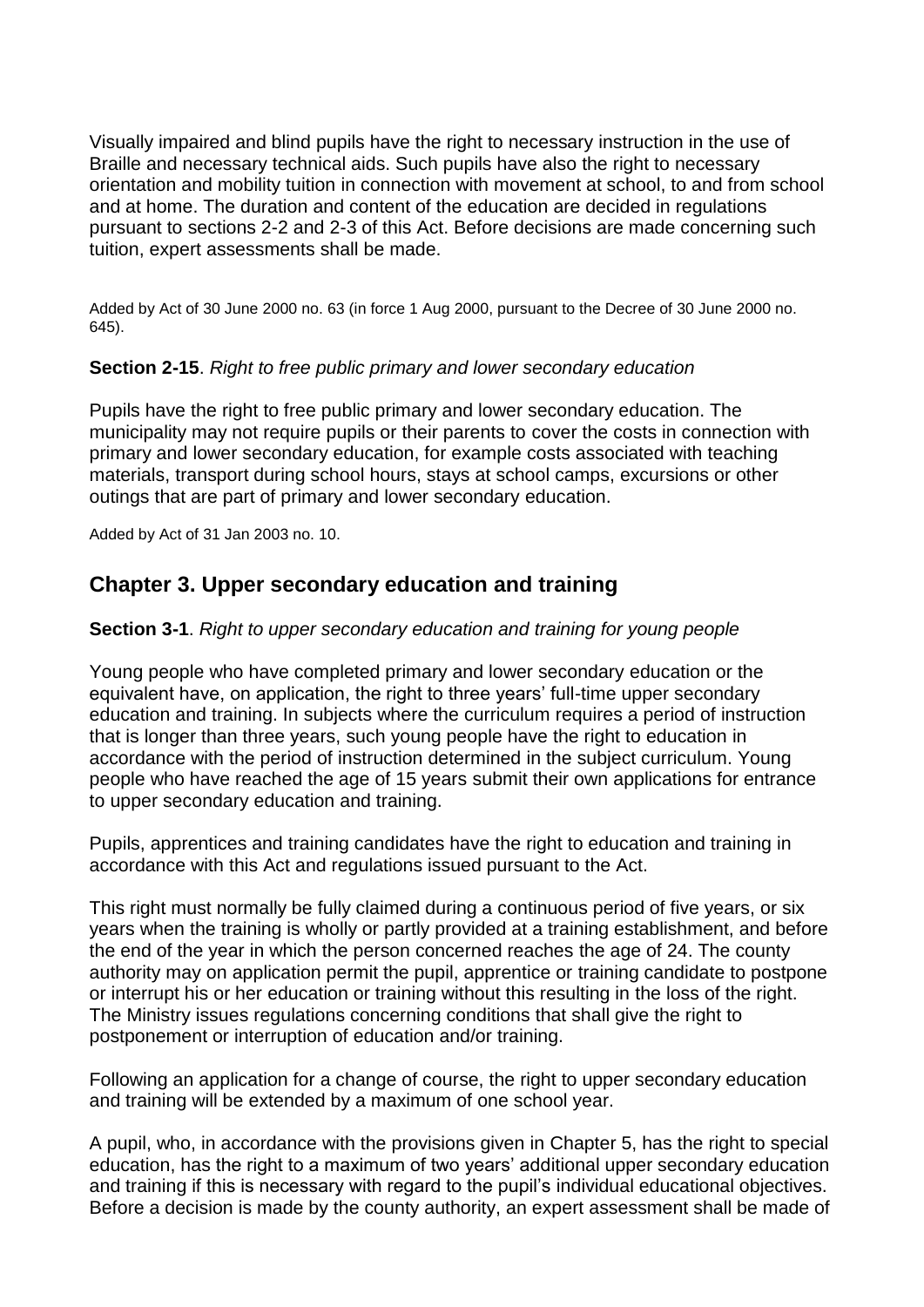the special needs of the pupil. This right also applies for pupils who have the right both to instruction in sign language and to the use of sign language as the language of instruction pursuant to section 3-9 or the right to instruction in Braille pursuant to section 3-10.

Applicants have the right to admission to one of three alternative education programmes at Upper secondary level 1 that they have applied for, and to two years' upper secondary education within the education programme. Applicants who, in accordance with Chapter 5 of the Act, have the right to special education and who on the basis of expert assessment have particular needs for an specific education programme at Upper secondary level 1, have the right to admission to this education programme in accordance with regulations issued by the Ministry.

If a pupil, apprentice or training candidate has special difficulties in following the chosen course, the county authority shall offer another course.

The Ministry issues regulations concerning admissions.

Education and training provided at publicly-maintained upper secondary schools or training establishments are free of charge. The county authority is responsible for providing the pupils with the necessary printed and digital teaching materials and digital equipment. The pupils cannot be required to pay any of the costs for such materials and equipment in excess of that which is decided in the regulations. The county authority may require the pupils, apprentices and training candidates to provide themselves with other individual materials and equipment that are normally needed for the course they are attending. The Ministry may issue further regulations.

Young people with a right to upper secondary education and training pursuant to this section may on application and when there are special reasons for it instead receive upper secondary education and training in accordance with section 4A-3.

Amended by Acts of 30 June 2000 no. 63 (in force 1 Aug 2000, pursuant to the Decree of 30 June 2000 no. 645), 17 June 2005 no. 105 (in force 17 June 2005, pursuant to the Decree of 17 June 2005 no. 660), 29 June 2007 no. 91 (in force 1 Aug 2007, pursuant to the Decree of 29 June 2007 no. 758), 20 June 2008 no. 48 (in force 1 Aug 2008, pursuant to the Decree of 20 June 2008 no. 621).

### **Section 3-2.** *Time framework for upper secondary education and training*

The Ministry issues regulations concerning the total number of teaching hours in upper secondary education and training, including the total length of apprenticeship or training periods for apprentices and training candidates.

The time allocated to teaching in school shall not be less than 38 school weeks within a framework of 45 consecutive weeks during the school year.

The county authority issues regulations concerning school days and holidays during the school year for the pupils. The regulations shall take be adapted to national tests and examinations. The requirements stated in section 38, first paragraph (c) of the Public Administration Act concerning publication in the Norwegian Legal Gazette do not apply.

The Ministry may issue regulations concerning the daily number of teaching hours and breaks for the pupils.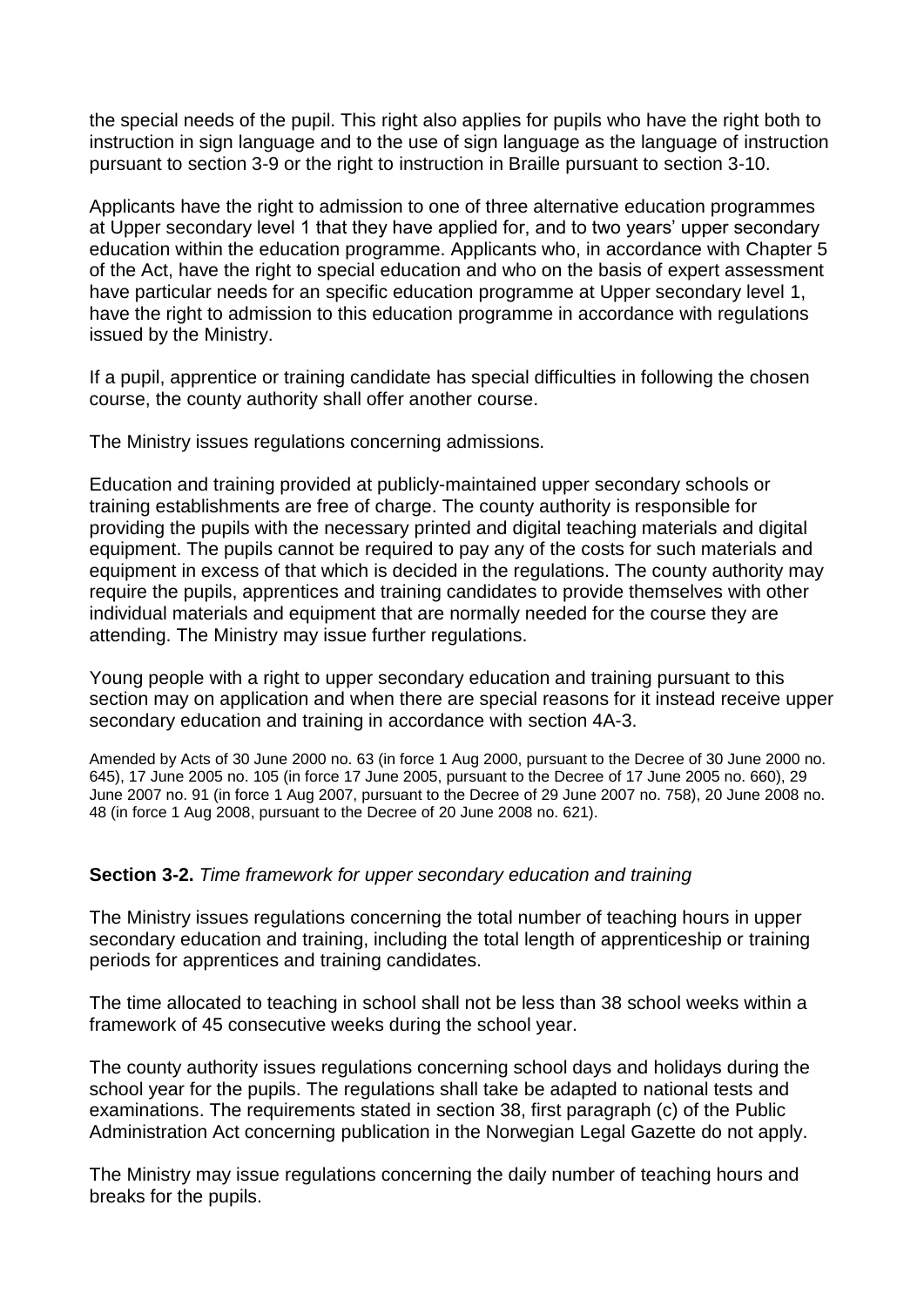Amended by Act of 30 June 2000 no. 63 (in force 1 Aug 2000, pursuant to the Decree of 30 June 2000 no. 645).

### **Section 3-3***. Organisation of upper secondary education and training*

Upper secondary education and training shall lead to university and college admissions certification, vocational qualifications or qualifications at a lower level.

Education in school shall consist of Upper secondary level 1, Upper secondary level 2 and Upper secondary level 3. Each level shall normally last one school year.

Vocational training normally involves two years' education in school and one year's apprenticeship training. When apprenticeship training is combined with productive work in the enterprise, the apprenticeship training may extend over two years. The Ministry issues regulations in accordance with section 3-4 first paragraph concerning which subjects are to have apprenticeship training in enterprises, and more detailed regulations about the training schemes for the different subjects.

In individual cases the county authority may approve an apprenticeship contract or training contract containing deviations from the determined apprenticeship scheme. The Ministry may issue further regulations.

If the county authority is not able to procure apprenticeship training in an enterprise for those who wish it, the apprenticeship training must also take place at school.

The county authority must offer instruction that apprentices and training candidates are unable to receive in the training establishments.

Amended by Acts of 17 Sep 1999 no. 74 (in force 17 Sep 1999, pursuant to the Decree of 17 Sep 1999 no. 1011), 30 June 2000 no. 63 (in force 1 Aug 2000, pursuant to the Decree of 30 June 2000 no. 645), 27 June 2003 no. 69 (in force 1 Aug 2003, pursuant to the Decree of 27 June 2003 no. 774), 17 June 2005 no. 105 (in force 17 June 2005, pursuant to the Decree of 17 June 2005 no. 660), 29 June 2007 no. 91 (in force 1 Aug 2007, pursuant to the Decree of 29 June 2007 no. 758).

### **Section 3-4.** *Content and assessment in upper secondary education and training*

The Ministry issues regulations concerning levels and programme areas, concerning subjects, educational objectives, the scope and content of instruction in subjects and the organisation of the education and training. The Ministry issues regulations concerning the assessment of pupils, apprentices, training candidates, external candidates and candidates for experience-based trade certification, concerning complaints against assessments and concerning examinations, trade and journeyman's examinations and certificates. The Ministry issues regulations concerning accreditation of previous training or practice.

The pupils, apprentices and training candidates shall take active part in the learning situation. The teaching staff is to organise and carry out their teaching in accordance with subject curricula issued pursuant to the present Act. The head teacher shall organise the school in accordance with regulations pursuant to the first paragraph and in accordance with sections 1-1 and 3-3 and regulations pursuant to section 1-3.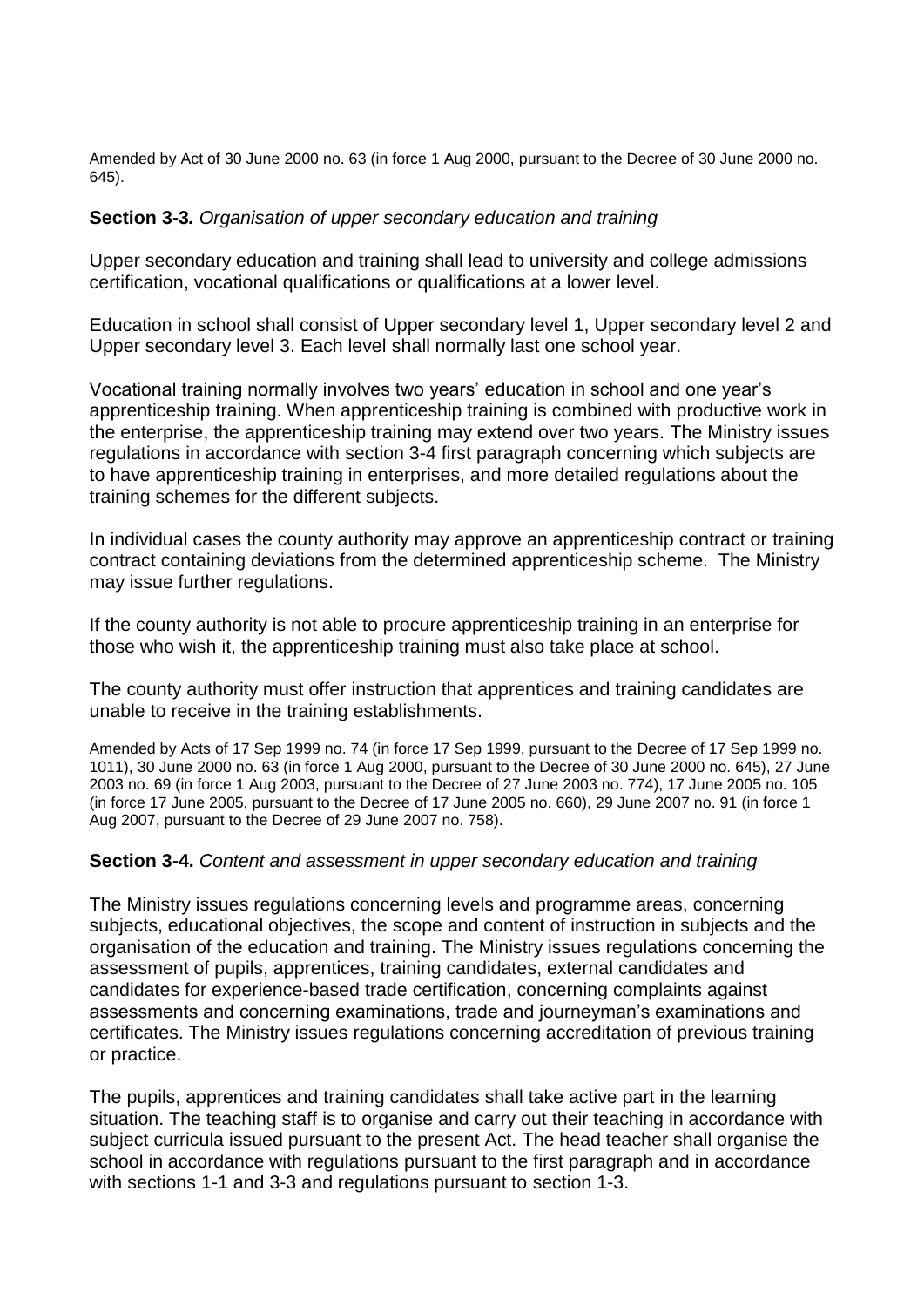The Ministry may on application from the county authority permit a school to deviate from regulations concerning subject curricula. Before such permission is granted, the school's coordinating committee must have submitted a consultation statement.

Amended by Acts of 17 Sep 1999 no. 74 (in force 17 Sep 1999, pursuant to the Decree of 17 Sep 1999 no. 1011), 30 June 2000 no. 63 (in force 1 Aug 2000, pursuant to the Decree of 30 June 2000 no. 645), 17 June 2005 no. 105 (in force 17 June 2005, pursuant to the Decree of 17 June 2005 no. 660), 19 Dec 2008 no. 118 (in force 1 Jan 2009, pursuant to the Decree of 19 Des 2008 no. 1424).

## **Section 3-5.** *Trade and journeyman's examinations without apprenticeship and schooling*

It is possible to sit a trade or journeyman's examination on the basis of sufficiently broad working experience of a trade of a duration that is 25 per cent longer than the stipulated apprenticeship period. The county authority decides whether the working experience indicated by the applicant can be approved, and may in special cases approve shorter periods of experience.

Amended by Act of 29 June 2007 no. 91 (in force 1 Aug 2007, pursuant to the Decree of 29 June 2007 no. 758).

# **Section 3-6**. *The follow-up service*

The county authority shall provide a follow-up service for young people who have the right to education and training pursuant to section 3-1, and who are neither attending a course of education nor are employed. This service shall be made available until the end of the year during which the person concerned reaches the age of 21. The service also follows up young people who have lost the right to upper secondary education and training pursuant to section 3-8 or 4-6.

The Ministry issues regulations concerning the duties of the follow-up service.

Amended by Act of 17 June 2005 no. 105 (in force 17 June 2005, pursuant to the Decree of 17 June 2005 no. 660).

### **Section 3-7.** *School rules, etc.*

The county authority shall issue regulations concerning school rules for individual upper secondary schools. The rules shall regulate the rights and obligations of the pupils insofar as they are not determined by legislation or in any other manner. The rules shall regulate behaviour as well as specifying measures that may be used against pupils who break the rules and the procedure for dealing with such matters.

The school rules shall be made known to the pupils and the parents. The requirements stated in section 38, first paragraph (c) of the Public Administration Act concerning publication in the Norwegian Legal Gazette do not apply.

Corporal punishment or other humiliating forms of treatment must not be used.

Before a decision is taken concerning disciplinary action, involving for example exclusion from the teaching or loss of rights, the pupil shall be given the opportunity to present his or her case orally to the person responsible for taking a decision.

**Section 3-8.** *Exclusion from the teaching and loss of rights*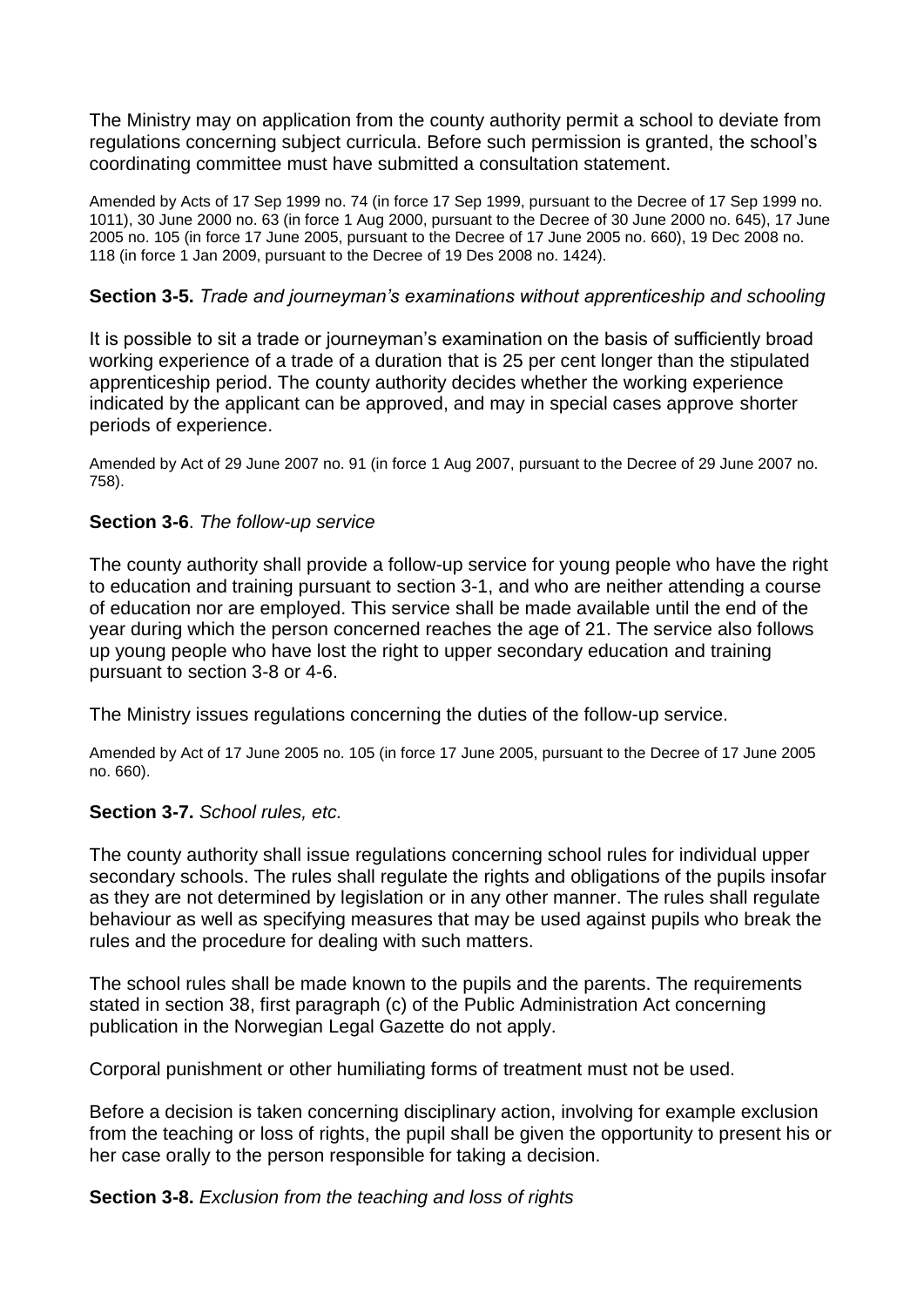The county authority may lay down in the school rules that pupils guilty of serious or repeated violations of the rules may be excluded from the teaching for up to five days. It shall be the responsibility of the head teacher him/herself to decide whether a pupil shall be excluded from the teaching pursuant to this paragraph after consulting the pupil's teachers.

When a pupil persists in behaving in such a way as to seriously disturb working conditions and discipline at the school, or seriously neglects his or her obligations, the pupil may be excluded from the teaching for the remainder of the school year. In connection with a decision concerning exclusion from the teaching for the remainder of the school year, the county authority may also decide that the pupil shall lose the right to upper secondary education and training pursuant to section 3-1. The county authority may not delegate to a body at the school the responsibility for deciding pursuant to the present paragraph that a pupil shall be excluded from the teaching or lose the right to upper secondary education.

Before taking a decision concerning exclusion from the teaching or loss of rights, an assessment shall be made as to whether it is possible to use other measures to help or discipline the pupil.

Amended by Act of 17 June 2005 no. 105 (in force 17 June 2005, pursuant to the Decree of 17 June 2005 no. 660).

### **Section 3-9**. *Sign language instruction in the upper secondary school*

Young people who have the right to upper secondary education pursuant to section 3-1 and who have sign language as their first language or who, following expert assessment, need such instruction, have the right to choose upper secondary education and training in and through the medium of sign language in a sign language environment as defined in the second paragraph or the right to use a sign language interpreter in ordinary upper secondary schools. The same applies to adults admitted to upper secondary education without rights pursuant to section 3-1. Before a decision is made by the county authority, an expert assessment shall have been submitted.

For the purposes of this Act, the term sign language environment shall refer to schools that have specially adapted educational provisions both in the use of sign language and through the medium of sign language for hearing impaired pupils.

The right to instruction both in the use of sign language and through the medium of sign language pursuant to the second paragraph is limited to the education programmes and programme areas provided by these schools. Parts of this instruction may be provided with the help of an interpreter.

The duration and content of the education are decided in regulations pursuant to sections 3-2 and 3-4 of this Act.

The Ministry may issue further regulations, among other things concerning admissions.

Added by Act of 17 Sep 1999 no. 74 (in force 1 Aug 2000, pursuant to the Decree of 30 June 2000 no. 639), amended by Act of 17 June 2005 no. 105 (in force 17 June 2005, pursuant to the Decree of 17 June 2005 no. 660).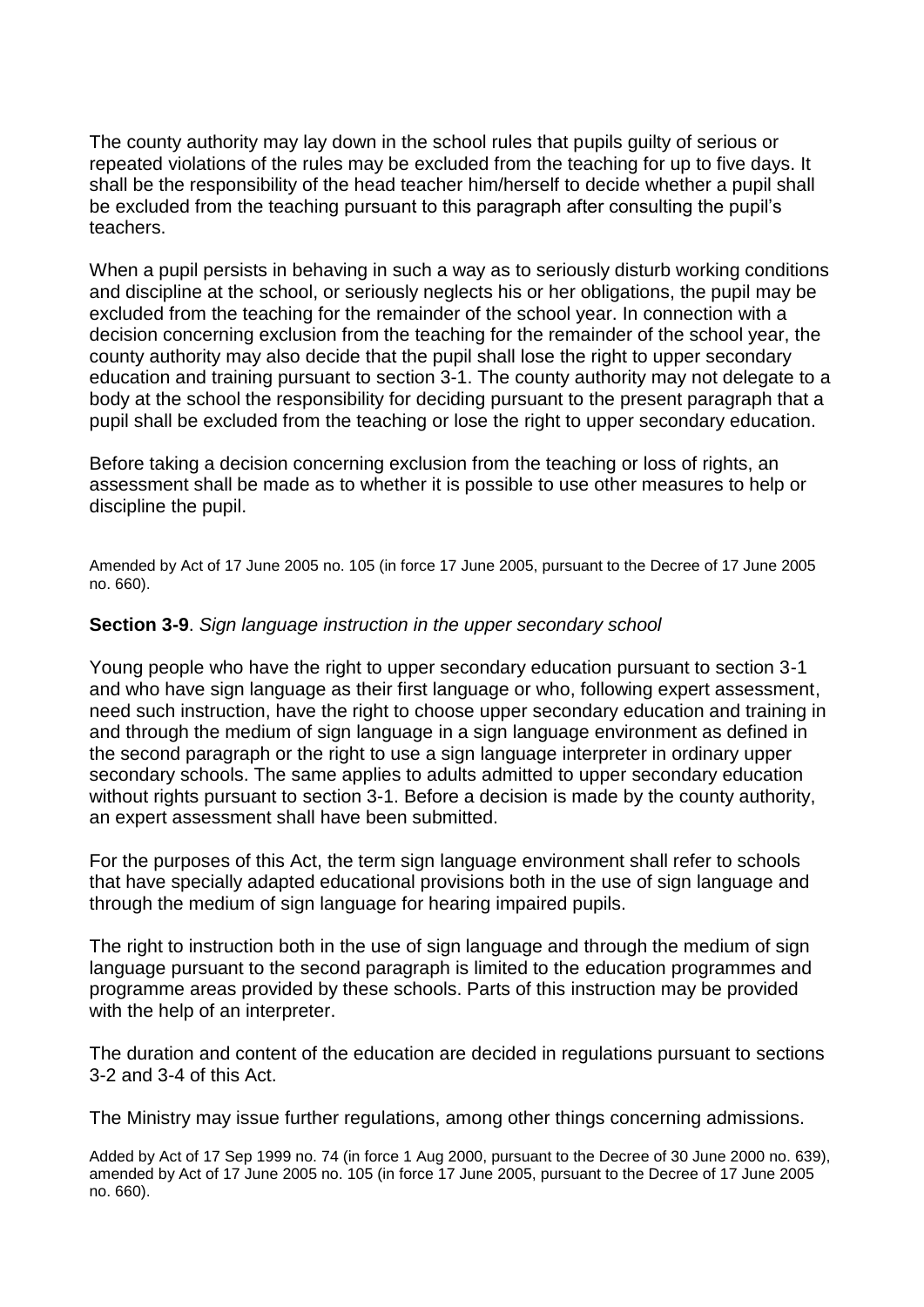## **Section 3-10**. *Braille instruction,, etc.*

Visually impaired and blind pupils have the right to necessary instruction in the use of Braille and necessary technical aids. Such pupils have also the right to necessary orientation and mobility instruction in connection with movement at school, to and from school and at home. The duration and content of the education are decided in regulations pursuant to sections 3-2 and 3-4 of this Act. Before decisions are made concerning such instruction, expert assessments must have been submitted.

Added by Act of 30 June 2000 no. 63 (in force 1 Aug 2000, pursuant to the Decree of 30 June 2000 no. 645).

## **Section 3-11.** *International agreement concerning private upper secondary school*

The Ministry may approve a private upper secondary school if there is an international agreement to this effect. In connection with such approval the Ministry can deviate from the requirements in the Education Act and from regulations decided pursuant to the Act.

Added by Act of 29 June 2007 no. 91 (in force 1 Aug 2007, pursuant to the Decree of 29 June 2007 no. 758).

## **Section 3-12**. *Adapted language education for pupils from language minorities*

Pupils attending upper secondary education and training who have a mother tongue other than Norwegian or Sami have the right to adapted education in Norwegian until they are sufficiently proficient in Norwegian to follow the normal teaching of the school. If necessary, such pupils are also entitled to mother tongue instruction, bilingual subject teaching, or both.

The mother tongue instruction may be provided at a school other than that normally attended by the pupil.

When mother tongue instruction and bilingual subject teaching cannot be provided by suitable teaching staff, the county authority shall as far as possible provide for other instruction adapted to the pupils' requirements.

Added by Act of 20 June 2008 no. 48 (in force 1 Aug 2008, pursuant to the Decree of 20 June 2008 no. 621).

# **Chapter 4. Upper secondary education and training in enterprises**

### **Section 4-1.** *Definition of the terms apprentice and training candidate*

For the purposes of this Act, an apprentice is defined as a person who has entered into an apprenticeship contract with a view to taking a trade or journeyman's examination in a trade that requires an apprenticeship in accordance with regulations issued pursuant to section 3-4. Pursuant to this Act, a training candidate is defined as a person who has entered into a training contract with a view to taking a less extensive examination than a trade or journeyman's examination.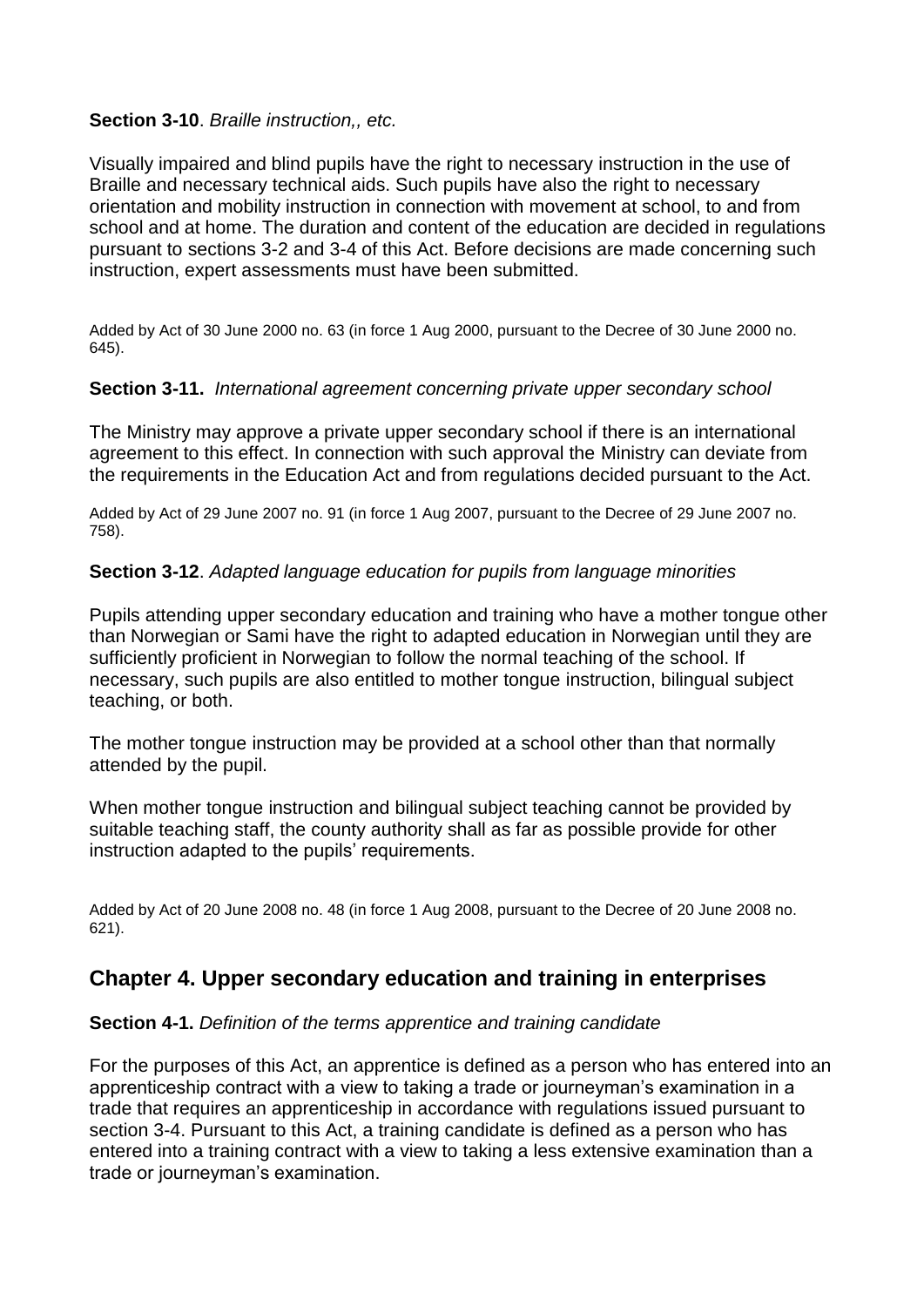Amended by Acts of 30 June 2000 no. 63 (in force 1 Aug 2000, pursuant to the Decree of 30 June 2000 no. 645), 29 June 2007 no. 91 (in force 1 Aug 2007, pursuant to the Decree of 29 June 2007 no. 758).

### **Section 4-2.** *Special rights and obligations for the apprentice and the training candidate*

Apprentices and training candidates have the right to education and training in accordance with the apprenticeship contract and the training contract.

Apprentices and training candidates are employees of the training establishment with which they have a contract of employment and placement, with rights and obligations pursuant to legislation and collective agreements. In the cases where apprentices and training candidates have both a contract of employment and an apprenticeship contract or training contract with the same party, the contract of employment cannot be cancelled unless the apprenticeship contract or training contract can be rescinded in accordance with section 4-5, third paragraph and section 4-6, final paragraph.

When the apprenticeship or training period is over, or when the contract is rescinded in accordance with section 4-6, the contract of employment also ceases to apply. If the apprentice or training candidate is to continue employment in the enterprise concerned, a new contract of employment must be entered into.

Apprentices and training candidates shall have the same access to the educational and psychological counselling service as pupils in upper secondary school.

Training candidates who either do not or are unable to benefit satisfactorily from ordinary training provisions have the right to special education pursuant to Chapter 5. For such training, section 5-1 with the exception of the final sentence of the second paragraph, in addition to sections 5-3, 5-4, 5-5 and 5-6 apply accordingly.

Amended by Acts of 30 June 2000 no. 63 (in force 1 Aug 2000, pursuant to the Decree of 30 June 2000 no. 645), 29 June 2007 no. 91 (in force 1 Aug 2007, pursuant to the Decree of 29 June 2007 no. 758).

### **Section 4-3**. *Approval of training establishments*

Establishments that assume the responsibility for training one or more apprentices or training candidates must be approved by the county authority. Approval to function as training establishments can be granted to private and public enterprises and institutions and to bodies for collaboration between enterprises that assume a joint responsibility for training (training offices or training circles). The training establishment must have been professionally assessed by the county vocational training board before the county authority can give it its approval. The county authority shall place decisive emphasis on the professional assessment of the vocational training board before making a final decision.

To gain approval as a vocational training office or training circle, the individual enterprises making up the office or ring must be approved by the county authority. If the training office or training circle changes in the way it is composed, the office or circle must notify the county authority which must then reassess its approval.

A training establishment must be able to provide training that satisfies the requirements laid down in regulations pursuant to section 3-4 concerning the content of training. In the event of the training establishment being a training office or a training circle, the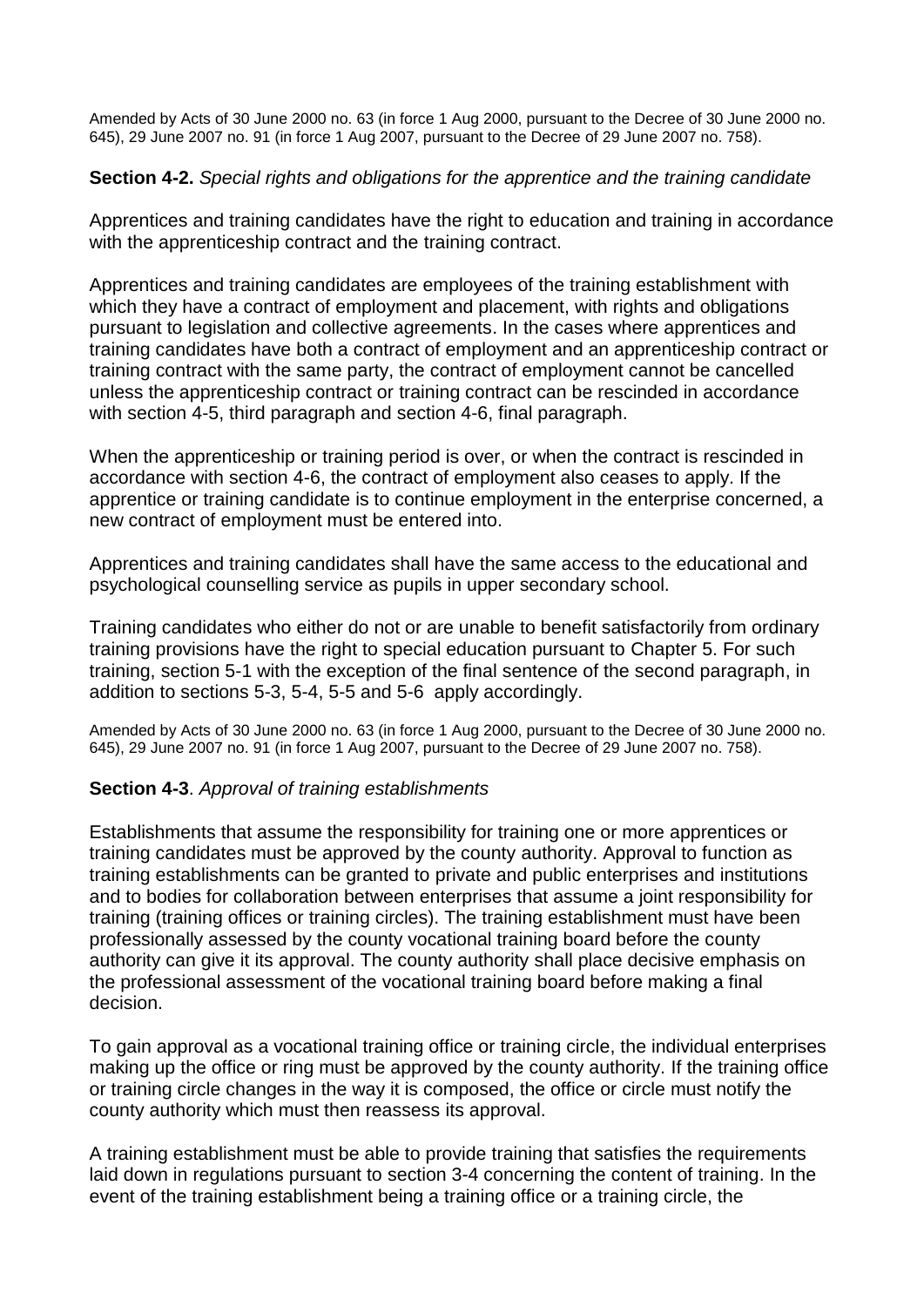collaborating enterprises must provide documentation that they together satisfy the requirements in section 3-4 of the regulations concerning the content of training. The training office must have rules regulating the relations between the collaborating enterprises. The training circle must have regulations governing the relations between the cooperating enterprises. These regulations shall determine which training is to be provided by the individual enterprise, and how the grant is to be allocated among the enterprises. A training establishment must have in its employ one or more professionally qualified persons (training supervisor) with the responsibility for the training and for ensuring that the Education Act and its regulations are followed. Each enterprise shall have one or more instructors responsible for training the apprentices and training candidates.

The Ministry may issue further regulations concerning conditions for approval of training establishments and loss of approval.

Amended by Acts of 30 June 2000 no. 63 (in force 1 Aug 2000, pursuant to the Decree of 30 June 2000 no. 645), 29 June 2007 no. 91 (in force 1 Aug 2007, pursuant to the Decree of 29 June 2007 no. 758).

### **Section 4-4**. *The rights and obligations of the training establishment, etc.*

The training establishment is obliged to organise production and training so that the apprentice and the training candidate can achieve the objectives of the prescribed curriculum. If a training candidate is entitled to special education pursuant to Chapter 5, an individual subject curriculum is to be prepared, cf. section 5-5, first paragraph. The training establishment must prepare an internal plan for the training to ensure that the apprentice or training candidate receives a training that meets the requirements of the curriculum, or the individual subject curriculum if applicable. If parts of the training are to be provided by others than the training establishment, the training establishment must facilitate this.

The training establishment shall create a good working and learning environment. The working and training hours of the apprentice and training candidate shall together not exceed the number of working hours that apply to other employees in the trade.

The training establishment registers the apprentice for the trade or journeyman's examination which is held closest to the date of expiry of the period of apprenticeship. On completion of the contract period, training candidates shall be given the opportunity to take a competence test to show the level of qualification they have reached. The training establishment provides the necessary work space, materials, tools, equipment and assistant(s) for the examination or competence test. The product is to be the property of the establishment. If the trade or journeyman's examination or competence test is taken at a school and the school covers the cost of materials, the product is the property of the school.

If the training establishment is discontinued or develops in such a way that it no longer finds it possible to provide the apprentice or training candidate with satisfactory training, the establishment shall inform the county authority.

Training establishments receive grants for the training from the county authority pursuant to regulations issued by the Ministry.

Amended by Acts of 30 June 2000 no. 63 (in force 1 Aug 2000, pursuant to the Decree of 30 June 2000 no. 645), 17 June 2005 no. 105 (in force 17 June 2005, pursuant to the Decree of 17 June 2005 no. 660), 29 June 2007 no. 91 (in force 1 Aug 2007, pursuant to the Decree of 29 June 2007 no. 758).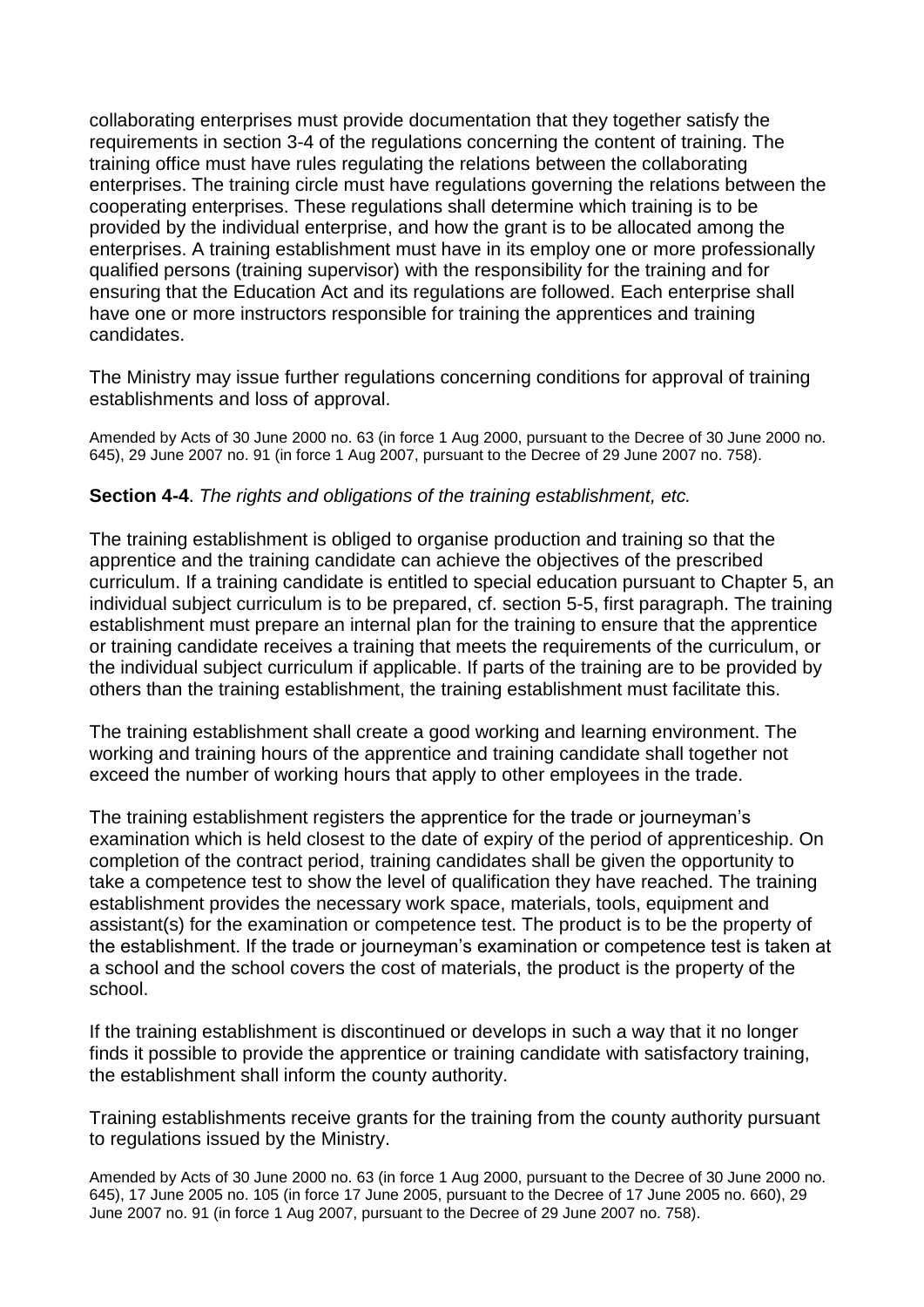# **Section 4-5.** *Apprenticeship contract and training contract*

A written apprenticeship contract shall be entered into between the training establishment and the apprentice at the beginning of the apprenticeship. At the start of training, a written training contract shall be drawn up between the training establishment and the training candidate. The contract must show who is responsible for the different parts of the training in accordance with the prescribed curriculum.

To be valid the contract must be approved by the county authority, and it then takes effect from the date the employment starts. The contract shall refer to the working contract or contracts the apprentice or training candidate has entered into. The Ministry may issue further regulations concerning the content and form of the contract.

Apprentices who have reached the age of 21 years and who enter into an apprenticeship contract involving full apprenticeship training, cf. section 3-3 sixth paragraph, shall be subject to a probationary period of six months. During the probationary period both the training establishment and the apprentice may terminate the apprenticeship regardless of section 4-6. The provisions laid down in sections 15-3 and 15-6 of the Working Environment Act apply even if the apprentice has not been employed in writing for a specified probationary period.

The consent of a parent/guardian is not required when entering into an apprenticeship contract.

Amended by Acts of 30 June 2000 no. 63 (in force 1 Aug 2000, pursuant to the Decree of 30 June 2000 no. 645), 17 June 2005 no. 62 (in force 1 jan 2006, pursuant to the Decree of 17 June 2005 no. 609), 29 June 2007 no. 91 (in force 1 Aug 2007, pursuant to the Decree of 29 June 2007 no. 758).

### **Section 4-6.** *Amendment and rescission of the apprenticeship contract and training contract*

With the consent of the county authority, the traineeship contract between the training candidate and the training establishment may be changed during the contract period to an ordinary apprenticeship contract leading to a trade or journeyman's certificate. With the consent of the county authority the apprenticeship contract between the apprentice and the training establishment may be changed during the contract period to a training contract with the objective of taking a competence test.

The apprenticeship contract or training contract may be rescinded by the parties if they are agreed on this and after the county authority has been informed in writing by the training establishment.

With the consent of the county authority the contract may be rescinded both by the training establishment and by the apprentice or training candidate if:

(a) the other party is guilty of serious breaches of his or her duties connected with work,

(b) the apprentice, training candidate or training establishment proves to be incapable of continuing the apprenticeship, or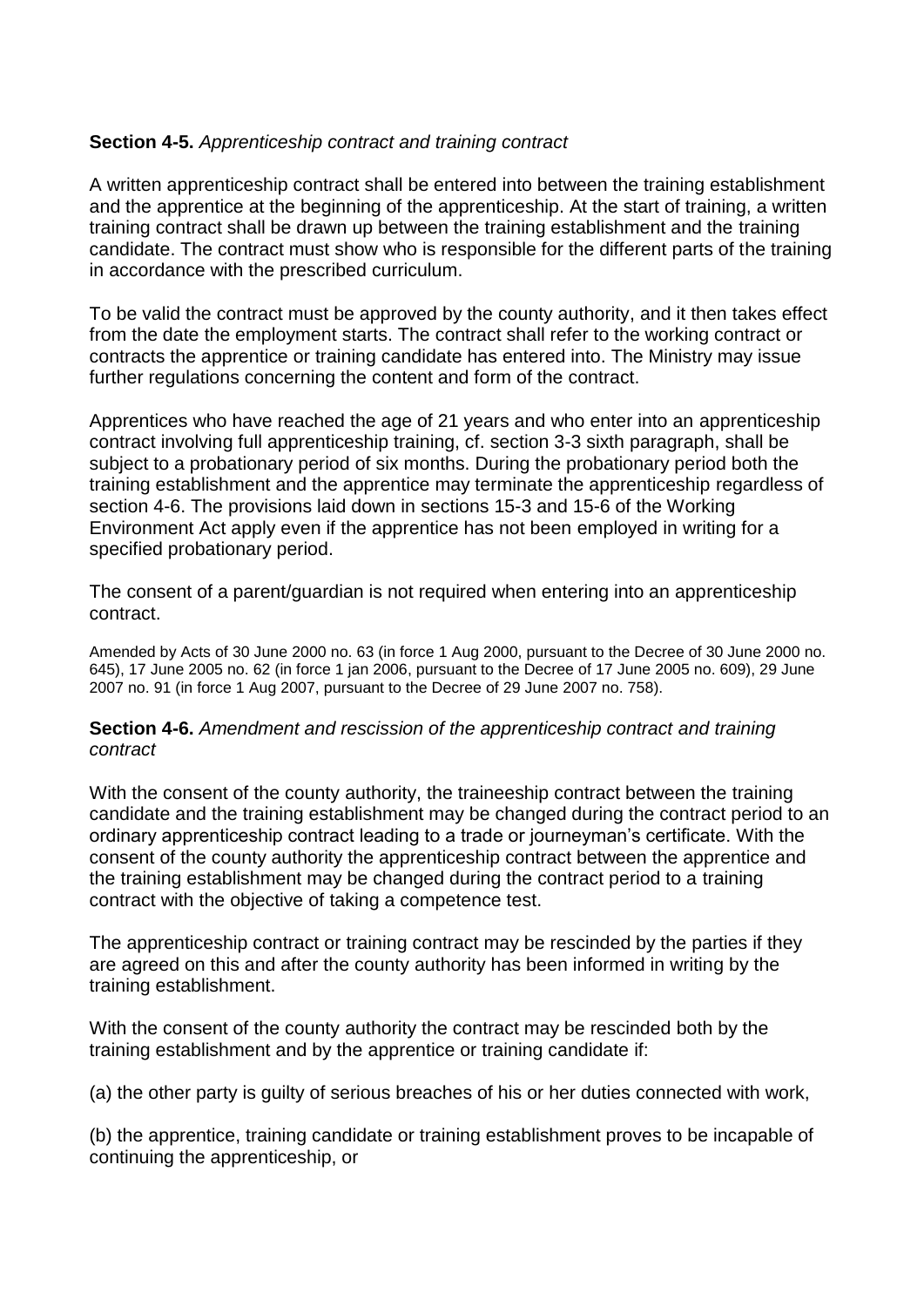(c) the apprentice or training candidate declares in writing that it would be an unreasonable inconvenience for him or her to continue until the end of the contractual period.

The county authority decides in such cases when the apprenticeship shall cease. The training establishment shall issue a certificate for the completed part of the contractual period with a statement about this part of the training.

If the contract is voluntarily rescinded by the apprentice or training candidate, the right to upper secondary education and training pursuant to section 3-1 ceases to apply unless the county authority decides otherwise. When a decision is made to rescind the contract at the request of the training establishment, the right of the apprentice or training candidate to upper secondary education and training continues to apply unless the decision stipulates that it shall cease to apply.

Before taking a decision concerning rescission at the request of the training establishment or before taking a decision concerning loss of rights, the apprentice or training candidate shall be given an opportunity to present his or her case orally to the person responsible for taking a decision.

With the consent of the county authority the apprenticeship period may be interrupted by leave of absence.

If the training establishment is discontinued or no longer fulfils the conditions for approval pursuant to section 4-3, or if the county authority finds that the training is not satisfactory, the county authority shall try to procure new placements for the apprentices or training candidates for the remainder of the contract period. The new training establishment enters into the contract in the former establishment's stead. With the consent of the county authority, the contract period in the new establishment may be extended by up to one year if training has been inadequate.

The apprenticeship contract or training contract may not be amended or rescinded in any other way than in accordance with this section. Exceptions apply to apprentices who have a probationary period pursuant to section 4-5, third paragraph.

Amended by Acts of 30 June 2000 no. 63 (in force 1 Aug 2000, pursuant to the Decree of 30 June 2000 no. 645), 29 June 2007 no. 91 (in force 1 Aug 2007, pursuant to the Decree of 29 June 2007 no. 758).

### **Section 4-7.***Internal control in the individual training establishments*

The training establishment shall have internal quality assurance systems so that the apprentice or training candidate receives training in accordance with this Act and its regulations. One or more representatives for the employees shall assist the training supervisor(s) regularly to ensure that the training establishment fulfils its obligations in accordance with the Education Act and its regulations.

The training establishment is to make an annual report to the county authority about the training provided for apprentices and training candidates. The Ministry may issue further regulations regarding the training establishments' obligation to report.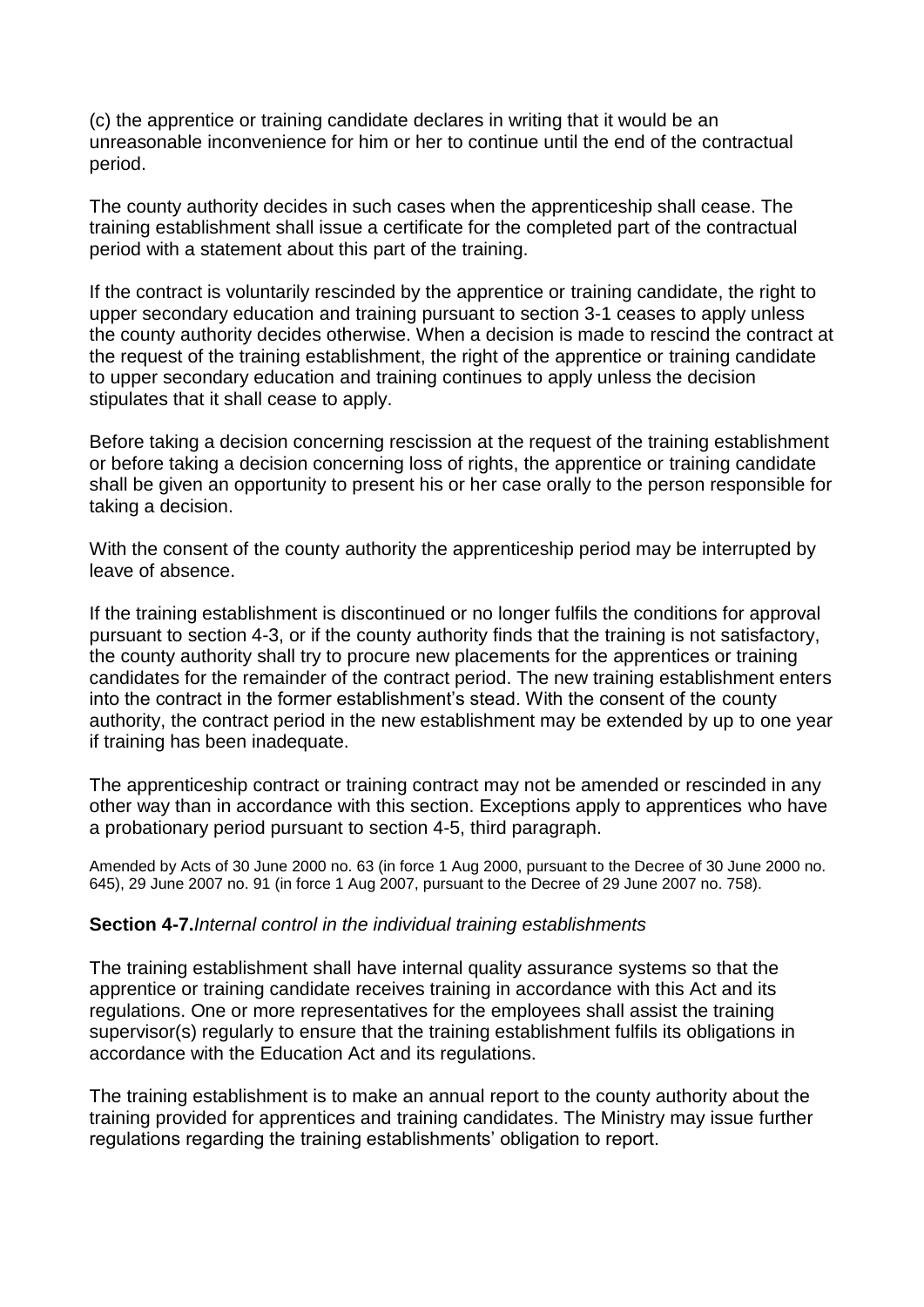Amended by Acts of 30 June 2000 no. 63 (in force 1 Aug 2000, pursuant to the Decree of 30 June 2000 no. 645), 29 June 2007 no. 91 (in force 1 Aug 2007, pursuant to the Decree of 29 June 2007 no. 758).

## **Section 4-8.** *The county authority's duties concerning vocational education and training*

The county authority also has duties concerning vocational education and training pursuant to sections 4-3, 4-5 and 4-6. In connection with the approval of training establishments the county authority shall advise and follow up the enterprises, as well as ascertaining that the individual enterprise meets the requirements for approval.

The county authority shall submit to the vocational training board cases of significance for vocational education and training before the county authority takes any decision in the matter. Cases concerning approval of training establishments, loss of approval and the quality assurance system for vocational education and training shall always be submitted to the board. The county authority shall duly consider the decision or opinion of the vocational training board when deciding matters concerning vocational education and training. In connection with the approval of training establishments or decisions concerning the loss of approval, the county authority shall place decisive emphasis on the expert assessment of the vocational training board, cf. section 4-3.

The county authority issues trade and journeyman's certificates on the grounds of passed examinations and vocational training certificates on the basis of completed training.

The county authority approves the practical experience of candidates registering for the trade or journeyman's examination without an apprenticeship period, cf. section 3-5.

Following proposals from the vocational training board the county authority appoints one or, if necessary, more examination boards for the trades where there are examination candidates. The county authority may appoint examination boards in cooperation with other county authorities.

Amended by Act of 29 June 2007 no. 91 (in force 1 Nov 2007, pursuant to the Decree of 29 June 2007 no. 758).

# **Chapter 4A. Education and training organised especially for adults**

Chapter added by Act of 30 June 2000 no. 63 (in force 1 Aug 2000 with the exception of sections 4A-1, 4A-2, 4A-7 and 4A-8 which entered into force 1 Aug 2002, pursuant to the Decree of 30 June 2000 no. 645).

### **Section 4A-1.** *The right to primary and lower secondary education for adults*

Persons above compulsory school age who require primary and lower secondary education have the right to such education unless they have the right to upper secondary education and training pursuant to section 3-1. The right to education normally includes the subjects required for the certificate of completed primary and lower secondary education for adults. The education shall be adapted to individual needs.

No charge shall be made for the education or teaching materials.

Added by Act of 30 June 2000 no. 63 (in force 1 Aug 2002, pursuant to the Decree of 26 April 2002 no. 414).

**Section 4A-2.** *The right to special education at primary and lower secondary level*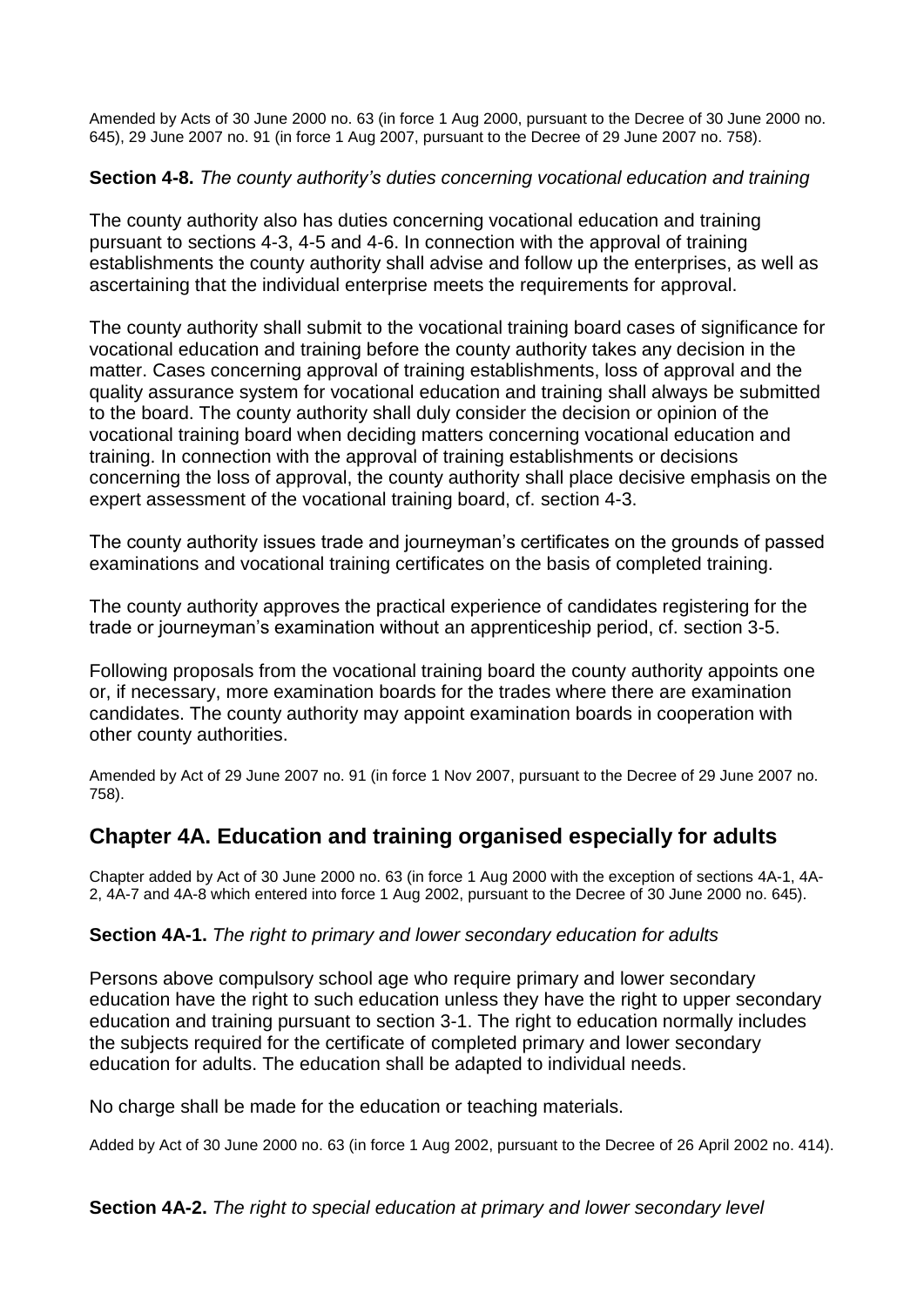Adults who either do not or are unable to benefit satisfactorily from the ordinary educational provisions for adults have the right to special education.

Adults with a special need for education and training in order to develop or maintain basic skills have the right to such training.

For education pursuant to this section, section 5-1, third paragraph with the exception of the final sentence, and sections 5-3, 5-4, 5-5 and 5-6 apply accordingly.

Added by Act of 30 June 2000 no. 63 (in force 1 Aug 2002, pursuant to the Decree of 26 April 2002 no. 414).

### **Section 4A-3.** *The right to upper secondary education and training for adults*

Adults who have completed primary and lower secondary education or the equivalent but who have not completed upper secondary education and training have on application the right to take upper secondary education and training. The first sentence applies to adults as of the year they become 25 years of age. Education for adults shall be adapted to individual needs. This right may, among other ways, be met by means of distance education facilities. The Ministry issues further regulations concerning issues such as the question of who shall be entitled to this right, admissions, ranking and preferential rights, among others.

Adults who have been admitted to upper secondary education and training have the right to complete the full course of training. This applies even if they do not have the right to upper secondary education pursuant to the first paragraph.

In the case of subjects where the curriculum stipulates a period of education and training that is longer than three years, adults admitted to upper secondary education and training have the right to education in accordance with the period laid down in the curriculum.

Education and training provided at publicly-maintained upper secondary schools or training establishments are free of charge. The county authority is responsible for providing adults in upper secondary education and training with the necessary printed and digital teaching materials and digital equipment. Adults receiving upper secondary education and training cannot be required to pay any of the costs for such materials and equipment in excess of that which is decided in the regulations. The county authority may require adults receiving upper secondary education and training to provide themselves with other individual materials and equipment that are normally needed for the course they are attending. The Ministry may issue further regulations.

Adults who have the right to upper secondary education and training have the right to an assessment of their formal, informal and non-formal competence and to a certificate of competence. Persons who do not have the right to upper secondary education and training shall receive an assessment of their formal, informal and non-formal competence if so referred by the municipality or the Norwegian Labour and Welfare Administration (NAV). The Ministry may issue further regulations.

The county authority shall issue a certificate of competence on the basis of an assessment of formal, informal and non-formal competence at the upper secondary level. The Ministry may issue further regulations.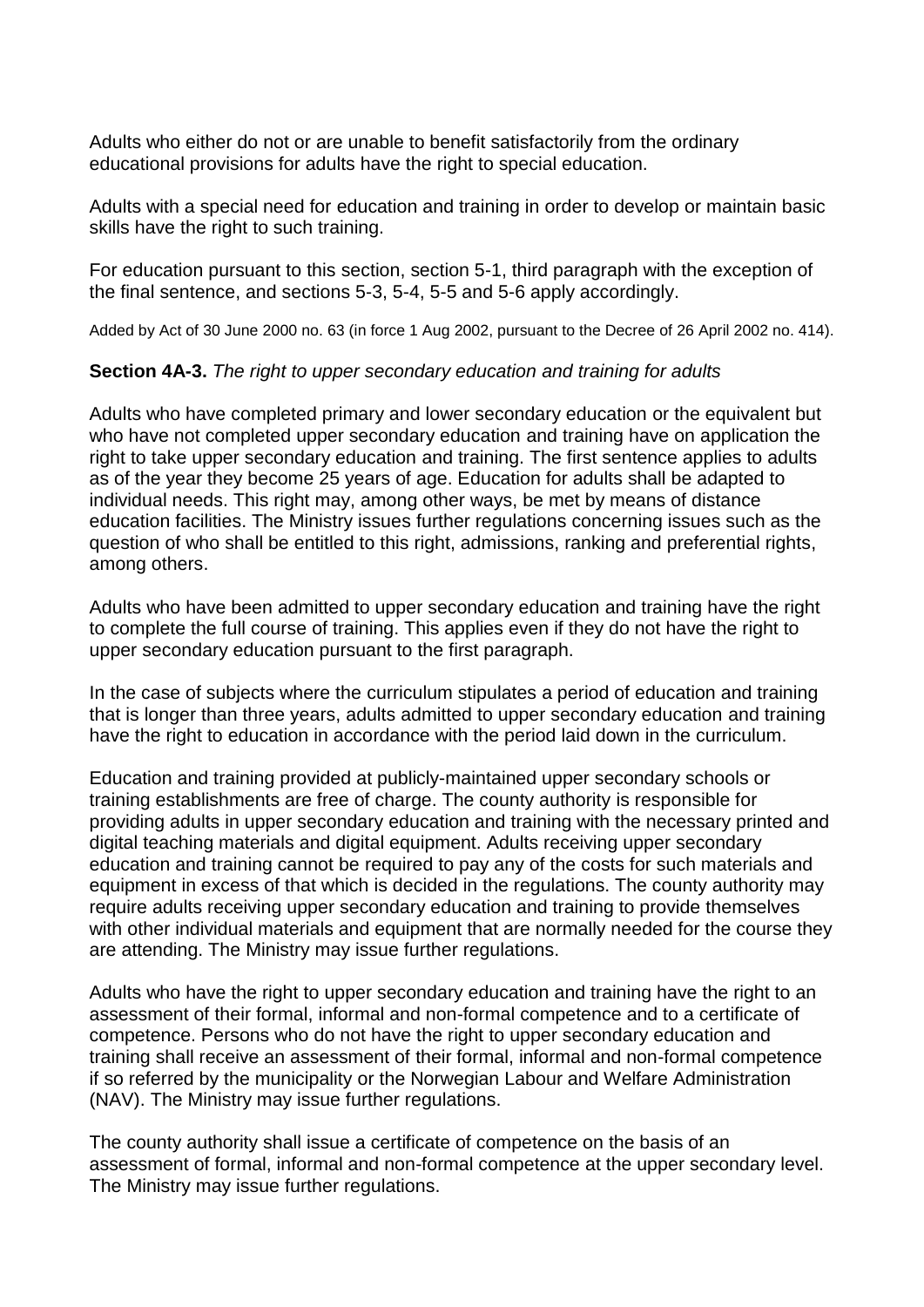Added by Act of 30 June 2000 no. 63 (in force 1 Aug 2000, pursuant to the Decree of 30 June 2000 no. 645), amended by Act of 14 March 2003 no. 17, 16 June 2006 no. 20 (in force 1 July 2006, pursuant to the Decree of 16 June 2006 no. 631), 29 June 2007 no. 91 (in force 1 Aug 2007, pursuant to the Decree of 29 June 2007 no. 758), 20 June 2008 no. 48 (in force 1 Aug 2008, pursuant to the Decree of 20 June 2008 no. 621).

**Section 4A-4.** *The duty of municipalities and county authorities to provide primary and secondary education and training for adults*

Sections 13-1 to 13-3a and 13-10 apply to education and training provided pursuant to this chapter.

In fulfilling their duty to provide education for adults, municipalities and county authorities may avail themselves of the services of adult education associations, distance education institutions and other institutions providing primary and secondary education.

Municipalities and county authorities are responsible for ensuring that adults receive documentation of the education and training that they have completed.

Municipalities and county authorities shall make provisions to ensure that adults receiving education and training pursuant to this chapter are allowed to take an active part in efforts to foster a satisfactory learning environment and education.

The Ministry issues further regulations concerning assessment, appeals against assessment, examinations and documentation.

Added by Act of 30 June 2000 no. 63 (in force 1 Aug 2000, pursuant to the Decree of 30 June 2000 no. 645), amended by Acts of 12 April 2002 no. 10 (in force 12 April 2002, etter res 12 April 2002 no. 349), 27 June 2003 no. 69 (in force 1 Aug 2003, pursuant to the Decree of 27 June 2003 no. 774).

### **Section 4A-5** *Qualification requirements for teachers*

Section10-1 and pursuant regulations apply accordingly to education and training provided pursuant to this Chapter. Notwithstanding this, the Ministry may issue regulations permitting the appointment of teaching staff without formal educational qualifications.

Section 10-1 and pursuant regulations do not apply to education provided pursuant to the second paragraph of section 4A-2. However, such education shall be subject to professional and pedagogical guidance and responsibility.

Added by Act of 30 June 2000 no. 63 (in force 1 Aug 2000, pursuant to the Decree of 30 June 2000 no. 645).

#### **Section 4A-6**. *Content of the education and training*

Section 1-1 applies as far as it is applicable to education and training pursuant to this Chapter. Curricula pursuant to sections 1-3, 2-3, 3-4 and 6-4 apply with the adaptations provided for in this chapter

Added by Act of 30 June 2000 no. 63 (in force 1 Aug 2000, pursuant to the Decree of 30 June 2000 no. 645), amended by Act of 19 Dec 2008 no. 118 (in force 1 Jan 2009, pursuant to the Decree of 19 Dec 2008 no. 1424).

### **Section 4A-7.** *School transport, etc.*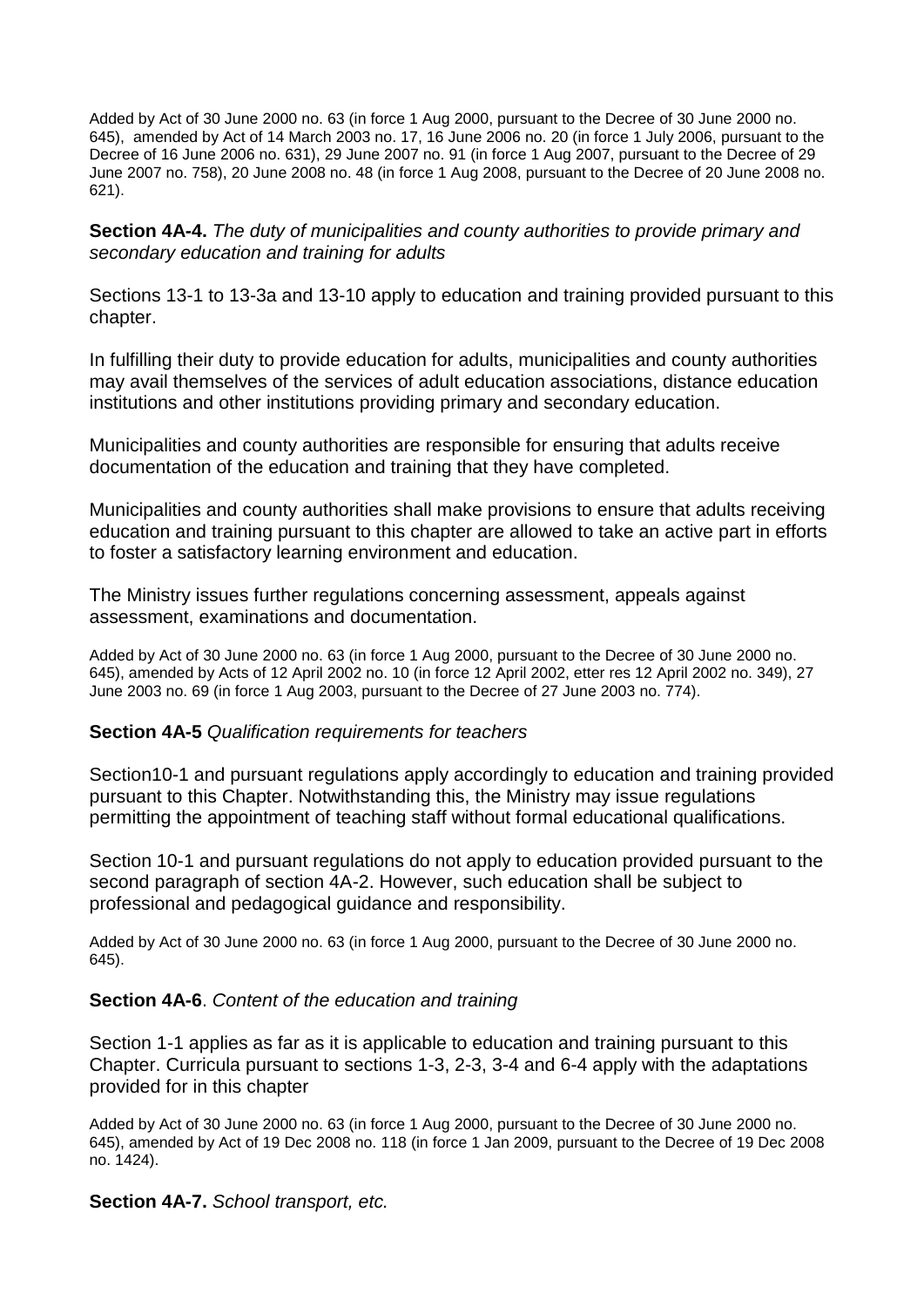Adults who have not completed primary and lower secondary education and who live more than four kilometres from the school have the right to free school transport while receiving primary and lower secondary education pursuant to this Chapter.

Adults who need transport due to disabilities, sickness or injury have the right to free school transport regardless of distance while receiving primary and lower secondary education pursuant to this chapter. Section 7-4 applies accordingly.

When daily transport pursuant to the first and second paragraph is not appropriate, the municipality shall provide lodgings for the adults. When necessary, section 7-1, fourth paragraph concerning supervision applies accordingly.

Otherwise, section 13-4 shall apply accordingly for the obligations pursuant to this section.

Added by Act of 30 June 2000 no. 63 (in force 1 Aug 2002, pursuant to the Decree of 26 April 2002 no. 414).

### **Section 4A-8**. *Counselling*

Adults with the right to education pursuant to sections 4A-1 and 4A-2 have the right to counselling to clarify which provisions they need.

Added by Act of 30 June 2000 no. 63 (in force 1 Aug 2002, pursuant to the Decree of 26 April 2002 no. 414).

### **Section 4A-9.** *Exclusion from the teaching*

When a pupil or participant persists in behaving in such a way as to seriously disturb working conditions and discipline at the school or seriously neglects his or her obligations, the municipality or county authority may exclude the pupil or participant from the remainder of the course to which he or she has been admitted. In connection with a decision concerning exclusion from the teaching for the remainder of a course, the county authority may also decide that the pupil /participant shall lose the right to upper secondary education and training pursuant to section 4A-3.

The municipality or county authority may not delegate to a school body the responsibility for deciding pursuant to this section that a pupil or participant shall be excluded from the teaching or lose the right to education.

Before taking a decision concerning exclusion from the teaching or loss of rights, an assessment shall be made as to whether it is possible to use other measures to help or discipline the pupil or participant.

Added by Act of 30 June 2000 no. 63 (in force 1 Aug 2000, pursuant to the Decree of 30 June 2000 no. 645).

#### **Section 4A-10**. *Supervision, control and appeals*

Sections 14-1, 15-1 first paragraph and 15-2 also apply for education provided pursuant to this Chapter.

Added by Act of 30 June 2000 no. 63 (in force 1 Aug 2000, pursuant to the Decree of 30 June 2000 no. 645).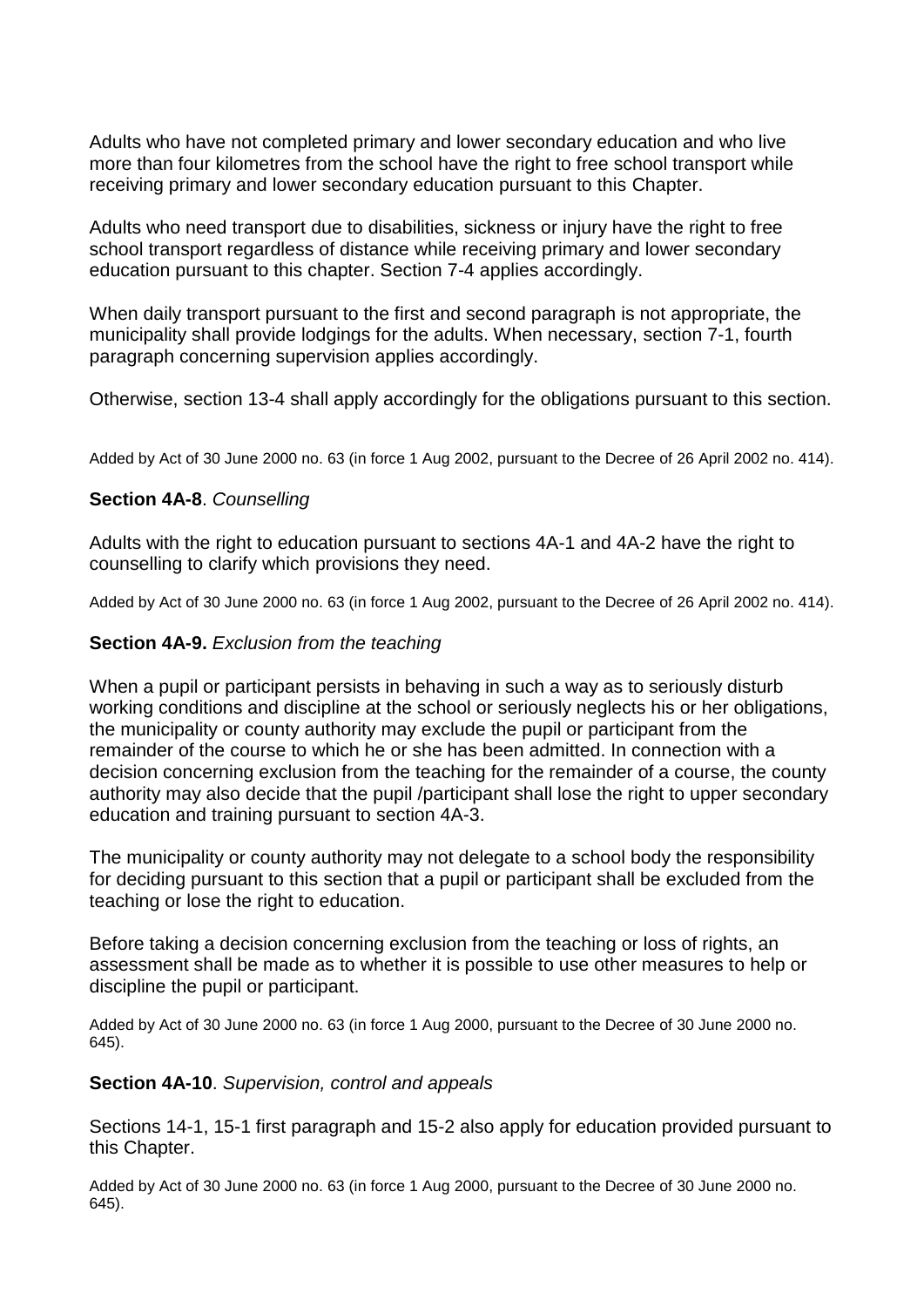# **Section 4A-11.** *Experimental activities*

Section 1-4 applies accordingly for education provided pursuant to this Chapter.

Added by Act of 30 June 2000 no. 63 (in force 1 Aug 2000, pursuant to the Decree of 30 June 2000 no. 645).

## **Section 4A-12** *Adapted education*

Section 1-3 applies accordingly for education provided pursuant to this Chapter.

Added by Act of 20 June 2008 no. 48 (in force 1 Aug 2008, pursuant to the Decree of 20 June 2008 no. 621).

# **Chapter 5. Special education**

Amended by Act of 17 June 2005 no. 105 (in force 17 June 2005, pursuant to the Decree of 17 June 2005 no. 660).

### **Section 5-1***. The right to special education*

Pupils who either do not or are unable to benefit satisfactorily from ordinary teaching have the right to special education.

In assessing what kind of instruction shall be provided, particular emphasis shall be placed on the pupil's developmental prospects. The content of the courses offered shall be such that the pupil receives adequate benefit from the instruction as a whole in relation to other pupils and in relation to educational objectives that are realistic for the pupil. Pupils who receive special education shall have the same total number of teaching hours as other pupils, cf. sections 2-2 and 3-2.

**Section 5-2.** (Repealed by Act of 30 June 2000 no. 63 (in force 1 Aug 2002, pursuant to the Decree of 26 April 2002 no. 414).)

### **Section 5-3.** *Expert assessment*

Before the municipality or the county authority takes a decision concerning special education pursuant to section 5-1, or a decision concerning special educational assistance pursuant to section 5-7, an expert assessment shall be made of the pupil's specific needs. This assessment shall determine whether the pupil needs special education, and what kind of instruction should be provided.

The expert assessment shall consider and determine the following:

- the pupil's learning outcome from the ordinary educational provisions
- learning difficulties the pupil has and other special conditions of importance to education
- realistic educational objectives for the pupil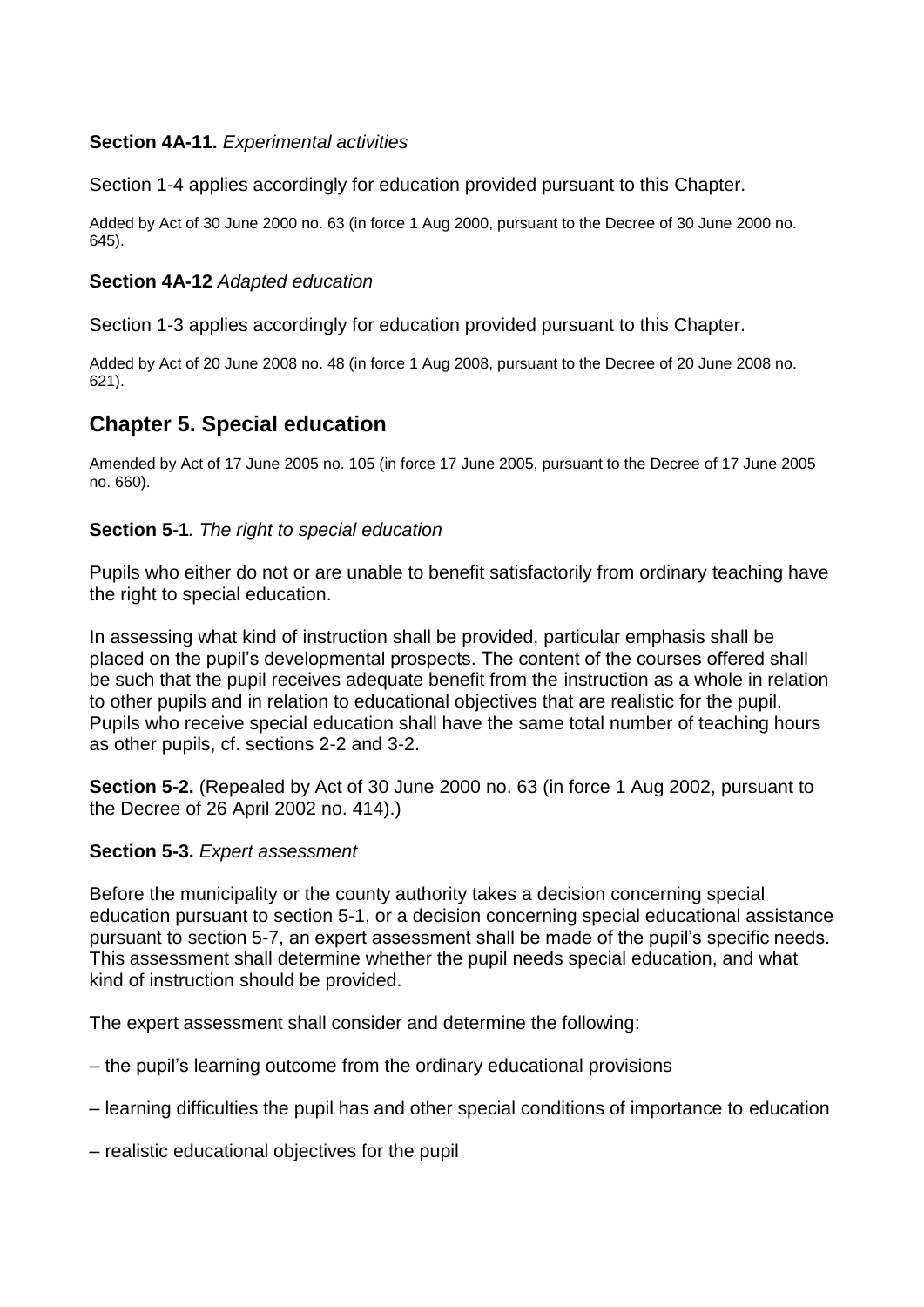– whether it is possible to provide help for the pupil's difficulties within the ordinary educational provisions

– what kind of instruction it is appropriate to provide

The Ministry may issue further regulations concerning expert assessment.

If the decision of the municipality or county authority differs from the expert assessment, the municipality or county authority shall explain in the grounds for the decision among other things why it is of the opinion that the instruction received by the pupil nevertheless fulfils the pupil's rights pursuant to sections 5-1 or 5-7.

Amended by Act of 20 June 2008 no. 48 (in force 1 Aug 2008, pursuant to the Decree of 20 June 2008 no. 621).

### **Section 5-4.** *More details about administrative procedures in connection with decisions concerning special education*

The pupil or the parents of the pupil may require the school to carry out the necessary investigations to establish whether the pupil needs special education, and, if so, what form of education the pupil needs. The teaching staff shall consider whether a pupil needs special education, and notify the head teacher about any such need.

Before carrying out an expert assessment and before taking a decision to commence special education, the consent of the pupil or the parents of the pupil shall be obtained. Within the limits pursuant to the rules concerning confidentiality and section 19 of the Public Administration Act, the pupil or the parents of the pupil have the right to acquaint themselves with the content of the expert assessment and to state their views before a decision is made.

As far as possible, the special education that is provided shall be planned in collaboration with the pupil and the pupil's parents, and considerable emphasis shall be placed on their views.

# **Section 5-5.** *Exceptions from the provisions concerning the content of education*

The provisions concerning the content of teaching in this Act and in regulations pursuant to this Act shall apply to special education insofar as they are applicable. Individual subject curricula shall be prepared for pupils receiving special education. Such curricula shall specify educational objectives and content and indicate how the teaching is to be carried out. Deviating contractual conditions for apprentices may also be set out in individual subject curricula.

Each half-year, the school shall prepare a written summary of the education received by the pupil and an assessment of the pupil's development. The school shall send this summary and the assessment to the pupil or to the pupil's parentse pupil and to the municipality or county authority.

Amended by Act of 27 June 2003 no. 69 (in force 1 Aug 2003, pursuant to the Decree of 27 June 2003 no. 774).

### **Section 5-6.** *Educational and psychological counselling service*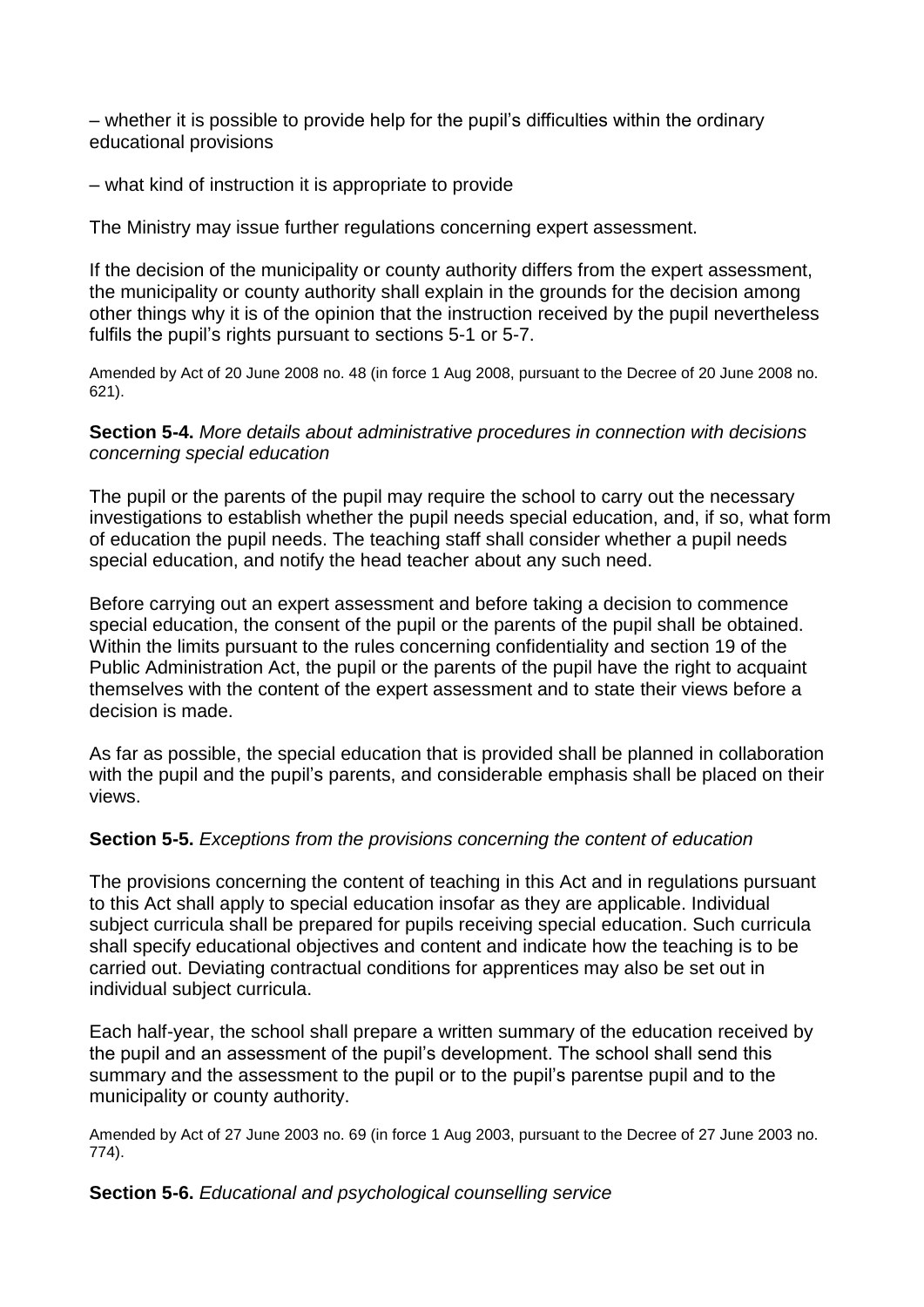Each municipality and county authority shall provide an educational and psychological counselling service. The educational and psychological counselling service in a municipality may be organised in coollaboration with other municipalities or with the county authority.

The service shall assist the school in work on competence enhancement and organisational development in order to improve the adaptation of the education for pupils with special needs. The educational and psychological counselling service shall ensure that expert assessments are prepared where this is required by the Act. The Ministry may issue regulations concerning the other responsibilities of the service.

# **Section 5-7.** *Special educational assistance for children under compulsory school age*

Children under compulsory school age with a specific need for special educational assistance, have the right to such assistance. The assistance shall include an offer of the provision of advice for parents. The assistance may be attached to kindergartens, schools, social and medical institutions, etc., or be organised as separate measures. The assistance may also be provided by the educational and psychological counselling service or by another expert body.

For special educational assistance section 5-4, second and third paragraph of the Act apply. Section 5-5, second paragraph of the Act applies insofar as it is applicable.

## **Section 5-8.** *Health services*

The Ministry may issue regulations concerning medical supervision and assistance for pupils who receive special education.

# **Section 5-9.** *The duty of the State to ensure the availability of teaching aids*

The Ministry shall ensure that textbooks and other teaching aids are prepared for special education.

# **Chapter 6. Sami education**

### **Section 6-1**. *Definitions*

For the purposes of the present Act, the following definitions shall apply:

– Sami: person who can be registered in the Sami electoral register, cf. section 2-6 of the Act concerning the Sami Parliament and other Sami legal matters (the Sami Act), and the children of those who can be so registered

– Sami: North Sami, South Sami or Lule Sami

– Sami district: 1) the Sami administrative area pursuant to section 3-1 of the Sami Act, 2) other municipalities or parts of municipalities pursuant to regulations issued by the King in Council after the Sami Parliament, the municipalities and the county authorities concerned have submitted their comments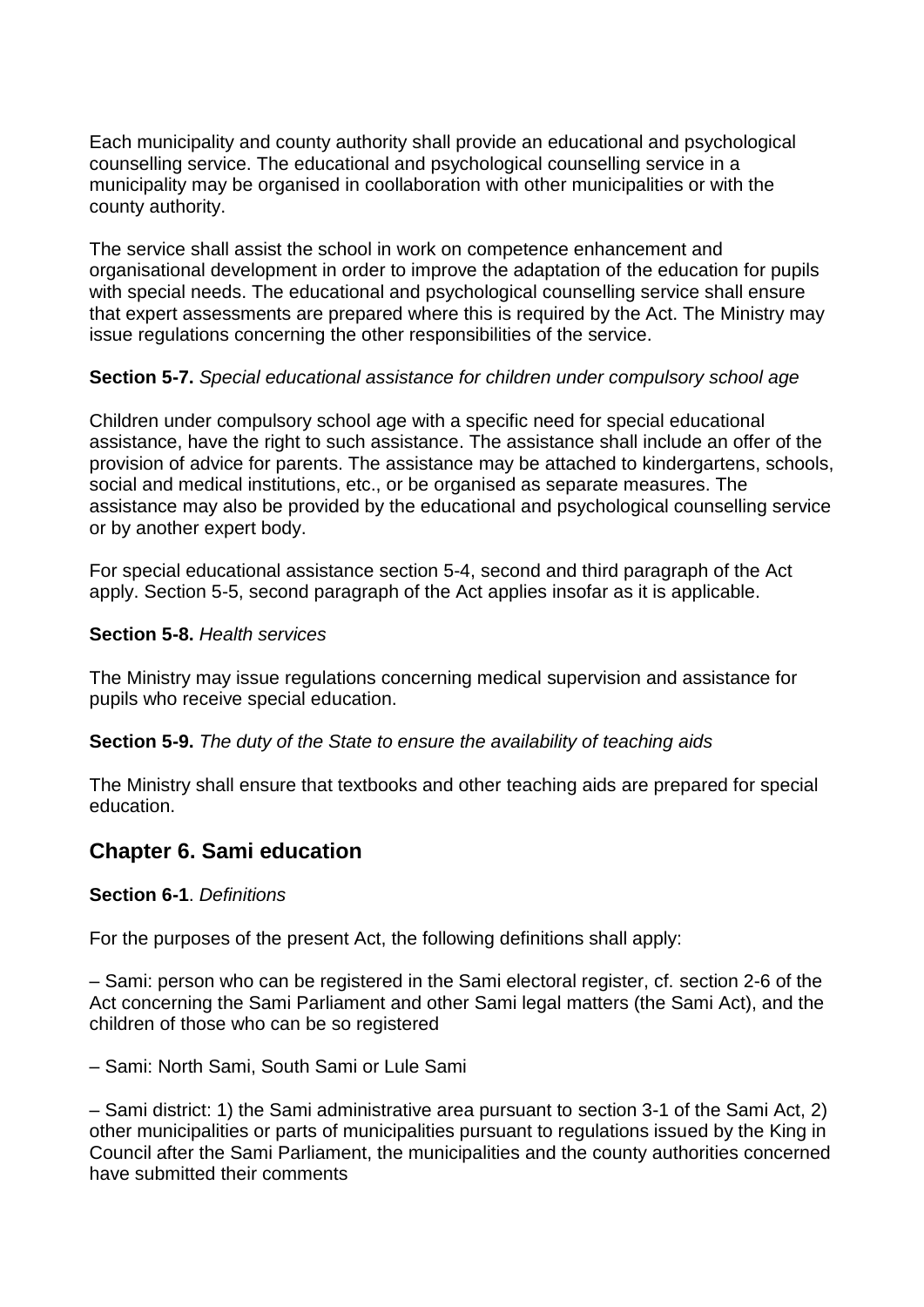## **Section 6-2**. *Sami instruction in the primary and lower secondary school*

In Sami districts all children at the primary and lower secondary level have the right to receive their education both in Sami and through the medium of Sami.

Outside Sami districts, if at least ten pupils in a municipality wish to receive instruction in and through the medium of Sami, they have the right to such education as long as there remain at least six pupils in the group.

The municipality may decide to offer Sami instruction at one or more of the schools in the municipality.

The municipality may issue regulations stipulating that all children at the primary and secondary level in Sami districts shall receive instruction in Sami.

Outside Sami districts, Sami children at the primary and lower secondary level have the right to receive Sami instruction. The Ministry may issue regulations concerning alternative forms of such instruction when it cannot be provided by suitable teachers at the school attended by the children.

From grade 8, pupils decide for themselves whether they will receive Sami instruction pursuant to the first, second and fifth paragraph.

Amended by Act of 17 June 2005 no. 105 (in force 17 June 2005, pursuant to the Decree of 17 June 2005 no. 660).

### **Section 6-3.** *Sami upper secondary education and training*

Sami pupils in upper secondary education and training have the right to receive Sami instruction. The Ministry may issue regulations concerning alternative forms of such instruction when it cannot be provided by suitable teachers at the school attended by the pupils.

The Ministry may issue regulations stipulating that certain schools shall provide instruction in or through the medium of Sami or in specific Sami subjects in upper secondary education within certain courses or for certain groups. The county authority may also elect to offer such instruction.

### **Section 6-4**. *The content of the education and training*

Regulations concerning curricula pursuant to sections 2-3 and 3-4 shall require the provision of education concerning the Sami peoples and language, culture and civic life in conjunction with other subjects. Within a framework determined by the Ministry, the Sami Parliament issues regulations concerning the content of such education.

The Sami Parliament issues regulations concerning curricula for instruction in the Sami language in the primary and lower secondary school and in the upper secondary school, and concerning curricula for specific Sami subjects in the upper secondary school. The regulations must lie within the scope and allocation of resources determined by the Ministry.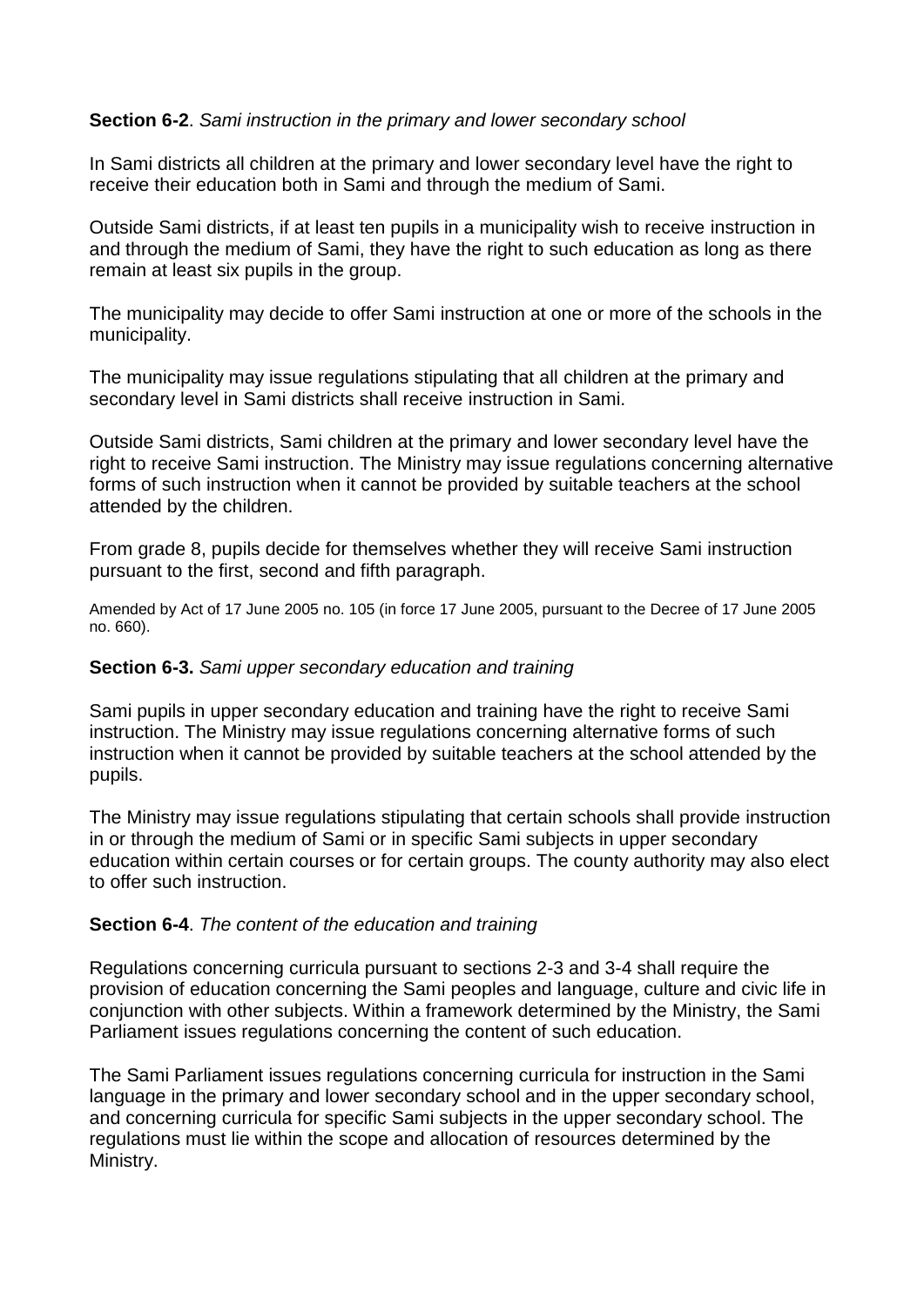The Ministry issues regulations concerning other special curricula for education in Sami districts and for pupils outside Sami districts who receive Sami instruction. The Sami Parliament shall draft these regulations in consultation with the Ministry.

In force 1 Aug 1999, pursuant to the Decree of 27 Nov 1998 no. 1096, yet still so that the current Curriculum for the 10-year compulsory school in Norway (L97 and L97S) and the current curricula for upper secondary education and training will be continued until the Sami Parliament has passed new curricula. Amended by Act of 30 June 2006 no. 57 (in force 1 Jan 2007, pursuant to the Decree of 30 June 2006 no. 764).

# **Chapter 7. Transport and accommodation**

# **Section 7-1**. *Transport and accommodation in the primary and lower secondary school*

Pupils attending grades 2–10 who reside more than four kilometres from the school have the right to free transport. For pupils in grade 1, the transport limit is two kilometres. Pupils who have a particularly dangerous or difficult way to school have the right to free transport regardless of distance.

When necessary, pupils have the right to free boat transport regardless of distance.

The Ministry issues further regulations concerning the safety of pupils during school transport.

When daily transport is not appropriate, the municipality shall provide accommodation for pupils. When assessing this, particular emphasis shall be placed on factors affecting the individual pupil, such as age, disabilities, travelling time and safety, and on whether daily transport results in extraordinary expense or difficulties for the municipality. In cases of doubt, the parents decide whether the pupil shall be provided with transport or accommodation.

The municipality supervises primary and lower secondary school pupils who have been provided with accommodation.

Amended by Acts of 20 Dec 2002 no. 112 (in force 1 April 2003, pursuant to the Decree of 20 Aes 2002 no. 1735), 20 June 2008 no. 48 (in force 1 Aug 2008, pursuant to the Decree of 20 June 2008 no. 621).

### **Section 7-2**. *Transport and accommodation in the upper secondary school*

Pupils in the upper secondary school who reside more than six kilometres from the school, have the right to free transport or full reimbursement of transport expenses. When necessary, pupils have the right to free boat transport regardless of distance. The Ministry may issue regulations stipulating that in special cases the transport of pupils can be covered in other ways.

The Ministry issues further regulations concerning the safety of pupils during school transport.

The county authority shall assist in procuring accommodation for those pupils in the upper secondary school who, because their homes are so situated or their journey is so long, cannot make use of the daily transport to school. If necessary, the county authority shall build boarding facilities.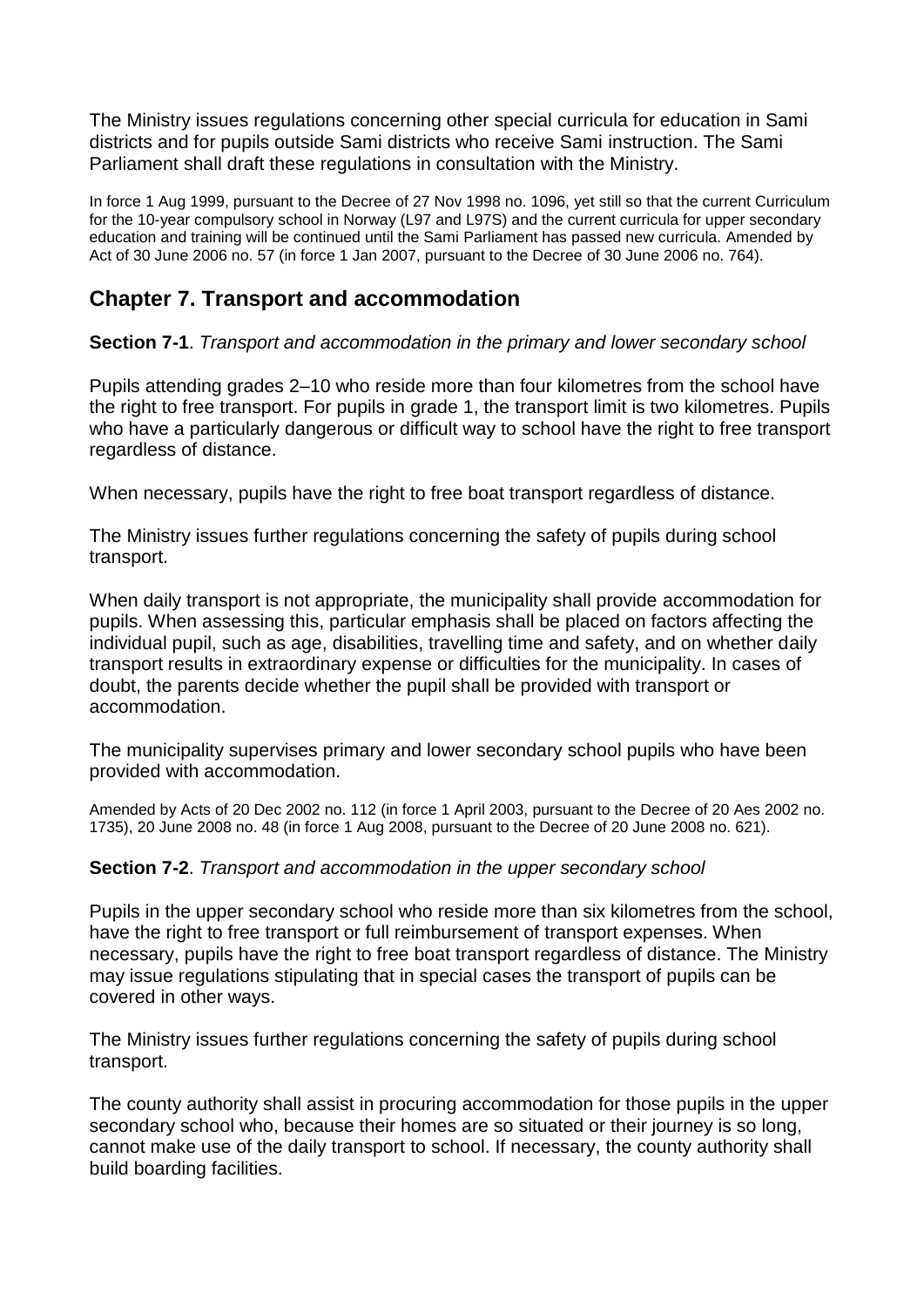Amended by Act of 20 Dec 2002 no. 112 (in force 1 April 2003, pursuant to the Decree of 20 Dec 2002 no. 1735).

## **Section 7-3.** *Transport for disabled and temporarily ill or injured pupils*

Pupils who need transport due to disabilities or temporary injury or illness have the right to this regardless of the distance between home and school.

## **Section 7-4**. *Escort and supervision*

Pupils have the right to necessary escort while travelling. The pupils have the right to necessary supervision while waiting for classes to start each day and when classes are finished at the end of the day.

**Section 7-5**. (Repealed by Act of 30 June 2000 no. 63 (in force 1 Aug 2002, pursuant to the Decree of 26 April 2002 no. 414).)

## **Section 7-6.** *Transport for children under compulsory school age*

Children with the right to special educational assistance pursuant to section 5-7 have the right to transport when, owing to special considerations, this is necessary in order to receive the assistance. Section 7-1, third and fourth paragraphs, and section 7-4 apply correspondingly.

# **Chapter 8. Organisation of the teaching**

### **Section 8-1**. *The school*

Primary and lower secondary school pupils have the right to attend the school that is closest to where they live or the school designated for the catchment area where they live. The municipality may issue regulations concerning which schools are designated for specific catchment areas in the municipality. The requirements stated in section 38, first paragraph (c) of the Public Administration Act concerning publication in the Norwegian Legal Gazette do not apply.

On application, the pupil may be accepted for another school than is designated for the area where he or she resides.

When due consideration for the other pupils so indicates, a pupil may under special circumstances be moved to a school other than the one that the pupil has the right to attend pursuant to the first paragraph. Before a decision is made to move a pupil, other measures shall have been attempted. When necessary, the pupil may be moved to a school outside the municipality, but not if this requires the pupil to leave home or if transport between home and school thereby becomes unreasonably long.

Amended by Act of 30 June 2000 no. 63 (in force 1 Aug 2000, pursuant to the Decree of 30 June 2000 no. 645).

### **Section 8-2**. *Organisation of pupils in groups*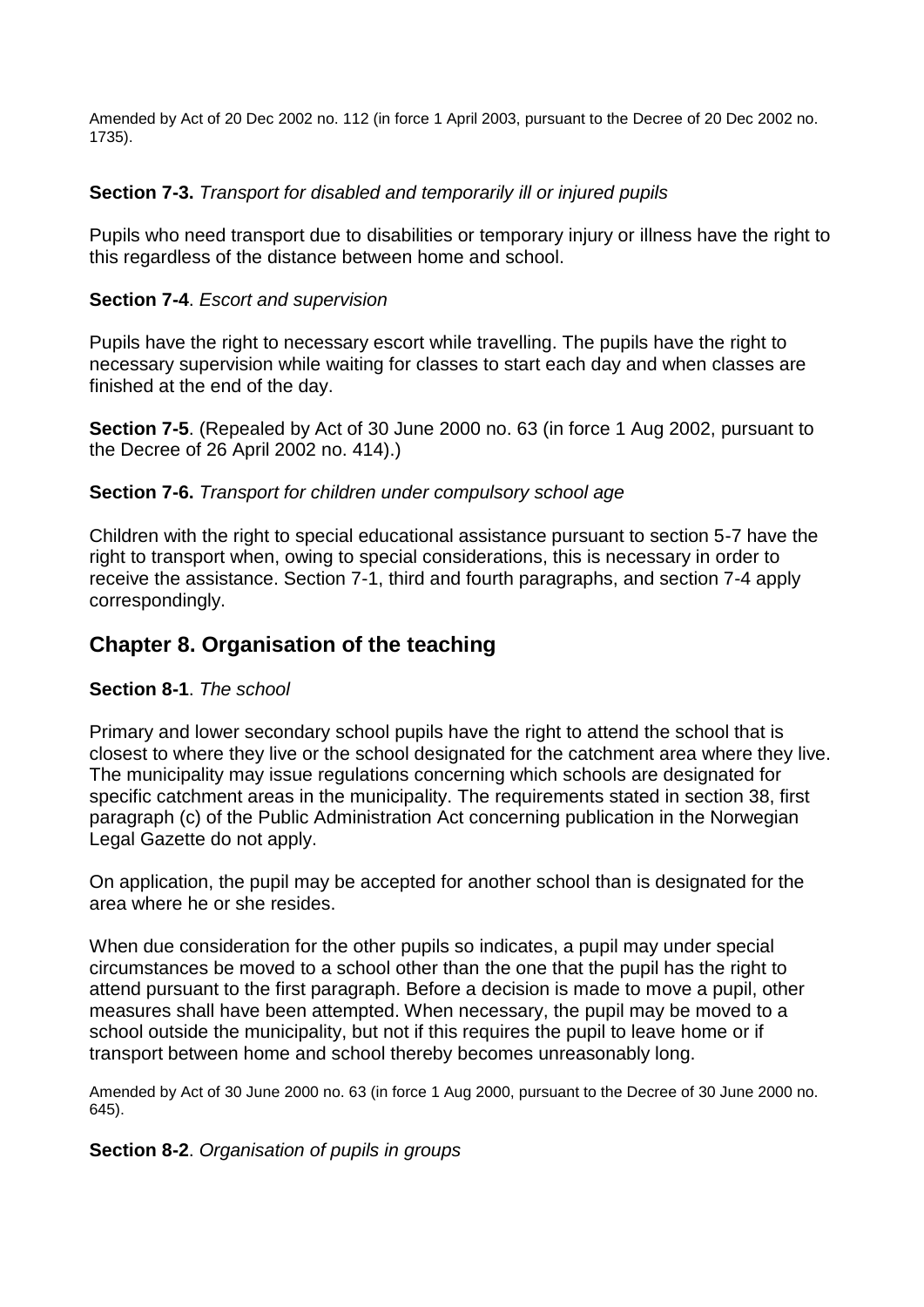The pupils may be divided into groups as necessary. The groups must not be larger than is justifiable in relation to pedagogy and security. The organisation shall safeguard the pupils' need for social belonging. Pupils shall not normally be organised according to level of ability, gender or ethnic affiliation.

Each pupil shall be attached to a teacher (contact teacher) with specific responsibility for the practical, administrative and social educational tasks concerning the pupil, including contact with the home.

Amended by Act of 27 June 2003 no. 69 (in force 1 Aug 2003, pursuant to the Decree of 27 June 2003 no. 774).

**Section 8-3**. (Repealed by Act of 27 June 2003 no. 69 (in force 1 Aug 2003, pursuant to the Decree of 27 June 2003 no. 774).)

**Section 8-4**. (Repealed by Act of 27 June 2003 no. 69 (in force 1 Aug 2003, pursuant to the Decree of 27 June 2003 no. 774).)

# **Chapter 9. School management, functions, equipment and educational resources**

### **Section 9-1.** *Management*

Each school is to have a sound professional, educational and administrative management.

Teaching in schools shall be led by head teachers. The head teachers shall maintain familiarity with the day-to-day activities of the schools and endeavour to further develop the activities. Persons appointed as head teachers must have pedagogical qualifications and the necessary leadership abilities. Head teachers may be appointed on fixed-term contracts.

The Ministry may upon application make exceptions from the provisions laid down in the second paragraph and allow other ways of organising the school management.

Amended by Acts of 27 June 2003 no. 69 (in force 1 Jan 2004, pursuant to the Decree of 27 June 2003 no. 774), cf same Act II of 17 June 2005 no. 105 (in force 17 June 2005, pursuant to the Decree of 17 June 2005 no. 660).

### **Section 9-2.** *Counselling and school library facilities*

The pupils have the right to necessary counselling concerning education, careers and social matters. The Ministry issues further regulations.

The pupils shall have access to a school library. The Ministry may issue further regulations.

# **Section 9-3**. *Equipment*

Schools shall have access to necessary equipment, furniture and fittings and educational resources.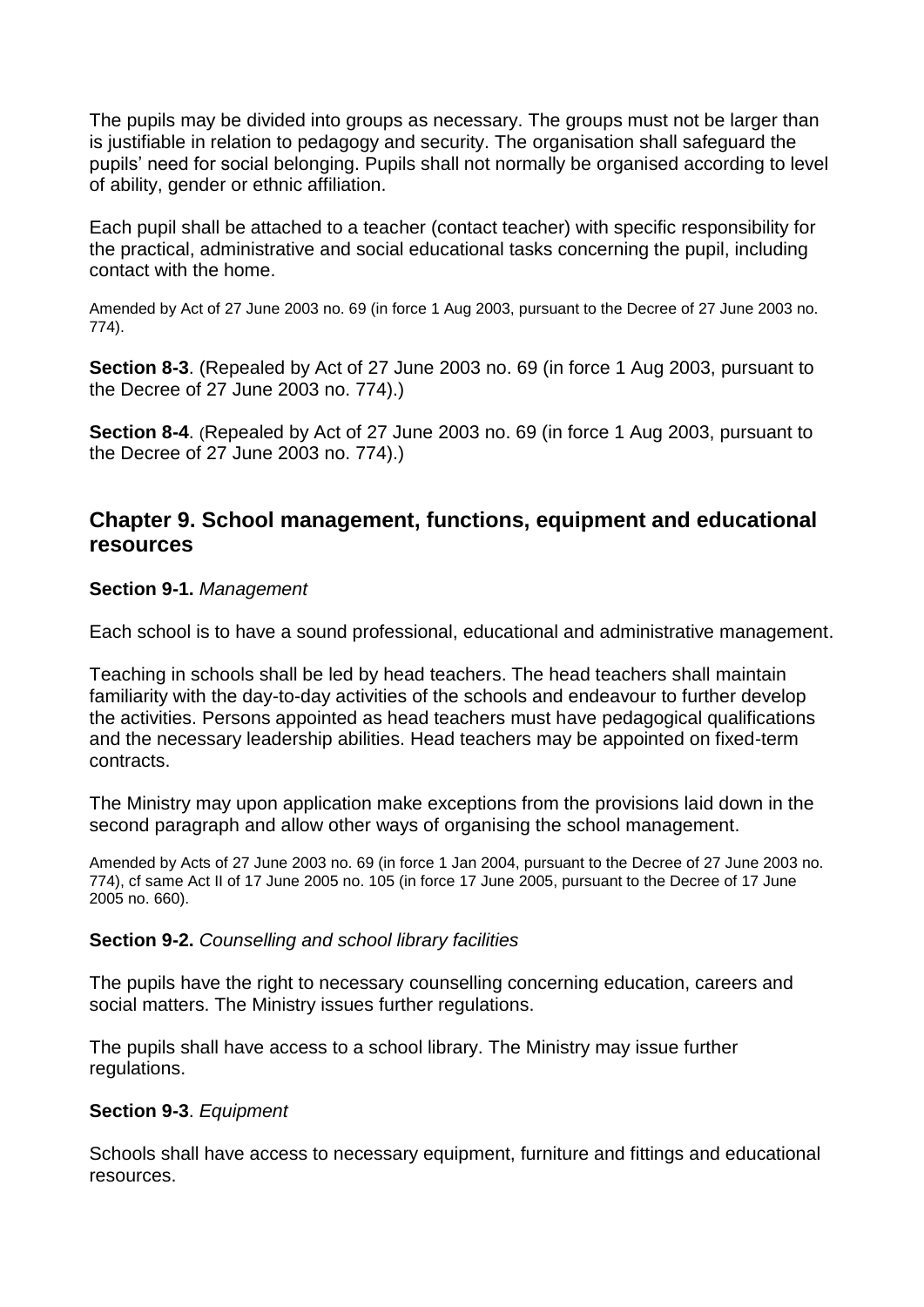Amended by Act of 20 des 2002 no. 112 (in force 1 April 2003, pursuant to the Decree of 20 Dec 2002 no. 1735).

### **Section 9-4.** *Textbooks and other teaching aids*

In subjects other than Norwegian, textbooks and other teaching aids may only be used when they are simultaneously available in both Bokmål and Nynorsk at the same price. In special cases the Ministry may make exceptions from this rule.

Norwegian textbooks that are used in schools shall conform to the standard Norwegian orthography for school textbooks (*læreboknormalen*) as laid down in regulations pursuant to the Act relating to the use of the Norwegian language in Norwegian public services. The term "textbooks" here refers to all printed learning materials that are regularly used by pupils in order to achieve essential parts of the competence objectives of a subject.

Readers for the subject Norwegian in the primary and lower secondary school shall include sufficient material in both forms of Norwegian so that the pupils learn to read both Bokmål and Nynorsk.

Dictionaries for use in schools are subject to approval by the Norwegian Language Council.

The Ministry issues further regulations concerning which teaching aids that are covered by the requirements stated in the second paragraph.

Amended by Acts of 30 June 2000 no. 63 (in force 1 Aug 2000, pursuant to the Decree of 30 June 2000 no. 645), 17 June 2005 no. 105 (in force 17 June 2005, pursuant to the Decree of 17 June 2005 no. 660).

#### **Section 9-5.** *School premises*

The municipalities shall ensure the provision of suitable primary and lower secondary schools.

Primary and lower secondary schools should not normally be organised with more than 450 pupils.

In primary and lower secondary schools and in combined premises for schools and other purposes alcohol must not be served nor may alcohol be brought into such premises for consumption in connection with public or private events. On special occasions, in combined premises for schools and other purposes exceptions may be made when these premises are used for cultural and social purposes outside school hours.

#### **Section 9-6**. *Concerning advertising in schools*

School owners shall ensure that the pupils are not exposed to advertising that may exert commercial pressure, or that may substantially influence attitudes, behaviour and values, amongst other places on the school premises and in the grounds, in textbooks and other teaching resources used in the teaching. The Ministry may issue further regulations.

Added by Act of 29 June 2007 no. 91 (in force 1 Aug 2007, pursuant to the Decree of 29 June 2007 no. 758).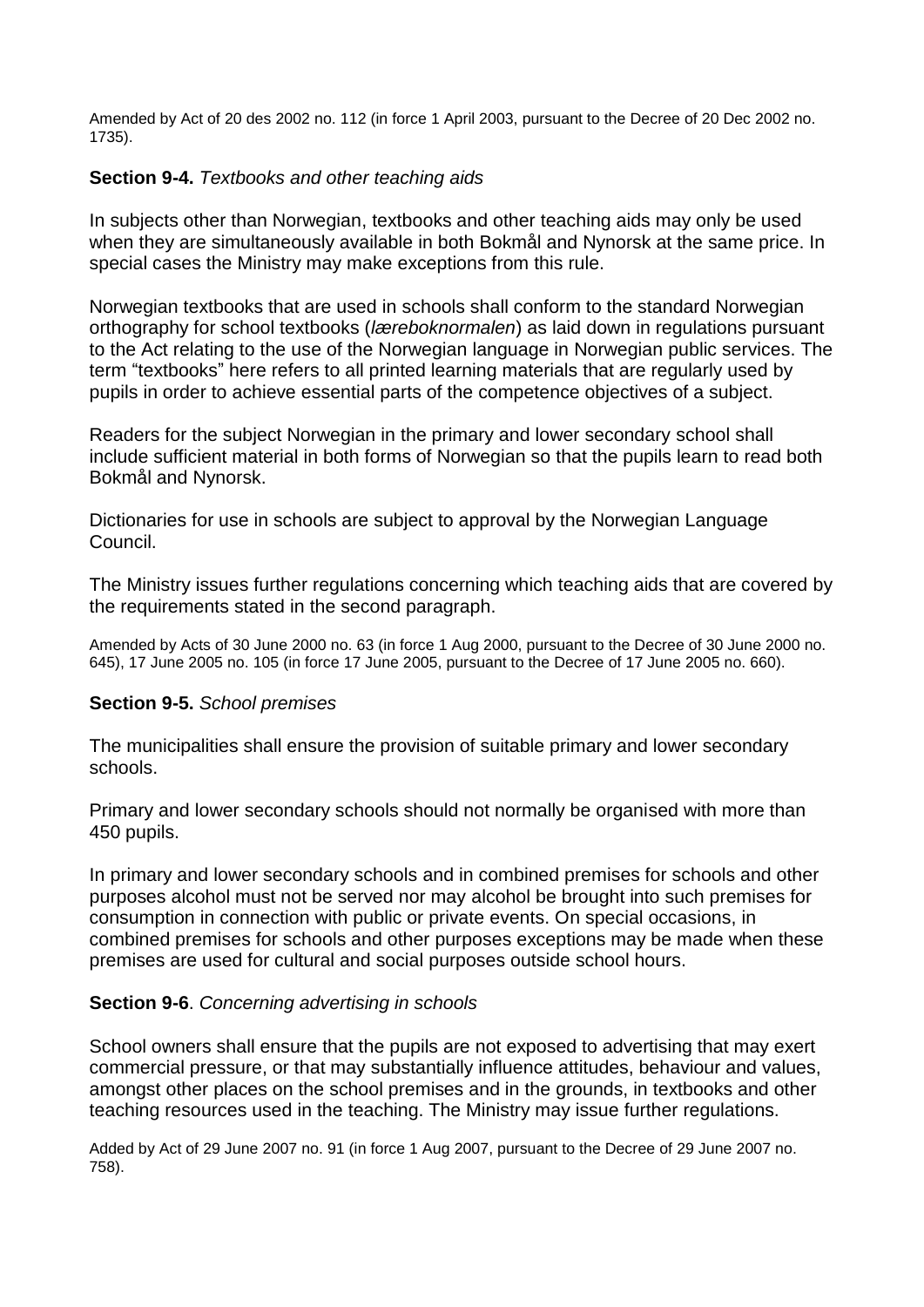# **Chapter 9a. The pupils' school environment**

Chapter added by Act of 20 Dec 2002 no. 112 (in force 1 April 2003, pursuant to the Decree of 20 Dec 2002 no. 1735).

## **Section 9a-1**. *General requirements*

All pupils attending primary and secondary schools are entitled to a good physical and psychosocial environment conducive to health, well-being and learning.

Added by Act of 20 Dec 2002 no. 112 (in force 1 April 2003, pursuant to the Decree of 20 Dec 2002 no. 1735).

### **Section 9a-2.** *The physical environment*

Schools shall be planned, constructed, adapted and run in such a way as to provide for the safety, health, well-being and learning of the pupils.

The physical environment of the school shall comply with the special standards at any time recommended by the competent authorities. If particular environmental conditions deviate from these standards, the school must be able to document that the environment nevertheless has a satisfactory effect on the health, well-being and learning of the pupils.

All pupils are entitled to a workplace adapted to their needs. The school shall be equipped to provide for the needs of the pupils at the school who have disabilities.

If a pupil or parent, or one of the councils or committees at the school where such are represented, requests measures to correct physical environmental conditions, the school shall as soon as possible consider the matter in accordance with the provisions concerning individual decisions laid down in the Public Administration Act. If the school has not made a decision in the matter within a reasonable time, an appeal may nevertheless be brought pursuant to the provisions of the Public Administration Act as if an individual decision had been made.

Added by Act of 20 Dec 2002 no. 112 (in force 1 April 2003, pursuant to the Decree of 20 Dec 2002 no. 1735).

### **Section 9a-3**. *The psychosocial environment*

The school shall make active and systematic efforts to promote a good psychosocial environment, where individual pupils can experience security and social belonging.

If any school employee learns or suspects that a pupil is being subjected to offensive language or acts such as bullying, discrimination, violence or racism, he or she shall investigate the matter as soon as possible and notify the school leaders and, if necessary and possible, intervene directly.

If a pupil or parent requests measures concerning the psychosocial environment, including measures against offensive behaviour such as bullying, discrimination, violence or racism, the school shall as soon as possible deal with the matter pursuant to the provisions concerning individual decisions laid down in the Public Administration Act. If the school has not assessed the matter within a reasonable time, an appeal may nevertheless be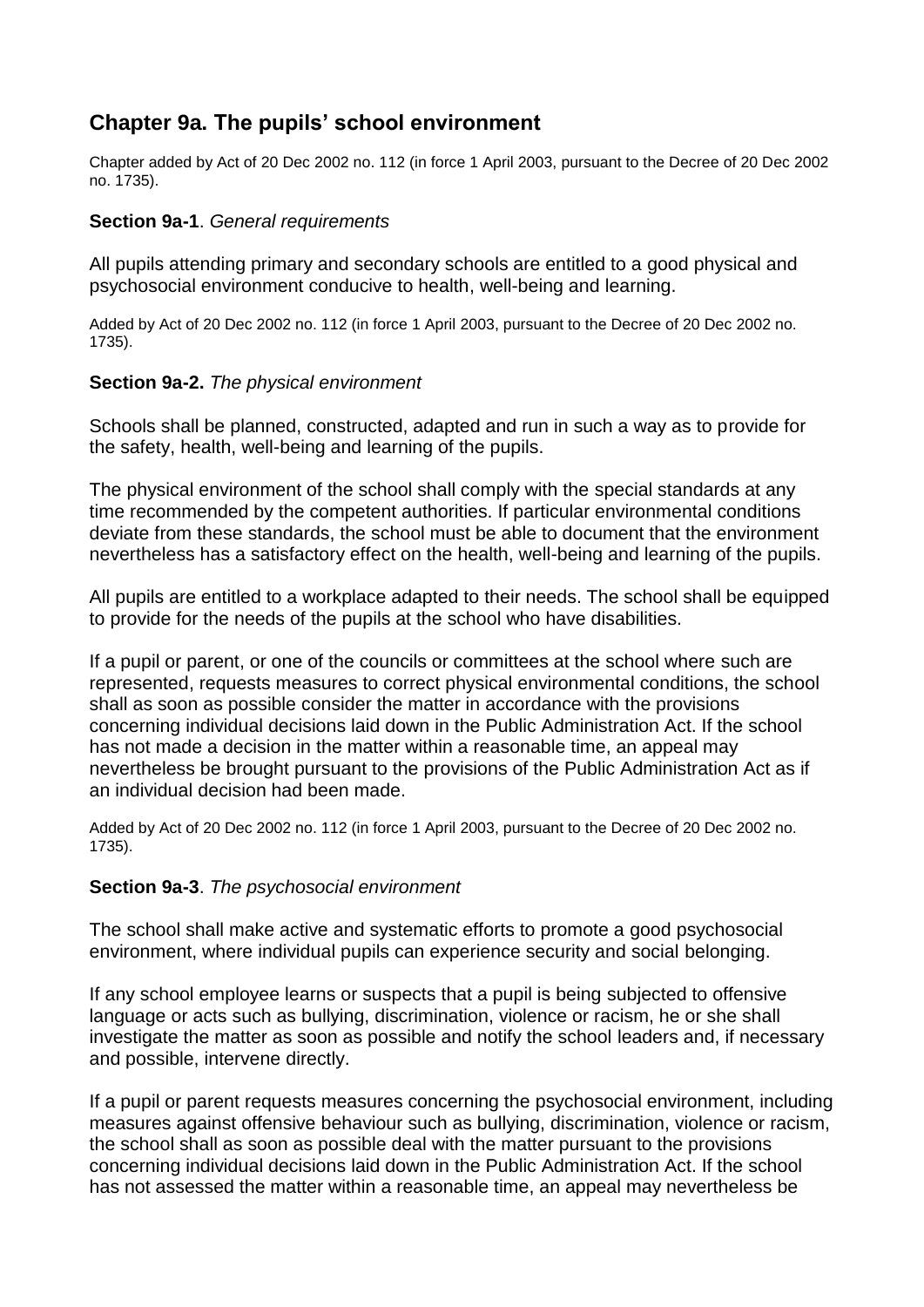brought pursuant to the provisions of the Public Administration Act as if an individual decision had been made.

Added by Act of 20 Dec 2002 no. 112 (in force 1 April 2003, pursuant to the Decree of 20 Dec 2002 no. 1735).

**Section 9a-4.** *Systematic efforts to promote the health, environment and safety of the pupils (internal control)* 

The school shall actively make continuous and systematic efforts to promote the health, environment and safety of the pupils in order to meet the requirements laid down in or pursuant to this chapter. The school management is responsible for the day-to-day implementation of this. Such efforts shall apply to both the physical and the psychosocial environment.

Added by Act of 20 Dec 2002 no. 112 (in force 1 April 2003, pursuant to the Decree of 20 Dec 2002 no. 1735).

### **Section 9a-5.** *Pupil participation in school environment work*

The pupils shall be involved in planning and performance of the systematic work on health, environment and safety at the school. The school shall adapt tasks to the pupils according to that which is natural for the individual grades.

The pupils' council may appoint school environment representatives to safeguard the interests of the pupils in relation to the school and the public authorities in matters concerning the school environment. The school environment representatives take part in the planning and performance of the systematic health, environment and safety work at the school to the extent it affects the pupils' school environment.

In relation to issues concerning the pupils' school environment, the pupils may be represented by a maximum of two school environment representatives in the working environment committee or other collaborative body where such a body has been established by the school in accordance with Chapter 7 of the Working Environment Act. The school environment representatives then have the right to speak and the right to have their views recorded in the minutes. The school environment representatives shall not attend when the committee deals with matters subject to the duty of confidentiality pursuant to statutes or regulations.

The school environment representatives are entitled to access to the information they need to deal with a matter provided that the information is not subject to the duty of confidentiality pursuant to statutes or regulations.

The school environment representatives have the right to any necessary training and exemption from attendance of classes in order to perform such duties.

Added by Act of 20 Dec 2002 no. 112 (in force 1 April 2003, pursuant to the Decree of 20 Dec 2002 no. 1735), amended by Acts of 17 June 2005 no. 105 (in force 17 June 2005, pursuant to the Decree of 17 June 2005 no. 660), 17 June 2005 no. 62 (in force 1 jan 2006, pursuant to the Decree of 17 June 2005 no. 609).

**Section 9a-6.** *Duty to disclose information and right to state views*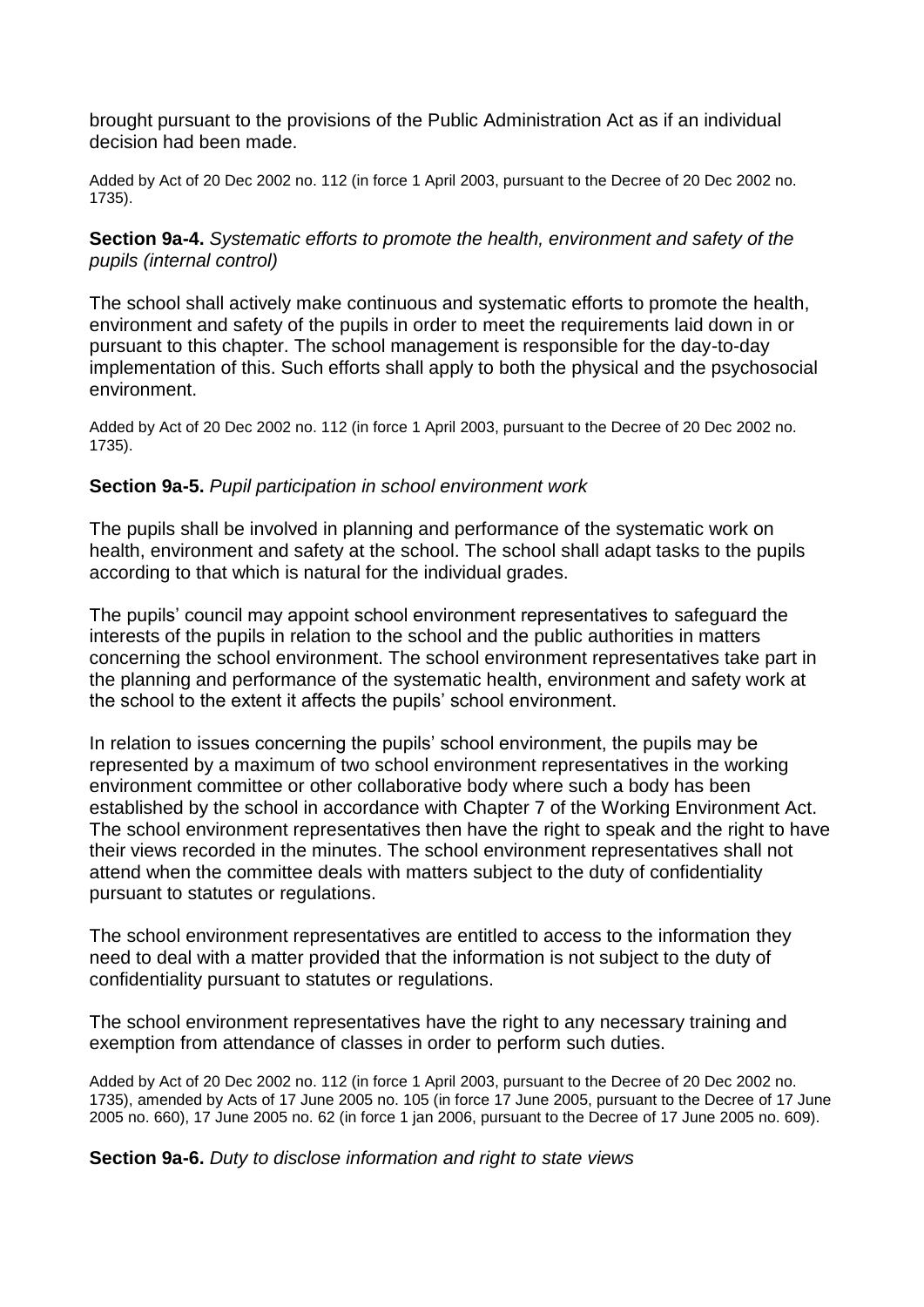The coordinating committee, the school board, the school environment committee as well as the pupils' council and parents' council shall be kept continuously informed of all circumstances – including events, plans and decisions – of major significance for the school environment. The councils and committees have on request the right of access to documentation of the systematic health, environment and safety work at the school.

The councils and committees referred to in the first paragraph shall at as an early stage as possible be included in the planning and performance of environmental measures at the individual school, and have the right to state their views and submit proposals concerning all matters of significance for the school environment.

If the school becomes aware of circumstances regarding school environment that may have negative consequences for the health of the pupils, the pupils and their parents or guardians shall be notified at the earliest opportunity.

Added by Act of 20 Dec 2002 no. 112 (in force 1 April 2003, pursuant to the Decree of 20 Dec 2002 no. 1735), amended by Act of 17 June 2005 no. 105 (in force 17 June 2005, pursuant to the Decree of 17 June 2005 no. 660).

### **Section 9a-7**. *Penalties*

Any person who wilfully or negligently violates the requirements of this Chapter or regulations laid down pursuant to this Chapter is subject to fines or imprisonment for a term not exceeding three months or both.

Complicity is punishable in the same manner.

Added by Act of 20 Dec 2002 no. 112 (in force 1 April 2003, pursuant to the Decree of 20 Dec 2002 no. 1735).

#### **Section 9a-8.** *Day-care facilities for school children*

The provisions of this Chapter shall also apply to day-care facilities for school children established pursuant to this Act.

Added by Act of 20 Dec 2002 no. 112 (in force 1 April 2003, pursuant to the Decree of 20 Dec 2002 no. 1735).

#### **Section 9a-9.** *Regulations*

The Ministry may issue further regulations concerning the pupils' school environment.

Added by Act of 20 Dec 2002 no. 112 (in force 1 April 2003, pursuant to the Decree of 20 Dec 2002 no. 1735).

# **Chapter 10. The school staff**

#### **Section 10-1**. *Qualification requirements for teaching staff*

Persons appointed to teaching posts in the primary and lower secondary school and in the upper secondary school shall have relevant professional and educational qualifications.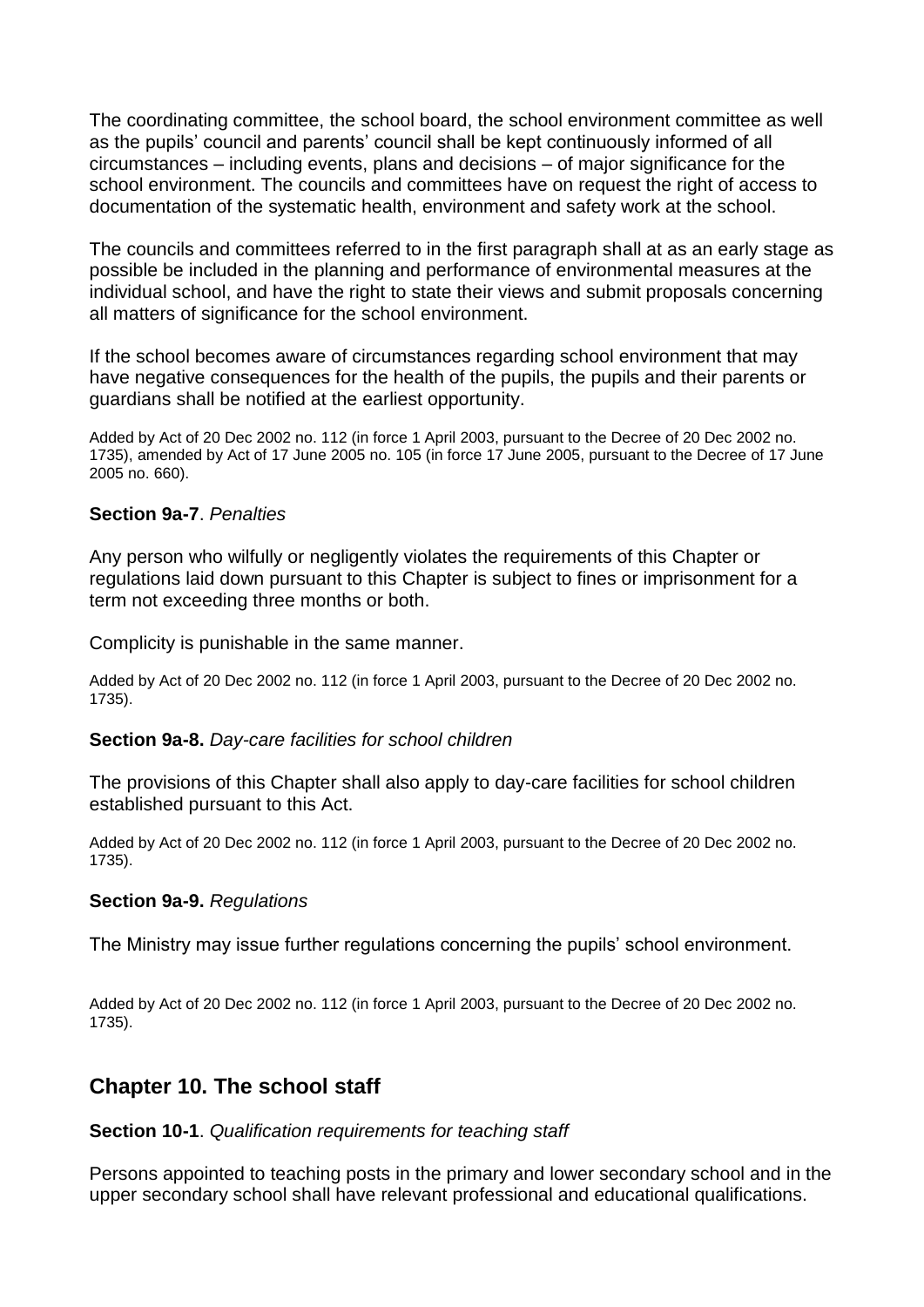The Ministry issues further regulations concerning requirements regarding educational qualifications and experience for persons appointed to teaching posts in different grades and different types of school.

Amended by Act of 17 June 2005 no. 105 (in force 17 June 2005, pursuant to the Decree of 17 June 2005 no. 660).

**Section 10-2.** (Repealed by Act of 27 June 2003 no. 69 (in force 1 Jan 2004, pursuant to the Decree of 27 June 2003 no. 774).)

### **Section 10-3**. *Staff at permanent school camps*

Teaching staff at permanent school camps shall be employed by the municipalities where the camp is located. The Ministry may issue regulations concerning qualification requirements for the staff at permanent school camps.

Amended by Act of 17 Sep 1999 no. 74 (in force 17 Sep 1999, pursuant to the Decree of 17 Sep 1999 no. 1011).

### **Section 10-4**. *Advertising of posts*

Teaching posts and head teacher posts shall be publicly advertised. The requirement of such advertisement does not apply to posts that are vacant for a period shorter than six months, or when the employer intends to offer the post to a current or former employee pursuant to section 14-2 of the Working Environment Act, concerning preferential claims to employment and section 15-7 of the same Act concerning protection against dismissal.

Amended by Act of 17 June 2005 no. 62 (in force 1 Jan 2006, pursuant to the Decree of 17 June 2005 no. 609).

#### **Section 10-5**. *Selection between two or more applicants*

When choosing between two or more applicants to a post, emphasis shall be placed on education and experience, the teaching needs that the appointment aims to fulfil and the applicant's other qualifications for the post.

#### **Section 10-6.** *Temporary appointments*

If no applicants satisfy the qualification requirements laid down in this Act, a temporary appointment may be made. Unless a shorter period of appointment is agreed, such appointments shall last until 31July.

In force 27 Nov 1998 (pursuant to the Decree of 27 Nov 1998 no. 1096).

### **Section 10-7.** *Teaching practice positions in schools*

The Ministry may in individual cases or in regulations order municipalities or county authorities to provide university and university college students with practical training and guidance in schools, and to select a person to be responsible for such practical training.

### **Section 10-8**. *Competence enhancement*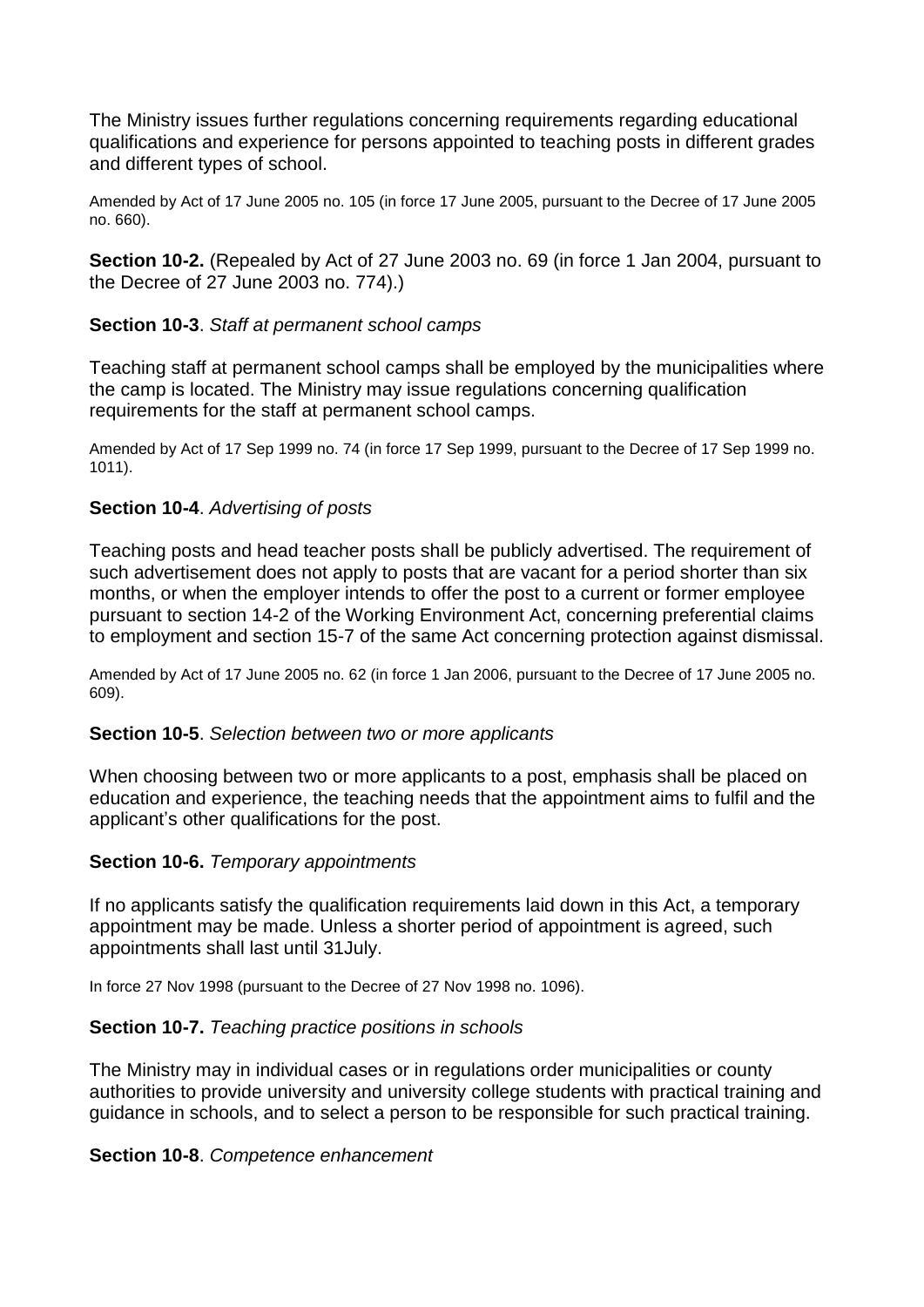The school owner is responsible for ensuring correct and necessary competence at the school. The school owner shall have a system for providing teaching personnel, school leaders and personnel with special responsibilities in the school system with opportunities for necessary competence enhancement with a view to refreshing and extending their professional and educational knowledge and enabling them to keep informed and on a par with developments in the school and in society.

Amended by Act of 17 June 2005 no. 105 (in force 17 June 2005, pursuant to the Decree of 17 June 2005 no. 660).

## **Section 10-9**. *Police certificate*

Persons who are to take up appointments in the primary and lower secondary school must present a police certificate. This certificate shall indicate whether they are/have been charged, indicted or found guilty of sexual abuse of children. Persons found guilty of sexual abuse of children may not be employed in the primary and lower secondary school.

The municipality may also request police certificates pursuant to the first paragraph for other persons who regularly visit primary and lower secondary schools.

Persons who are to take up appointments in the upper secondary school must present a police certificate. The police certificate shall indicate whether the person concerned is/has been charged, indicted or found guilty of sexual abuse.

The Ministry issues further regulations.

Amended by Act of 17 June 2005 no. 105 (in force 17 June 2005, pursuant to the Decree of 17 June 2005 no. 660).

### **Section 10-10.** *Collective agreements concerning pay and working conditions*

For positions that fall within this Act, pay and working conditions are laid down in the collective agreement. The King in Council stipulates who shall negotiate with the trade unions that have the right to negotiate pay and working conditions.

# **Chapter 11. School bodies for user participation**

### **Section 11-1**. *Coordinating committees at primary and lower secondary schools*

At each primary and lower secondary school there shall be a coordinating committee with two representatives for the teaching staff, one for other employees, two for the parents' council, two for the pupils and two for the municipality. One of the representatives for the municipality shall be the head teacher of the school. The pupils' representatives shall not be present when matters subject to the duty of confidentiality pursuant to statutes or regulations are dealt with by the coordinating committee.

The coordinating committee has the right to express its views on all matters relating to the school.

If administrative tasks are delegated to the coordinating committee by the municipality, the municipality may appoint additional representatives to the coordinating committee. The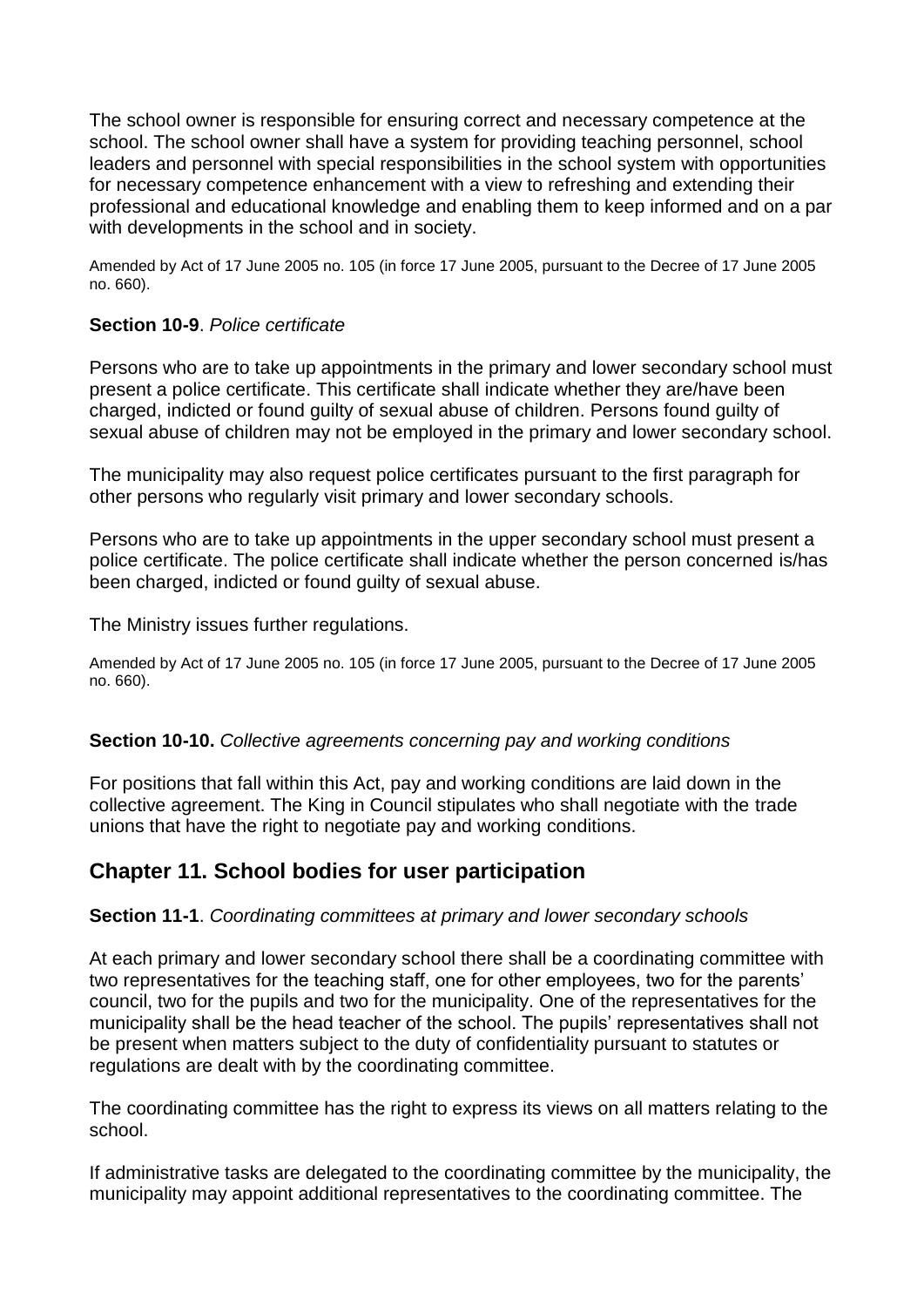municipality may appoint the coordinating committee to act as the school board pursuant to section 11 and section 20, paragraph 4 of the Local Government Act. If the municipality appoints a board for the school other than the coordinating committee, at least two representatives from the parents' council shall sit on the board. None of the groups consisting of pupils, staff or parents may alone hold a majority of seats on the board. The head teacher has the right to attend, speak and submit proposals.

The municipality may establish a joint coordinating committee for primary and lower secondary school and municipal kindergarten. By agreement, a corresponding arrangement can be made between a private kindergarten and a municipal school. The committee shall have two representatives for the pupils, one representative for the teaching staff, one representative for other employees of the school, two representatives for the kindergarten staff, two representatives for the parents' council at the school and two representatives for the parents' council at the kindergarten. In addition to the representatives for the municipality pursuant to the first and third paragraph, the owner of the kindergarten may appoint up to two members.

Amended by Act of 16 April 1999 no. 18 (in force 1 July 1999, pursuant to the Decree of 16 April 1999 no. 388).

## **Section 11-1a**. *School environment committees at primary and lower secondary schools*

At each primary and lower secondary school there shall be a school environment committee. The pupils, the parents' council, the employees, the school management and the municipality shall all be represented on the school environment committee. The school environment committee shall be composed in such a way that the representatives of the pupils and the parents together comprise a majority.

The coordinating committee may itself perform the functions of the school environment committee. When the coordinating committee acts as a school environment committee, additional representatives must be appointed for the pupils and parents so that they together constitute a majority.

Pupils' representatives shall not be present when matters subject to the statutory duty of confidentiality are dealt with by the school environment committee. When the pupils are not present, the parents' representatives shall have extra votes corresponding to the votes of the absent pupils' representatives or the number of parents' representatives shall be increased correspondingly.

The school environment committee shall make efforts to ensure that the school, the employees, the pupils and the parents take an active part in work on creating a satisfactory school environment. The school environment committee is entitled to state its views on all matters concerning school environment, cf. chapter 9a.

Added by Act of 17 June 2005 no. 105 (in force 17 June 2005, pursuant to the Decree of 17 June 2005 no. 660).

### **Section 11-2***. Pupils' councils at primary and lower secondary schools*

At each primary and lower secondary school there shall be one pupils' council for grades 5–7 and one for grades 8–10 with pupil representatives. The municipality shall determine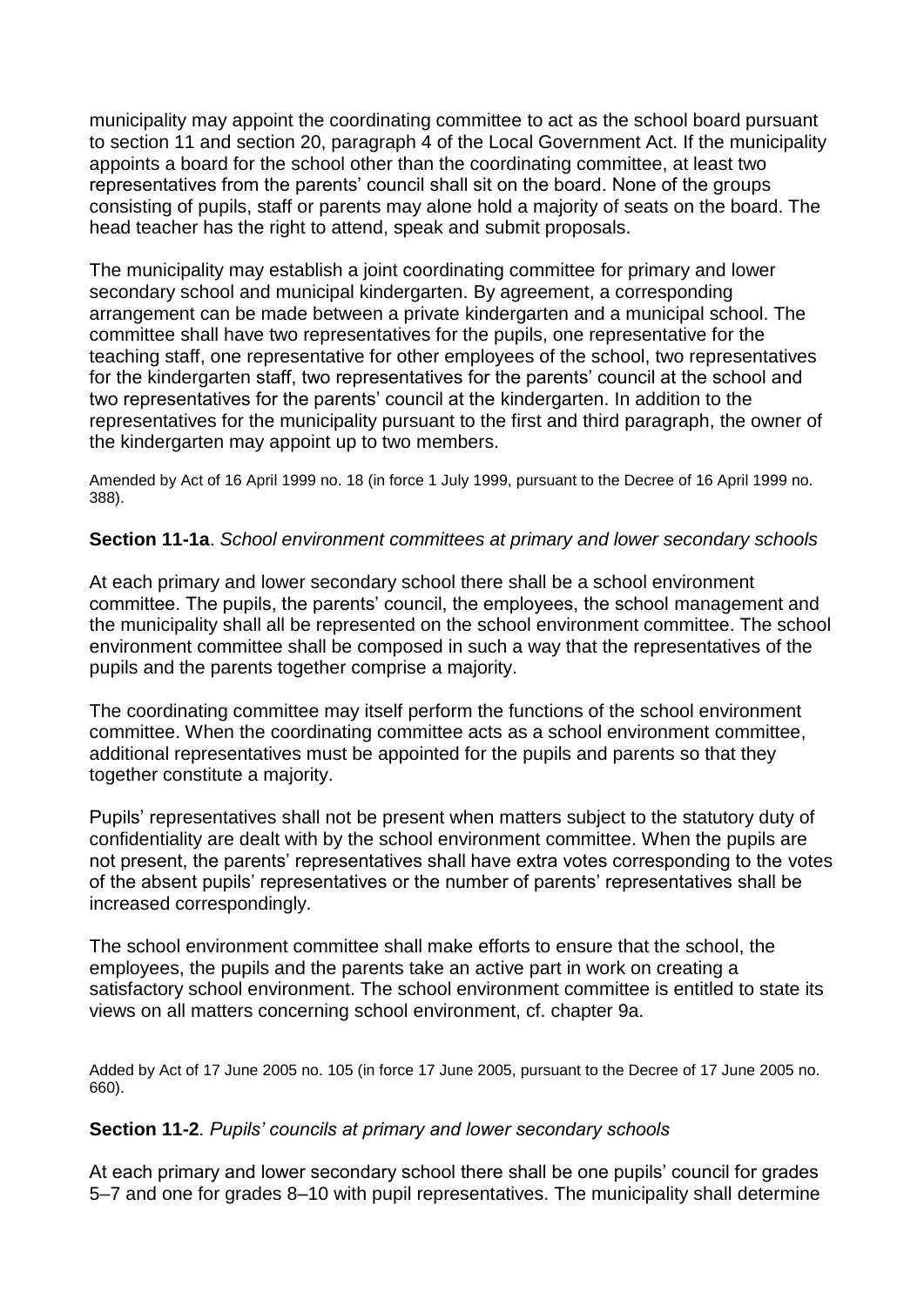the number of pupils' representatives. The representatives shall be elected at the latest three weeks after the beginning of the autumn semester.

A member of the teaching staff at the school shall have the responsibility for assisting the pupils' council in its work. This staff contact for the pupils' council has the right to attend and speak at meetings of the pupils' council.

The chairperson of the pupils' council may call a meeting of the council in consultation with the staff contact for the pupils' council. A meeting of the council shall in all events always be called when so requested by one-third of the members of the council or by the head teacher.

The pupils' council shall promote the joint interests of the pupils at the school and work to create a good learning and school environment. The council may also express its views and present proposals in matters relating to the pupils' local environment.

Amended by Acts of 27 June 2003 no. 69 (in force 1 Aug 2003, pursuant to the Decree of 27 June 2003 no. 774), 17 June 2005 no. 105 (in force 17 June 2005, pursuant to the Decree of 17 June 2005 no. 660).

**Section 11-3**. (Repealed by Act of 27 June 2003 no. 69 (in force 1 Aug 2003, pursuant to the Decree of 27 June 2003 no. 774).)

### **Section 11-4**. *Parents' councils at primary and lower secondary schools*

At each primary and lower secondary school there shall be a parents' council where all parents who have children at the school are members.

The parents' council shall promote the parents' shared interests and help to ensure that pupils and parents take an active part in working to create a satisfactory school environment. The parents' council shall work to promote an atmosphere of solidarity between home and school, lay a basis for well-being and positive development for the pupils and foster contact between the school and the local community.

The parents' council elects an executive committee, which itself elects two representatives with personal deputies to the coordinating committee. The chairperson of the executive committee shall be one of these representatives.

#### **Section 11-5.** *School committees at upper secondary schools*

At each upper secondary school there is to be a school committee consisting of representatives for the staff and the county authority and two representatives elected by the pupils' council. The head teacher of the school is to be a representative for the county authority.

The school committee has the right to express its views on all matters relating to the school.

The county authority may appoint the school committee to act as a board for the school pursuant to section 11 and section 20, paragraph 4 of the Local Government Act. If the county authority appoints a board for the school other than the school committee, at least two representatives from the pupils' council shall sit on the board. Neither of the groups consisting of pupils or staff may alone hold a majority of seats on the board.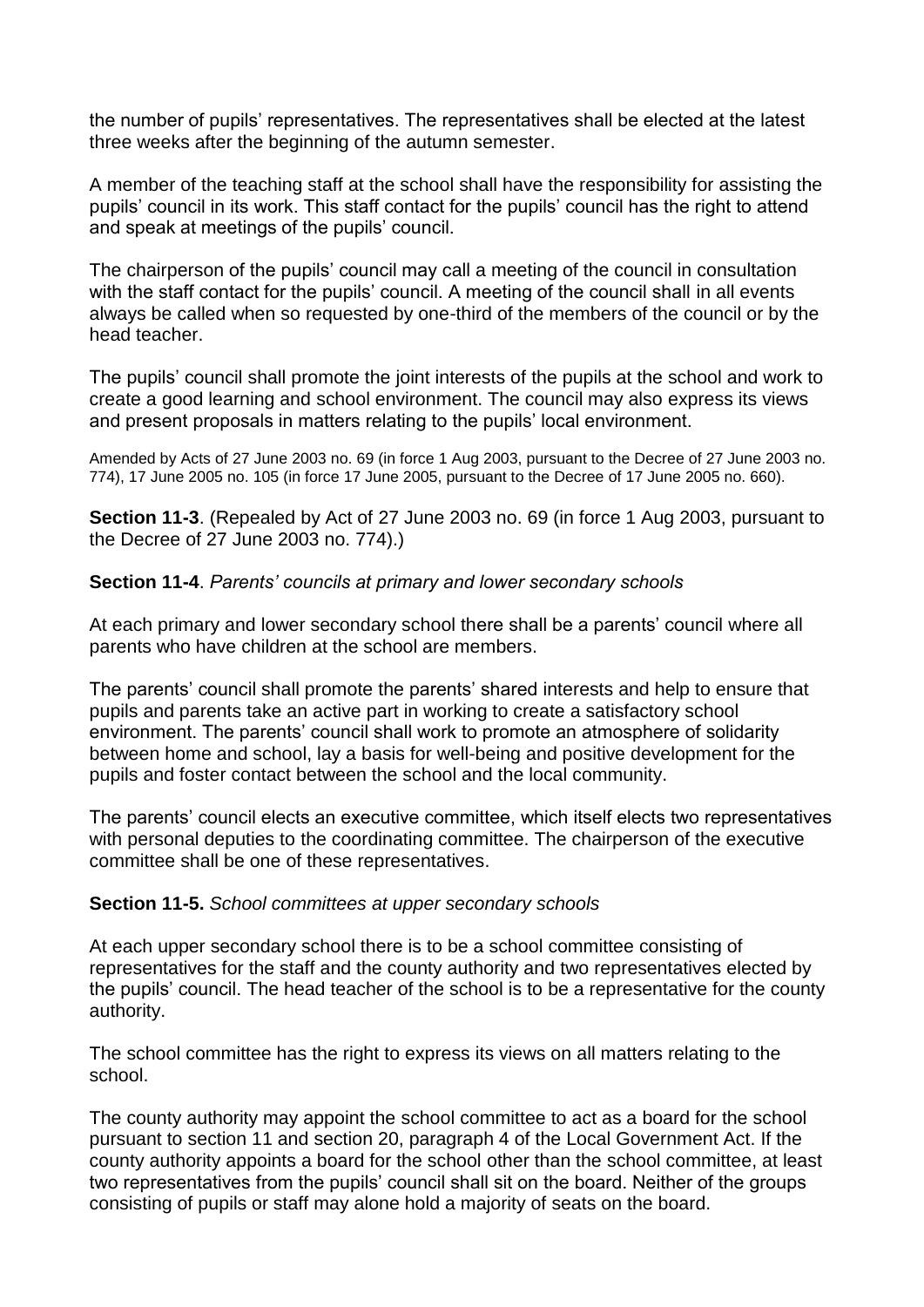The head teacher has the right to attend, speak and submit proposals.

Amended by Act of 16 April 1999 no. 18 (in force 1 July 1999, pursuant to the Decree of 16 April 1999 no. 388).

## **Section 11-5a.** *School environment committees at upper secondary schools*

At each upper secondary school there is to be a school environment committee. The pupils, the employees, the school management and the county authority shall all be represented on the school environment committee. The school environment committee is to be composed in such a way that the pupils' representatives constitute a majority.

The school committee may itself be the school environment committee. When the school committee functions as a school environment committee, one or more additional representatives must be appointed for the pupils so that they constitute a majority.

The school environment committee shall make efforts to ensure that the school, the employees and the pupils take an active part in efforts for creating a good school environment. The school environment committee has the right to state its views on all matters concerning school environment, cf. Chapter 9a.

Added by Act of 17 June 2005 no. 105 (in force 17 June 2005, pursuant to the Decree of 17 June 2005 no. 660).

### **Section 11-6**. *Pupils' councils and general meetings at upper secondary schools*

At each upper secondary school there is to be a pupils' council consisting of at least one member for every twenty pupils. The pupils' council shall be elected by written ballot.

Among other matters, the pupils' council shall work to improve the learning environment, working conditions and promote the welfare interests of the pupils.

If so requested by the pupils' council or by one-fifth of the pupils, a general meeting shall be held for all the pupils of the school. The pupils' council is bound by decisions of the general meeting in matters referred to in the summons to the meeting when more than half of the school's pupils are present and vote.

### **Section 11-7.** *Joint provisions*

Pursuant to the provisions given in sections 11-1 to 11-6, councils and committees shall elect their own chairperson and vice-chairperson. They also elect a secretary.

### **Section 11-8.** *Pupils' representatives in county boards*

Representatives for the pupils in upper secondary education have the right to attend and speak at meetings of county boards in accordance with provisions corresponding to those applying to employees, cf. section 26 of the Local Government Act.

**Section 11-9.** *The National Parents' Committee for Primary and Lower Secondary Education*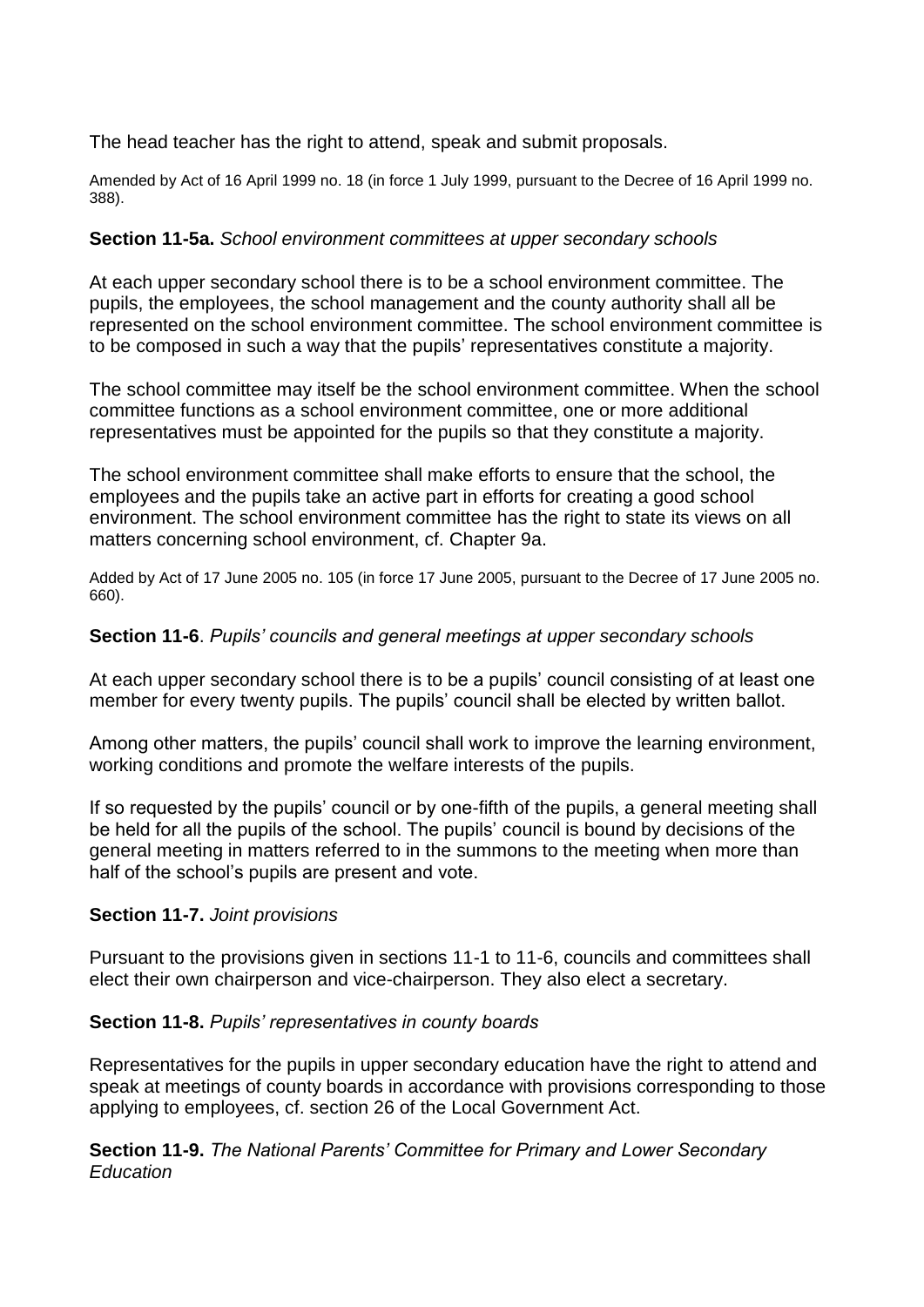The King in Council appoints the National Parents' Committee for Primary and Lower Secondary Education. The committee shall have a chairperson, vice-chairperson and five other members. The term of office is four years. The Ministry issues further regulations concerning the scope and content for the work of the National Parents' Committee.

Amended by Act of 20 June 2008 no. 48 (in force 1 Jan 2009, pursuant to the Decree of 20 June 2008 no. 621).

## **Section 11-10.** *Exemptions*

The Ministry may in special cases grant exemptions from the provisions laid down in sections 11-1 to 11-7.

# **Chapter 12. Bodies associated with vocational training in training establishments**

## **Section 12-1.** *Body for collaboration on vocational training*

The Ministry appoints a body for collaboration on vocational education and training. This body shall advise the Ministry and take initiatives to promote vocational education and training. The body is to include representatives for the social partners and for the Ministry. The Ministry decides the composition and functions of the body.

Amended by Acts of 30 June 2000 no. 63 (in force 1 Aug 2000, pursuant to the Decree of 30 June 2000 no. 645), 2 July 2004 no. 69 (in force 1 Sep 2004, pursuant to the Decree of 2 July 2004 no. 1064).

### **Section 12-2.** *Advisory councils*

The Ministry appoints advisory councils for vocational education and training. Each trade or trade area for which apprenticeship training may be provided in training establishments shall be affiliated to an advisory council. The Ministry decides on the advice of the body for collaboration on vocational education and training which advisory councils shall be appointed, the size of the councils, what professional field each council shall cover and the rules concerning the responsibilities of the councils.

Amended by Acts of 30 June 2000 no. 63 (in force 1 Aug 2000, pursuant to the Decree of 30 June 2000 no. 645), 2 July 2004 no. 69 (in force 1 Sep 2004, pursuant to the Decree of 2 July 2004 no. 1064).

### **Section 12-3.** *County vocational training boards and vocational training committees*

The county authority appoints a vocational training board with responsibilities pursuant to sections 4-3, 12-3 and 12-4.

This board shall consist of members with personal deputies that together have a broad insight into all vocational education and training and into industrial and employment issues. In all events representatives of the social partners shall be appointed on the recommendation of the employees' organisations and on the recommendation of the employers' organisations. The representatives of the social partners shall constitute the majority of the board members. In addition there shall be at least one representative for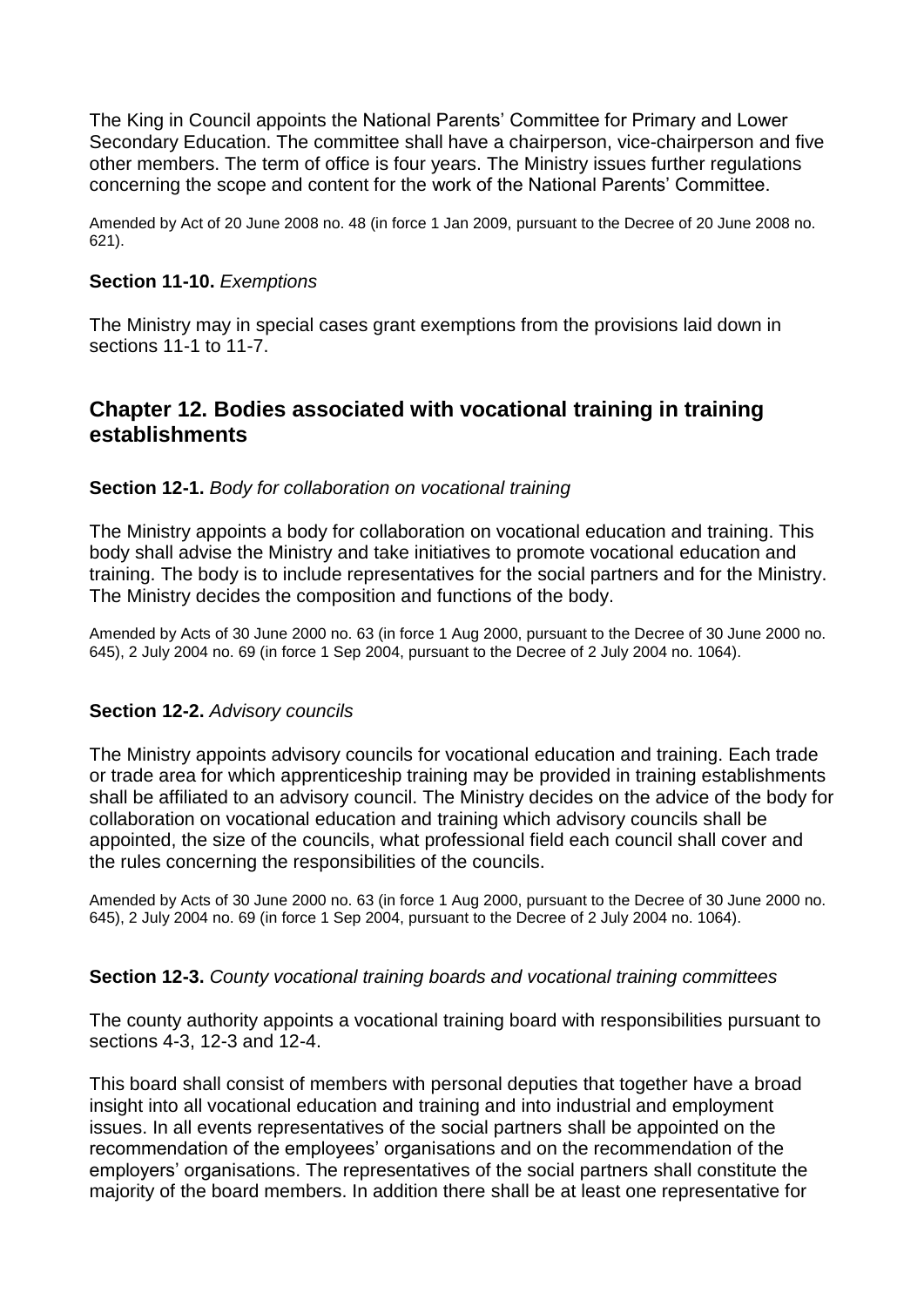the pupils, apprentices or training candidates on the recommendation of organisations or bodies that represent these groups. The county authority may ask the teachers' organisations to propose board members.

The board elects its own chairperson and deputy chairperson. The board's term of office is the same as that of the County Council. The pupils', apprentices' and training candidates' representatives are appointed for two years at a time.

The county authority is responsible for preparing any business to be dealt with by the board.

The Ministry may issue further regulations concerning the work of the board.

The board is to appoint an advisory vocational training committee for each of the trades or trade areas, or use the examination board as a vocational training committee. The Ministry may issue regulations concerning the composition and activities of the vocational training committee.

Section 14, subsection 1a, of the Local Government Act does not apply to the appointment of members to the vocational training board.

Amended by Acts of 30 June 2000 no. 63 (in force 1 Aug 2000, pursuant to the Decree of 30 June 2000 no. 645), 29 June 2007 no. 91 (in force 1 Nov 2007, pursuant to the Decree of 29 June 2007 no. 758).

### **Section 12-4.** *The duties of the county vocational training board*

The county vocational training board shall present the needs and views of working life to the county authorities.

The county vocational training board shall express its opinions in the form of resolutions in such cases as the county authority is obliged to present to the board pursuant to section 4-8. This applies amongst other things to the approval of training establishments and withdrawal of approval, and concerning the county authority's quality system for vocational training.

The county vocational training board shall work to increase the quality of the entire vocational training system. The county vocational board shall in particular

- submit proposals concerning organisation, working methods and strategies for quality enhancement in vocational education and training
- assess and give statements concerning the county authority's routines for ensuring  $\bullet$ the quality of vocational education and training
- assess how the social partners are to contribute to quality enhancement and quality  $\bullet$ assurance in vocational education and training
- assess how collaboration between schools and training establishments may be improved
- assess how to ensure competence enhancement.  $\bullet$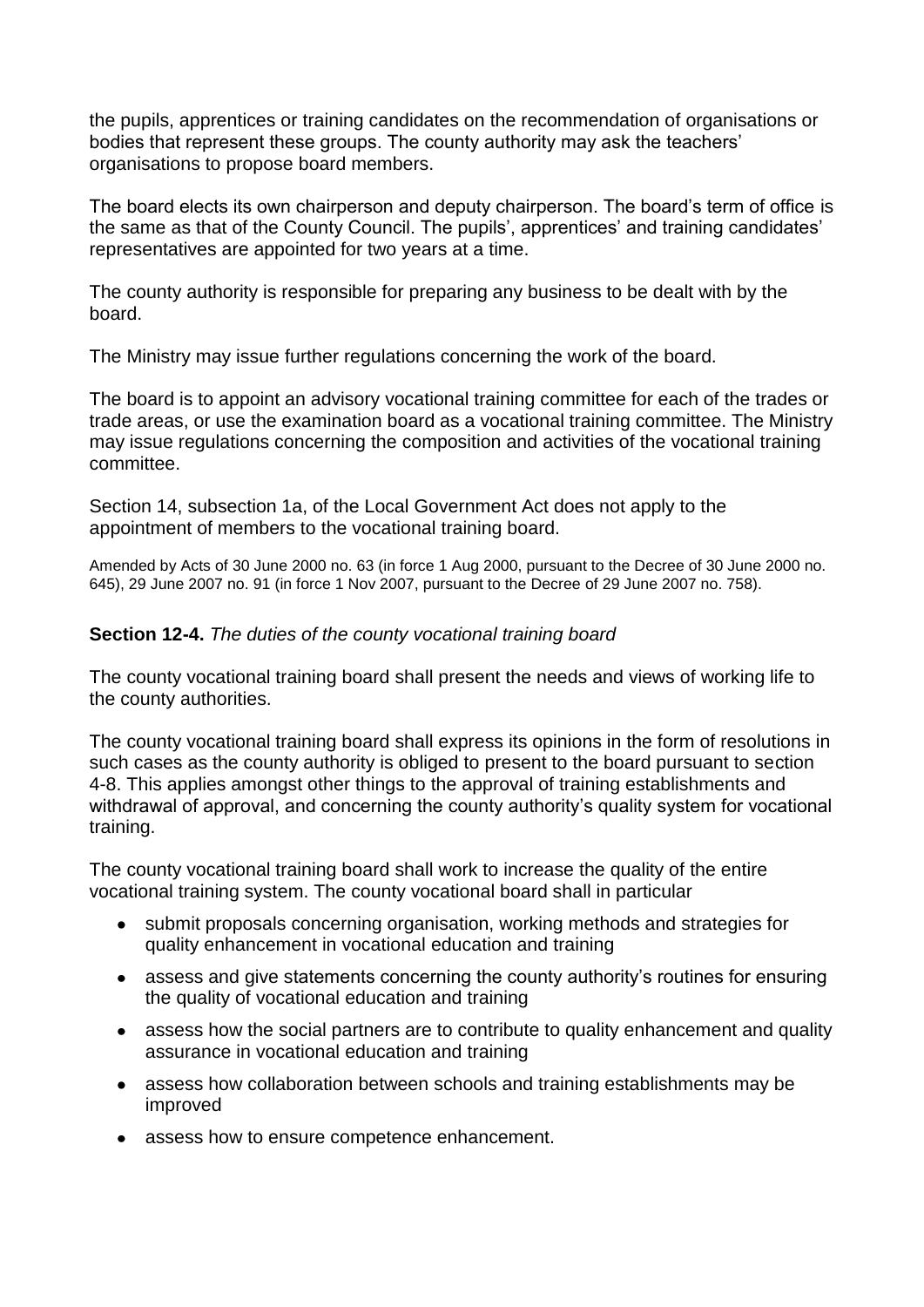The county vocational training board shall work to achieve the best possible dimensioning of upper secondary education and training and to advise the county authority on measures concerning the annual decisions on the courses to be offered.

The county vocational board shall to work to ensure the best possible counselling concerning vocational education and training, and to propose measures where it finds it necessary.

The county vocational board shall give advice about how the development of vocational education and training and the collaboration between schools and training establishments can contribute to regional development, amongst other things the development of new enterprises and jobs.

The county vocational board may empower the county authority to undertake the professional assessment of training establishments or to perform other tasks that pursuant to legislation or regulations are the responsibility of the county vocational board.

Amended by Acts of 30 June 2000 no. 63 (in force 1 Aug 2000, pursuant to the Decree of 30 June 2000 no. 645), 2 July 2004 no. 69 (in force 1 Sep 2004, pursuant to the Decree of 2 July 2004 no. 1064), 29 June 2007 no. 91 (in force 1 nov 2007, pursuant to the Decree of 29 June 2007 no. 758).

## **Section 12-5.** *Curriculum groups*

The Ministry appoints curriculum groups that shall assist with the work on deciding the content of training in trades or areas of work for which apprenticeship training is provided in training establishments.

The Ministry is to ensure that both working life and the school system may take part in work on the development of new curricula.

Amended by Act of 2 July 2004 no. 69 (in force 1 Sep 2004, pursuant to the Decree of 2 July 2004 no. 1064).

### **Section 12-6.** *Appeals board for craft and journeyman's examinations*

The Ministry shall appoint appeals boards for appeals against decisions on candidates who have failed the craft or journeyman's examination. Each board is to have three members. Two of the members are to have vocational qualifications. The Ministry decides who are to be chairperson and deputy-chairperson.

When appeals boards shall be appointed for craft and journeyman's examinations, recommendations shall be made by the advisory council for the trade concerned.

The members with personal deputies, including the chairperson and deputy chairperson, are appointed for four years at a time.

Amended by Act of 2 July 2004 no. 69 (in force 1 Sep 2004, pursuant to the Decree of 2 July 2004 no. 1064).

**Section 12-7.** *Members of bodies, councils and boards*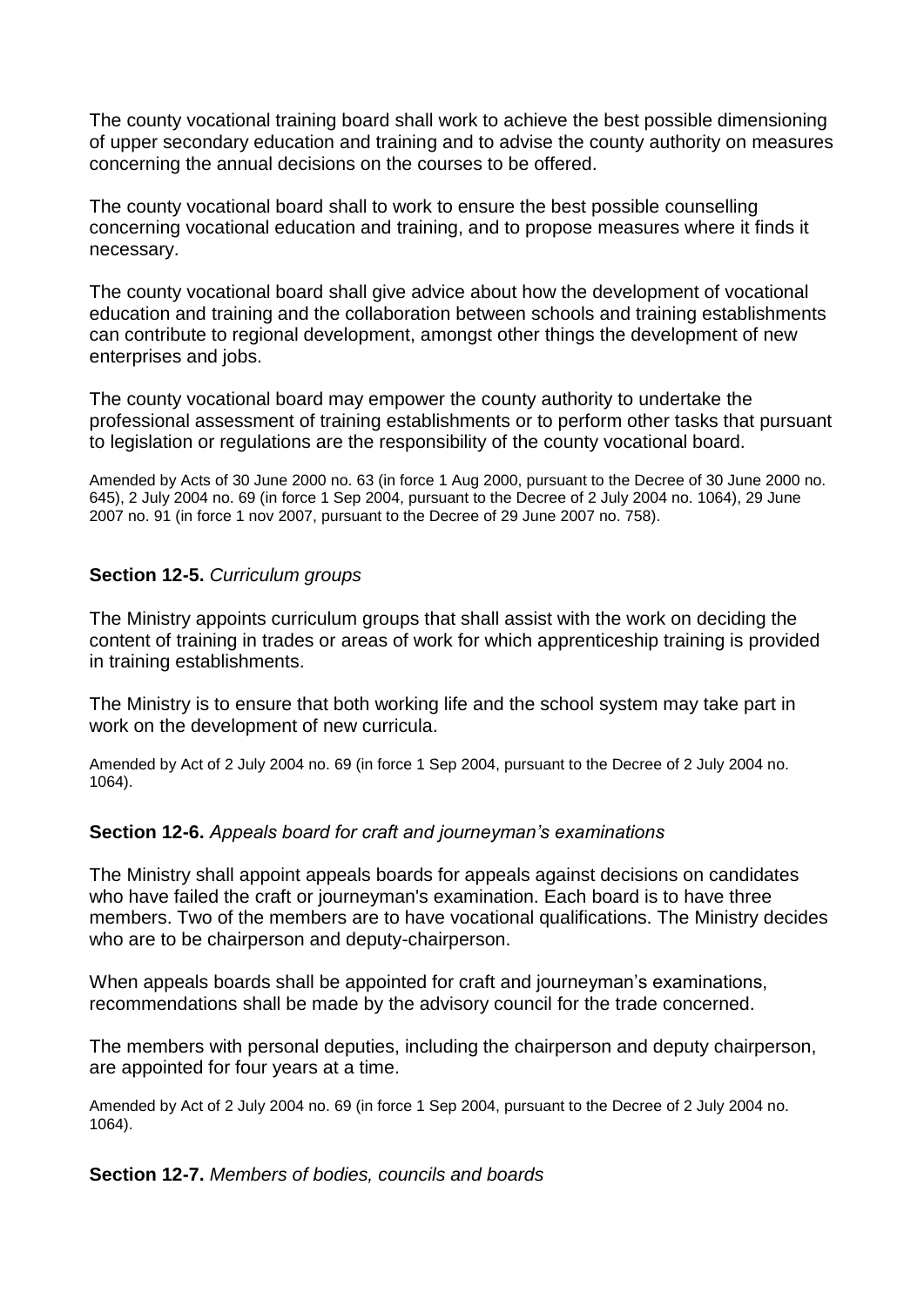Persons who are appointed or elected as members of the body for cooperation on vocational training, of advisory councils, of examination boards or of appeals boards, are obliged to take office. Members may however request exemption from re-appointment for the same period of time as they have served continuously. Persons who have reached the age of sixty have the right to be exempted.

Amended by Act of 2 July 2004 no. 69 (in force 1 Sep 2004, pursuant to the Decree of 2 July 2004 no. 1064).

# **Chapter 13. The responsibility of the municipality, the county authority and the State**

**Section 13-1.** *The duty of the municipality to provide primary and lower secondary education and special educational assistance* 

The municipality shall comply with the right of all residents in the municipality to primary and lower secondary education and special educational assistance pursuant to this Act. This responsibility does not apply to pupils and other persons for whom the county authority is responsible pursuant to sections 13-2 and 13-3a.

The Ministry issues regulations or instructions in individual cases concerning who may be regarded as residents of the municipality, and concerning reimbursement of expenses for primary and lower secondary education incurred by other municipalities.

Publicly-maintained primary and lower secondary schools shall be run by municipalities. In special cases the State or the county authority may run primary and lower secondary schools. In such cases, county authorities must receive the approval of the Ministry.

The municipal administration shall have personnel above the level of the school with educational qualifications.

Amended by Act of 31 Jan 2003 no. 10.

### **Section 13-2**. *Duty of the county authority to provide primary and lower secondary education, special educational assistance and upper secondary education in institutions pursuant to the Child Welfare Act*

When decisions are made concerning placement in institutions pursuant to the Child Welfare Act, it is the county authority where the institution lies that is responsible for complying with the right to primary and lower secondary education, special educational assistance and upper secondary education and training in the institution pursuant to this Act. The county authority where the institution lies has the right to remuneration of expenses for such education from the county authority where the child or young person is resident at the point in time where a decision was made about the placement, according to rates determined by the Ministry.

This responsibility involves children and young people attending institutions in the county authority for which the state regional child welfare authorities are responsible pursuant to section 5-1 of the Child Welfare Act, and children and young people in private and municipal institutions authorised pursuant to section 5-8 of the Child Welfare Act. If the education takes place in the institution, the institution shall provide the necessary premises for such education.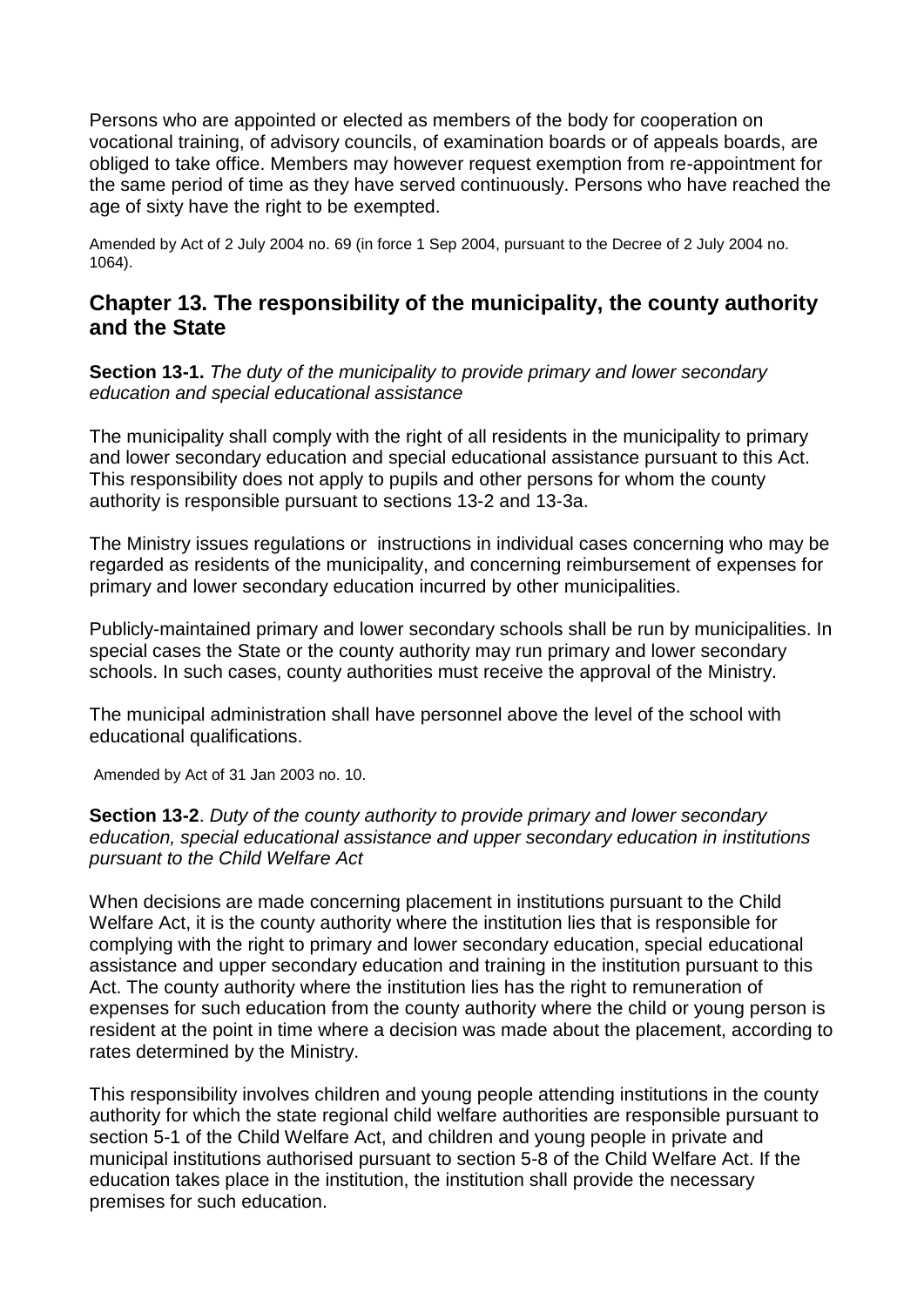The Ministry issues regulations concerning remuneration of expenses incurred in the education of children and young people from other county authorities.

Amended by Acts of 12 April 2002 no. 10, 9 May 2003 no. 29 (in force 1 Jan 2004, pursuant to the Decree of 9 May 2003 no. 596), 16 jan 2004 no. 6 (in force 1 Jan 2004), 30 June 2006 no. 57 (in force 1 Jan 2007, pursuant to the Decree of 30 June 2006 no. 764), 14 des 2007 no. 115 (in force 1 Jan 2008, pursuant to the Decree of 14 Dec 2007 no. 1438).

**Section 13-3**. *Duty of the county authority to provide for upper secondary education and training*

The county authority shall comply with the right of all residents of the county authority to upper secondary education and training pursuant to this Act.

The county authority shall provide places for applicants without rights pursuant to section 3-1 or section 4A-3.

The Ministry issues regulations or instructions in individual cases concerning who may be regarded as residents of the county authority. The Ministry may issue regulations requiring the county of residence to be responsible to a reasonable extent for refunding expenses incurred in connection with upper secondary education and training in another county. The Ministry may order the county authority to provide upper secondary education to applicants from other counties.

The county authority is responsible for upper secondary education and training in prisons. The Ministry may in special cases assign duties to the county authority in connection with other education in prisons.

The county authority shall plan and develop facilities for upper secondary education with regard *inter alia* to national objectives, the wishes of the applicants and the needs of society for upper secondary education and training in all areas of study and for different age groups, and taking into consideration its responsibility for education in prisons and in welfare and medical institutions and the need for special education.

Publicly-maintained upper secondary schools shall be run by county authorities. In special cases the State or a municipality may run upper secondary schools. In such cases, municipalities must receive the approval of the Ministry.

Amended by Acts of 30 June 2000 no. 63 (in force 1 Aug 2000, pursuant to the Decree of 30 June 2000 no. 645), 17 June 2005 no.105 (in force 17 June 2005, pursuant to the Decree of 17 June 2005 no.660).

**Section 13-3a***. The county authority's obligation to provide primary and lower secondary education and training, special educational assistance and upper secondary education and training in health institutions*

The county authority where an institution lies shall comply with the right to primary and lower secondary education, special educational assistance and upper secondary education pursuant to this Act for patients resident in health institutions owned by a regional health enterprise and for patients in private health institutions that have an agreement with regional health enterprises. The county authority's responsibility only applies to patients in institutional places funded by regional enterprises. If the education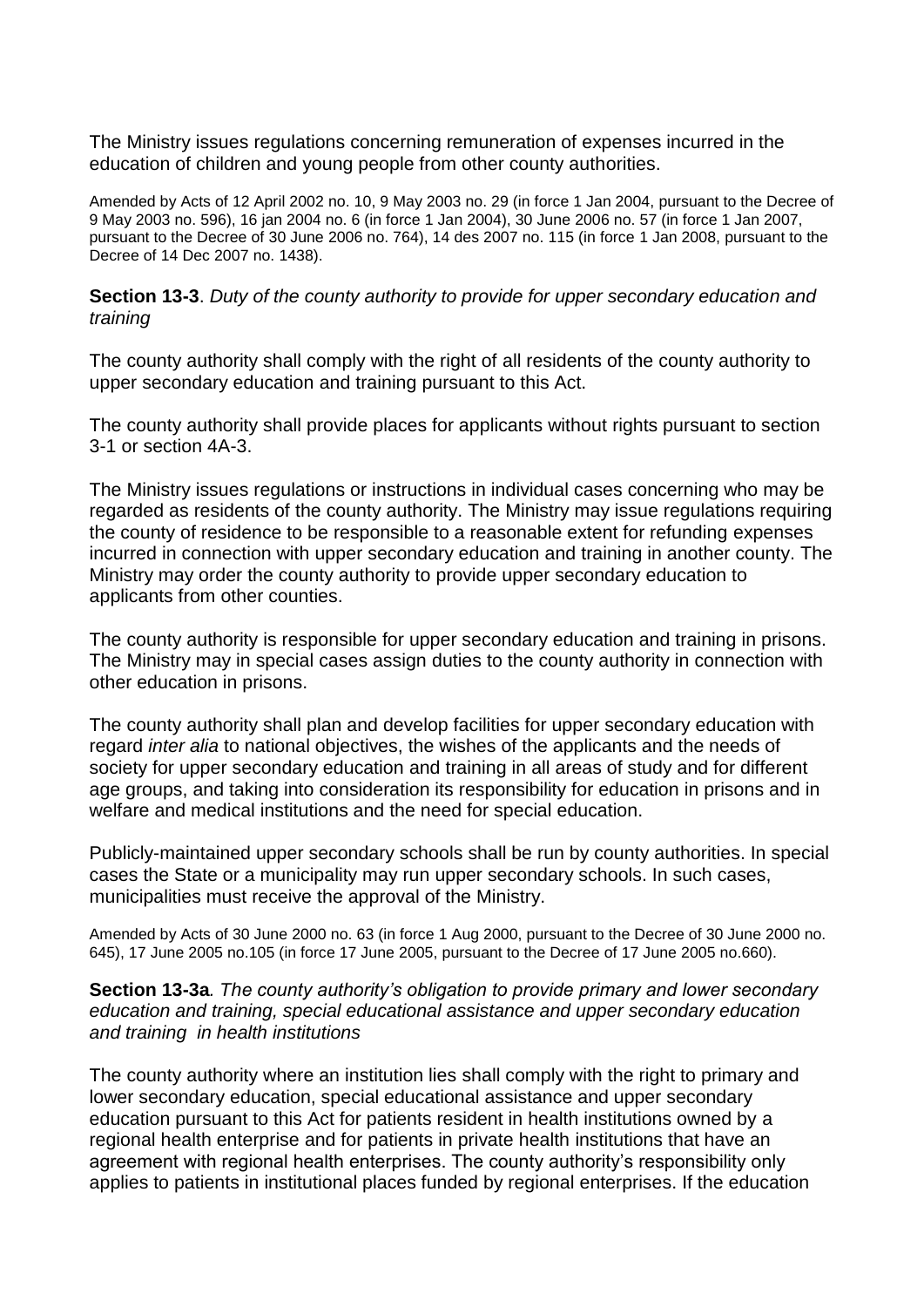takes place in the institution, the institution shall provide the necessary premises for the purpose.

The Ministry may issue further regulations or instructions in individual cases concerning the responsibility of the county authority.

Added by Act of 12 April 2002 no. 10, amended by Act of 16 Jan 2004 no. 6 (in force 1 Jan 2004), amended by Act of 30 June 2006 no. 57 (in force 1 Jan 2007, pursuant to the Decree of 30 June 2006 no. 764).

**Section 13-3b.** *The municipality's and the county authority's obligation to provide accident insurance*

The municipality and the county authority are obliged to provide accident insurance for the pupils. The Ministry may issue further regulations concerning accident insurance.

Added by Act of 29 June 2007 no. 91 (in force 1 July 2008, pursuant to the Decree of 29 June 2007 no. 758).

### **Section 13-4.** *Responsibility for providing school transport, etc.*

The municipality is responsible for transport of primary and lower secondary school pupils and adults who have the right to transport owing to an especially dangerous or difficult way to school. The municipality is responsible for compliance with the right of pre-school children to transport pursuant to section 7-6. The municipality shall provide escort and supervision for pre-school children, primary and lower secondary school pupils and adults. Otherwise the county authority is responsible for transport, escort and supervision pursuant to the provisions laid down in Chapter 7. The municipalities reimburse the cost of transport of primary and lower secondary school pupils and adults transported by the county authority at the current rate for passenger transport.

The county authority shall organise school transport in collaboration with the municipality. If the municipality and the county authority do not reach agreement on the way in which school transport shall be organised and financed, the Ministry may issue instructions.

The Ministry may issue regulations concerning journeys home, escort and accommodation for pupils who must be provided with board and lodging in order to receive assistance or schooling pursuant to this Act, as well as regulations concerning school transport, reimbursement of transport expenses and the responsibility of the county of residence for refunding costs associated with transport in connection with upper secondary education in another county.

Amended by Acts of 12 April 2002 no. 10 (in force 1 Jan 2003, pursuant to the Decree of 12 April 2002 no. 349), 17 June 2005 no. 105 (in force 17 June 2005, pursuant to the Decree of 17 June 2005 no. 660).

### **Section 13-5**. *Obligation of school owners to provide free fruit and vegetables*

The school owner shall provide the pupils with free fruit and vegetables. The Ministry may issue further regulations concerning the responsibility for this scheme and the extent of the obligation.

Repealed by Act of 30 June 2000 no. 63 (in force 1 Aug 2000, pursuant to the Decree of 30 June 2000 no. 645), added by Act of 20 June 2008 no. 48 (in force 1 Aug 2008, pursuant to the Decree of 20 June 2008 no. 621).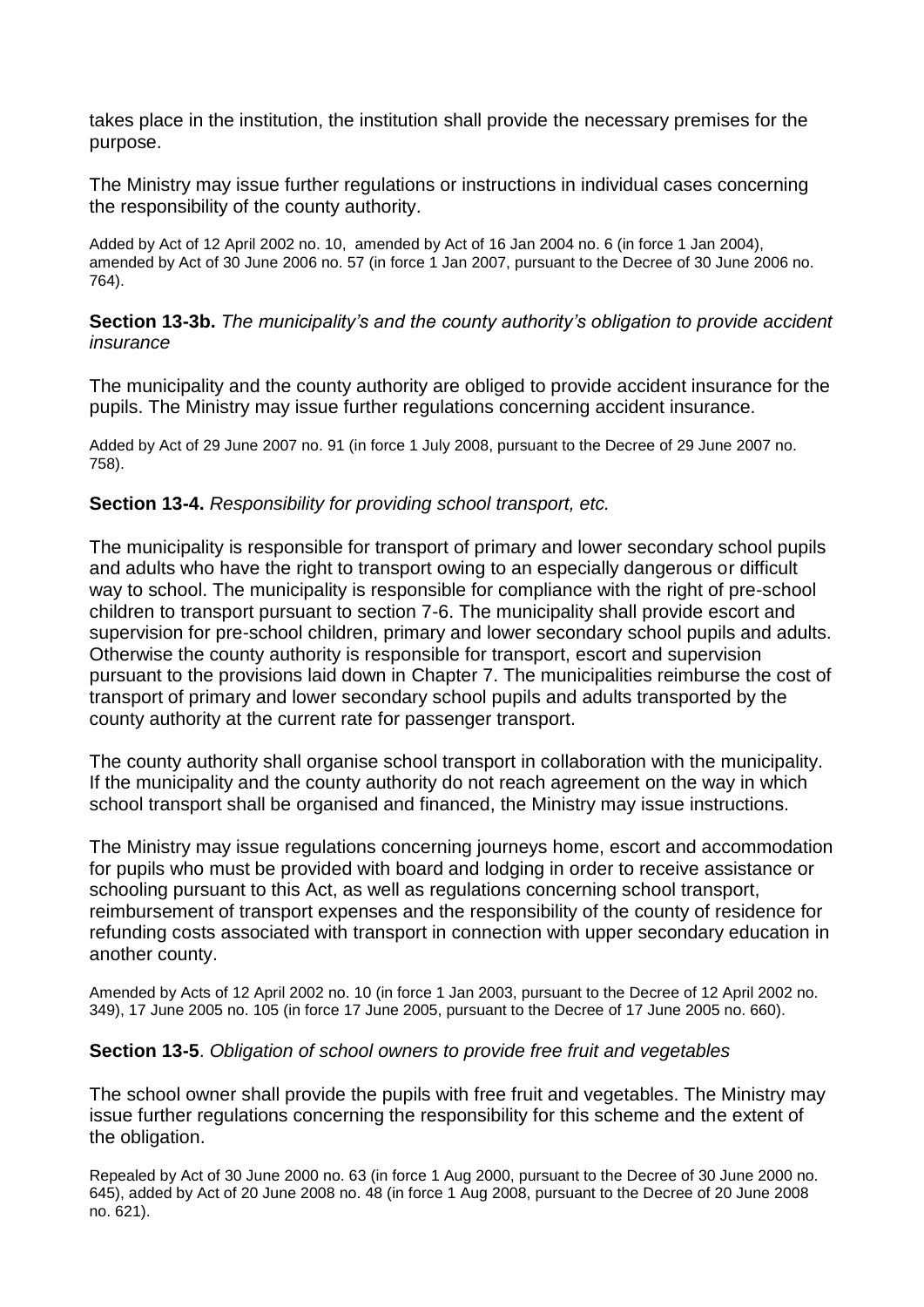## **Section 13-6***. Provision of courses in music and other cultural activities*

All municipalities, either alone or in collaboration with other municipalities, shall provide courses in music and other cultural activities for children and young people, organised in association with the school system and local cultural life.

## **Section 13-7.** *Day-care facilities for school children*

The municipality shall provide day-care facilities for school children both before and after school hours for grades 1–4 and for children with special needs attending grades 1–7.

Day-care facilities for school children shall be designed for play as well as cultural and leisure activities appropriate to the age, functional level and interests of the children. Daycare facilities shall provide the children with care and supervision. Disabled children shall be given good conditions for development. Spaces, both outdoors and indoors, shall be suitable for the purpose.

Day-care facilities for school children shall have by-laws concerning:

- a. ownership
- b. who has authority to admit children
- c. admission criteria
- d. the period for which children are admitted and the time-limit for notice of termination
- e. parents' fees
- f. the area stipulated per child for play and other activities
- g. daily opening hours and annual dates of opening and closing
- h. staffing and management.

When day-care facilities are associated with schools, the head teacher shall normally be the leader. The Ministry may grant exceptions from this requirement.

The municipality may require the costs associated with day-care facilities for school children to be covered through fees paid by the parents.

The provision in section 10-9, first and third paragraph, applies to appointments at daycare facilities for school children.

The municipality may use others to meet its obligations to provide day-care facilities for school children provided that such services meet the conditions laid down in this section. The municipality supervises private day-care facilities for school children.

The Ministry may issue further regulations concerning day-care facilities for school children.

Amended by Acts of 27 June 2003 no. 69 (in force 1 Aug 2003, pursuant to the Decree of 27 June 2003 no. 774), 17 June 2005 no. 105 (in force 17 June 2005, pursuant to the Decree of 17 June 2005 no. 660).

#### **Section 13-8**. *Oslo municipality*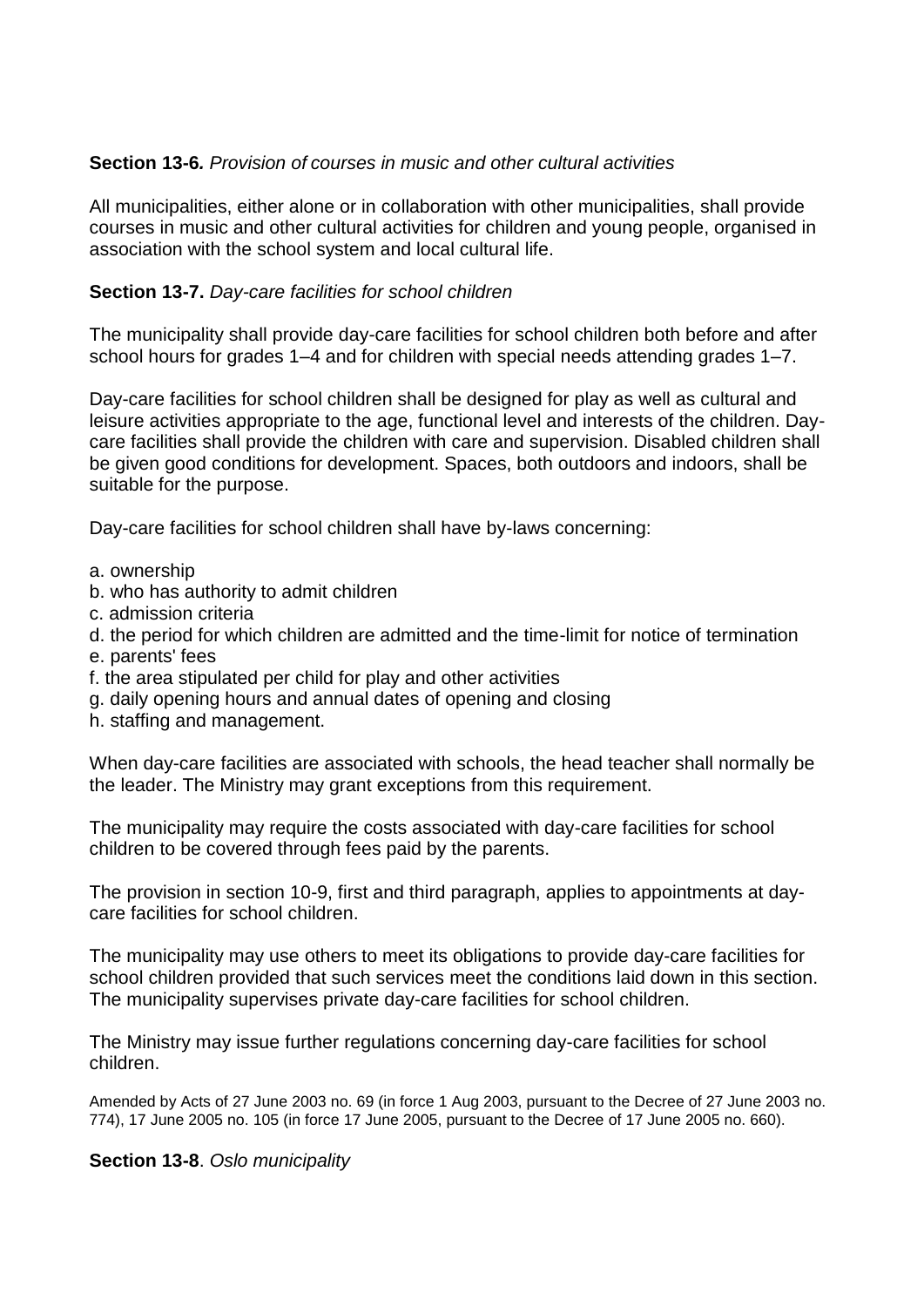Oslo municipality also has the rights and obligations which in this Act are invested in county authorities.

## **Section 13-9**. *State support*

The State grants support for partial coverage of the costs incurred by the municipalities and county authorities. This support is normally given in the form of block grants pursuant to rules issued by the Ministry.

## **Section 13-10**. *Scope of responsibility*

The municipality/county authority and the school owner of a private school pursuant to section 2-12 are responsible for ensuring compliance with the requirements of the Education Act and regulations issued pursuant to the Act, including the provision of the resources necessary for compliance with these requirements.

The municipality/county authority and the school owner of a private school pursuant to section 2-12 shall have a satisfactory system for assessing compliance with the requirements of the Education Act and regulations issued pursuant to the Act. The municipality/county authority and the school owner of a private school pursuant to section 2-12 shall have a satisfactory system for following up the results of these assessments and national quality assessments conducted by the Ministry pursuant to section 14-1, fourth paragraph.

Added by Act of 27 June 2003 no. 69 (in force 1 Aug 2003, pursuant to the Decree of 27 June 2003 no. 774), amended by Act of 2 July 2004 no. 69 (in force 1 Sep 2004, pursuant to the Decree of 2 July 2004 no. 1064).

# **Chapter 14. Supervision and control**

### **Section 14-1**. *State supervision and control*

The Ministry provides advice and guidance in issues concerning activities pursuant to this Act, and shall otherwise collaborate with municipalities, county authorities and owners of private schools in order to ensure the provision of good and equivalent educational facilities in compliance with statutes and regulations.

The Ministry supervises activities pursuant to this Act and shall in this connection have access to school premises and documentation.

If conditions are detected that are in violation of this Act or regulations issued pursuant thereto, the Ministry may instruct that such conditions be corrected.

The Ministry may issue regulations instructing those responsible for educational activities pursuant to this Act and those who receive such education and training to provide information and take part in evaluations and report on factors of importance for the evaluation of educational activities that fall within the scope of this Act.

Amended by Act of 4 July 2003 no. 84 (in force 1 Oct 2003), as amended by Act of 4 July 2003 no. 85.

### **Section 14-2.** *Municipal supervision of home tuition*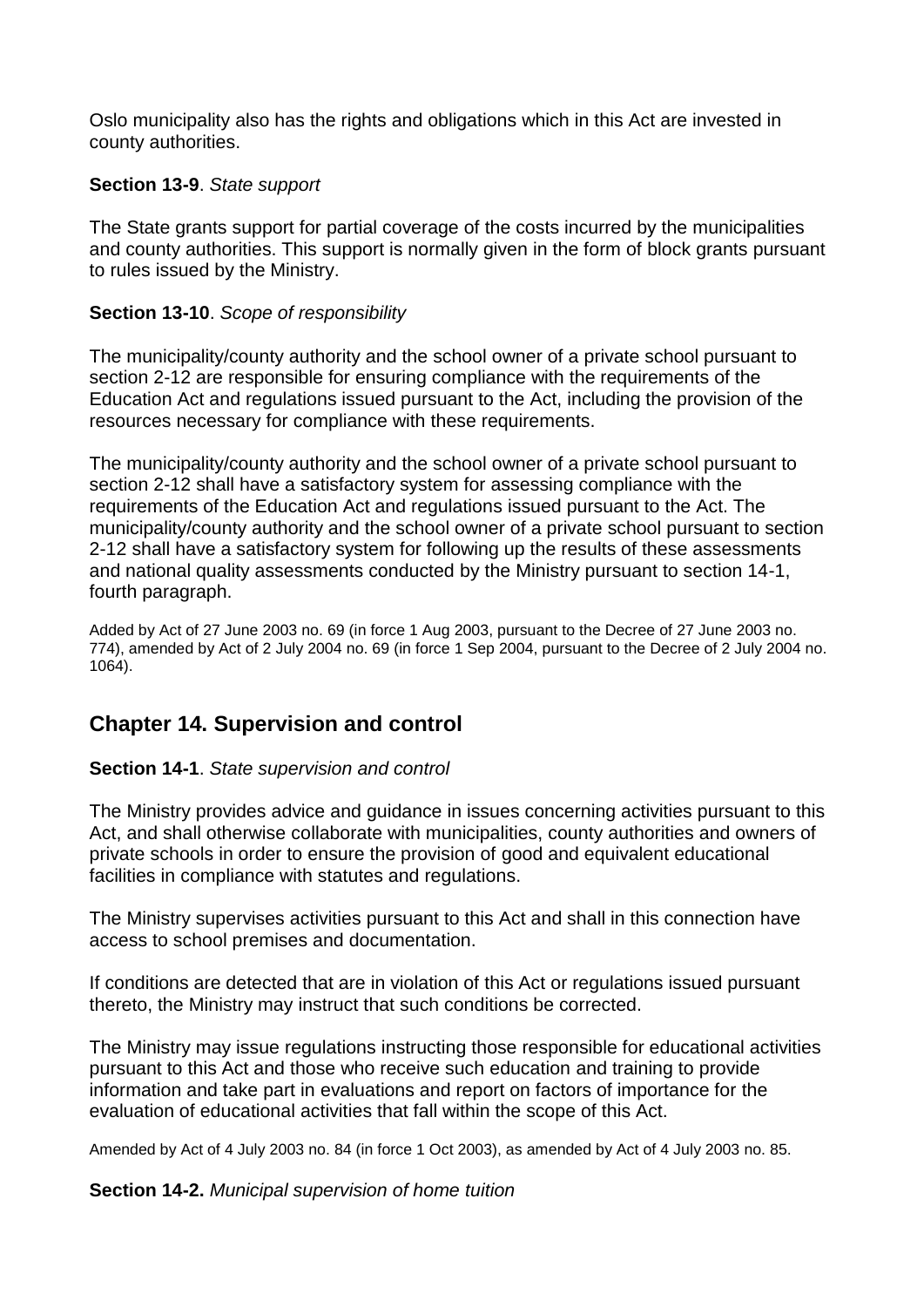The municipality supervises compulsory education for children and young people who do not attend school, and may also summon them for special tests. The municipality shall require that the child or young person shall attend school if the requirements regarding home tuition laid down in the present Act and regulations issued pursuant thereto are not fulfilled.

# **Chapter 15. Application of the Public Administration Act. Duty to provide information**

## **Section 15-1.** *Application of the Public Administration Act*

The Public Administration Act applies to establishments which pursuant to the present Act are run by public administrative bodies, subject to the special provisions laid down in the present Act.

The provisions concerning the duty of confidentiality laid down in sections 13–13e of the Public Administration Act also apply to private schools approved pursuant to section 2-12 of the present Act.

## **Section 15-2.** *Special provisions concerning appeal bodies*

The Ministry is the appeal body for individual decisions in the primary and lower secondary education and for individual decisions concerning special educational assistance prior to compulsory school age pursuant to section 5-7. For individual decisions in personnel matters, the provisions concerning appeal bodies laid down in section 28 of the Public Administration Act shall apply notwithstanding.

The Ministry is the appeal body for individual decisions concerning admissions and special education in upper secondary education and training, individual decisions concerning loss of the right to upper secondary education pursuant to sections 3-8 and 4-6 and individual decisions concerning education for an additional period of two years pursuant to section 3- 1, fifth paragraph, and individual decisions concerning physical and psychosocial environmental factors pursuant to sections 9a-2 and 9a-3.

In connection with appeals concerning admissions to upper secondary education, the Ministry may not overturn a decision of the county authority concerning which education programme at Upper secondary level 1 or programme areas at Upper secondary levels 2 and 3 or which school an applicant shall be admitted to. For such decisions, the provisions concerning appeal bodies in section 28 of the Public Administration Act apply. The Ministry is the appeal body for individual decisions concerning admissions to a specific education programme at upper secondary level 1 on the basis of expert assessment.

In force 1 Aug 1999, pursuant to the Decree of 27 Nov 1998 no. 1096, however immediately in cases of individual decisions and regulations determining the rights and obligations of the pupils/apprentices as of the school year of 1999-2000. Amended by Acts of 30 June 2000 no. 63 (in force 1 Aug 2000, pursuant to the Decree of 30 June 2000 no. 645), 16 jan 2004 no. 6 (in force 1 Jan 2004), 17 June 2005 no. 105 (in force 17 June 2005, pursuant to the Decree of 17 June 2005 no. 660), 29 June 2007 no. 91 (in force 1 Aug 2007, pursuant to the Decree of 29 June 2007 no. 758).

**Section 15-3**. *Duty to provide information to the Child Welfare Service*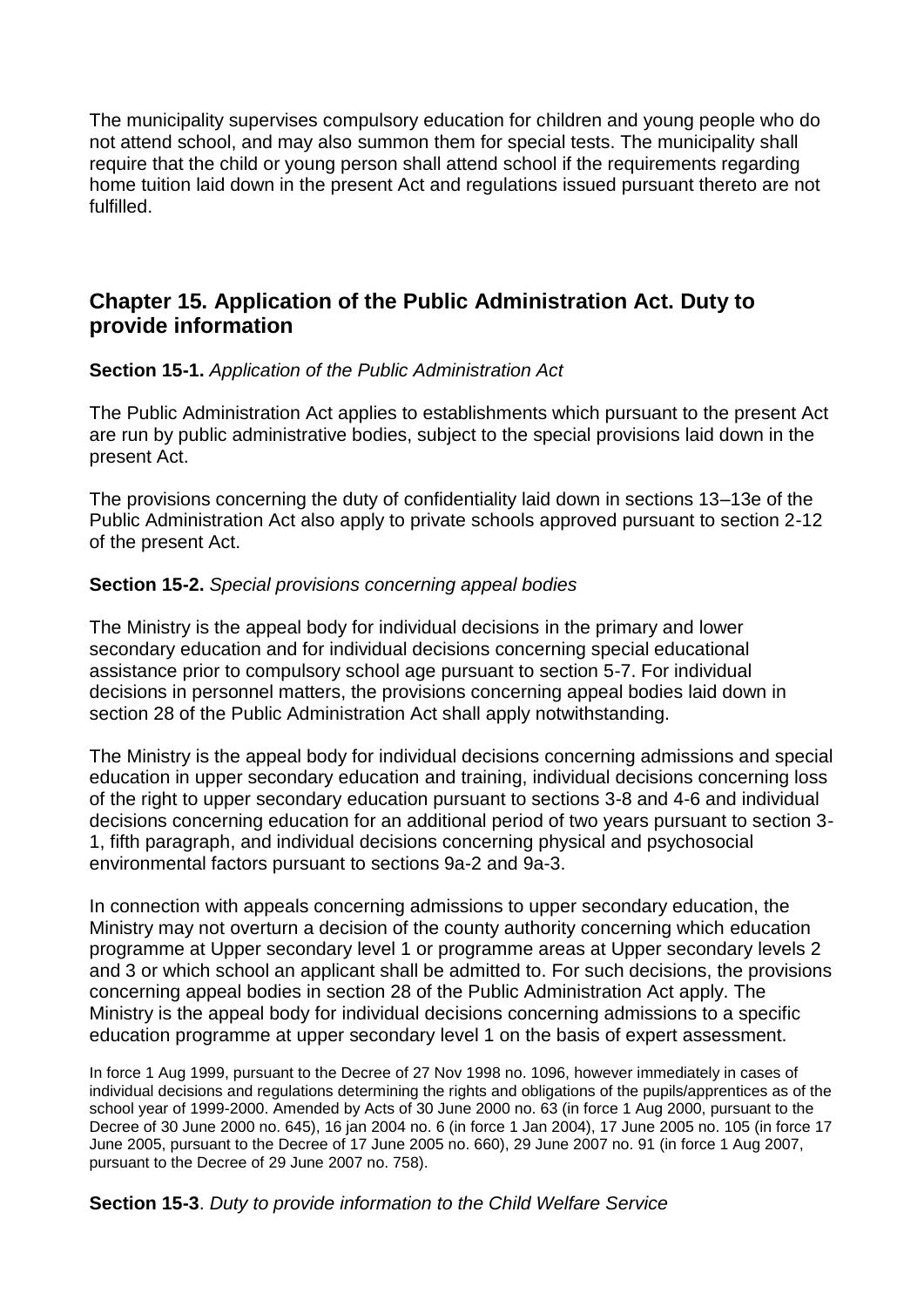Personnel working in schools pursuant to this Act shall in the course of their work take note of circumstances which may entail measures on the part of the Child Welfare Service.

The duty of confidentiality notwithstanding, the personnel shall on their own initiative inform the Child Welfare Service when there is reason to believe that a child is being illtreated at home or that other forms of serious failure of care are occurring, cf. sections 4- 10 to 4-12 of the Act of 17 July 1992 no.100 relating to child welfare services, or when a child has shown serious and lasting behavioural problems, cf. section 4-24 of the same Act. Personnel are also obliged to give such information if so instructed by the bodies responsible for the implementation of the Act of 17 July 1992 no.100 relating to child welfare services.

## **Section 15-4***. Duty to provide information to the social services*

Personnel working in schools pursuant to this Act shall in cases concerning individual clients provide advice and guidance to the social services in the municipality. The personnel shall take note of circumstances which should entail measures on the part of the social services, and shall on their own initiative inform the social services of such circumstances. Such information may only be provided with the consent of the pupil, or if appropriate the parents, or otherwise to the extent that the information is not subject to the duty of confidentiality.

# **Chapter 16. Entry into force and transitional provisions. Amendments to other Acts**

### **Section 16-1.** *Entry into force*

The Act enters into force from such date as the King decides. The separate provisions of the Act may enter into force on different dates.

From Aug 1999, pursuant to the Decree of 27 Nov 1998 no. 1096.

### **Section 16-2.** *Transitional provisions*

Personnel working in the primary and lower secondary school who are employed in nonterminable posts when the Act enters into force may not be dismissed. For this personnel, section 24, sub-section 1, second paragraph, and subsection 2 of the Act of 13 June 1969 no.24 concerning primary and lower secondary education continue to apply.

For a period of five years from the date the Act enters into force, schools that have established a management organisation pursuant to section 17, sub-section 4, third paragraph of the Act of 13 June 1969 no.24 concerning primary and lower secondary education shall be excepted from the requirement concerning the head teacher pursuant to section 9-1, second paragraph.

The right and obligation to ten years of primary and lower secondary education pursuant to section 2-1 applies to children born in 1991 and later. Other children and young people have the right and obligation to nine years of primary and lower secondary education, but